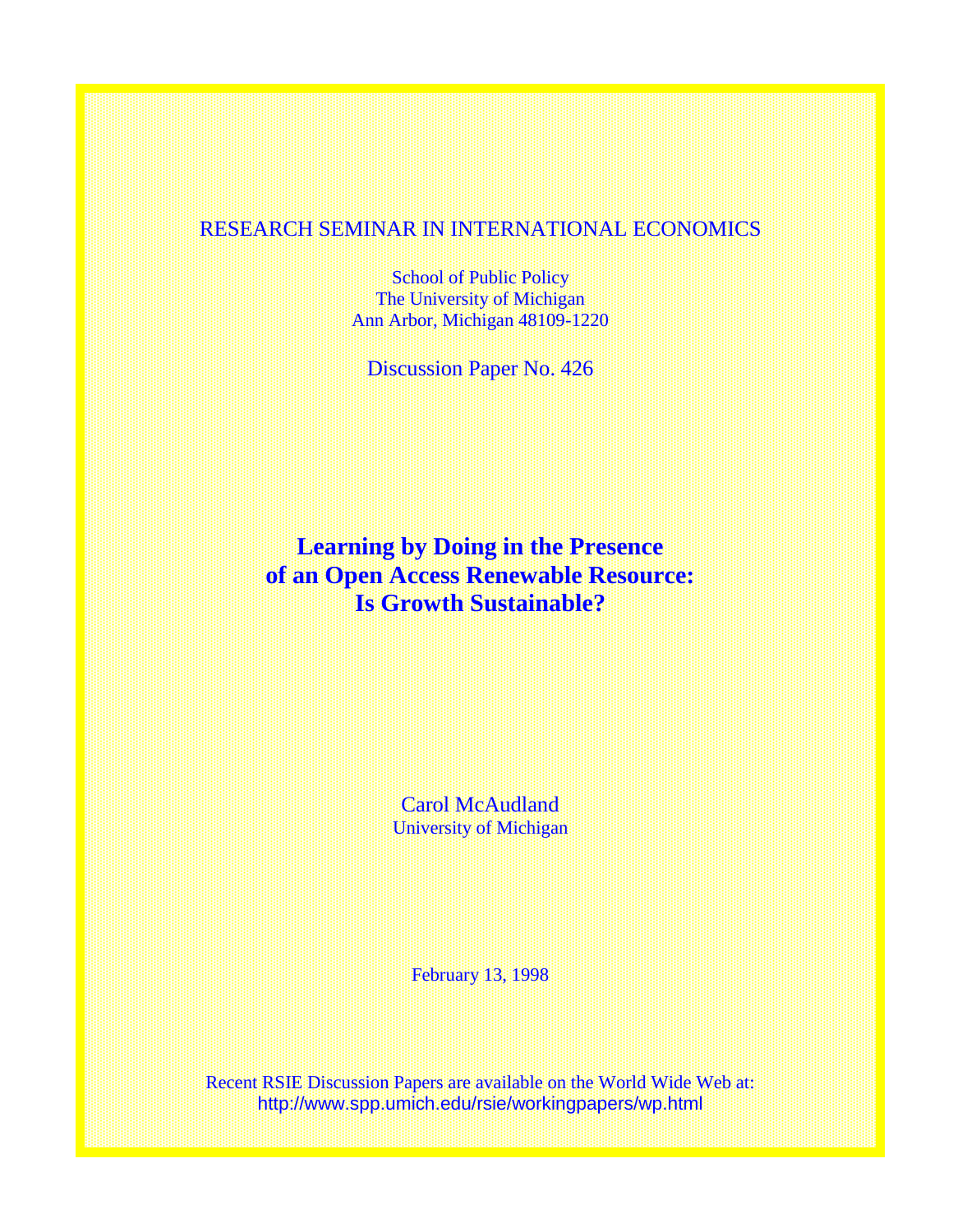# Learning By Doing in the Presence of an Open Access Renewable Resource: Is Growth Sustainable?

Carol McAusland Department of Economics University of Michigan #238 - 611 Tappan Hall Ann Arbor, MI USA 48109

February 13, 1998

#### Abstract

This paper focuses on the impact of technological progress (modeled as learning by doing) on economic growth when one of the inputs in production is an open access renewable resource. Technological progress is found to indirectly induce resource depletion, such that sustainable growth will not occur in autarky under certain preferences, and is possible in trade only if the resource sector contracts over time or shuts down completely. Comparisons of steady state welfare in autarky and free trade reveal that for very high or low world prices of the resource-based good, it is possible for the economy to gain from trade. However if the price is intermediate, it will instead lose.

Acknowledgements: I am grateful to Jim Brander, Brian Copeland, Alan Deardorff, Steven Salant, Scott Taylor and seminar participants at the University of British Columbia and the University of Michigan for suggestions and advice on previous incarnations of this paper. Financial support from the Social Sciences and Humanities Research Council of Canada is gratefully acknowledged.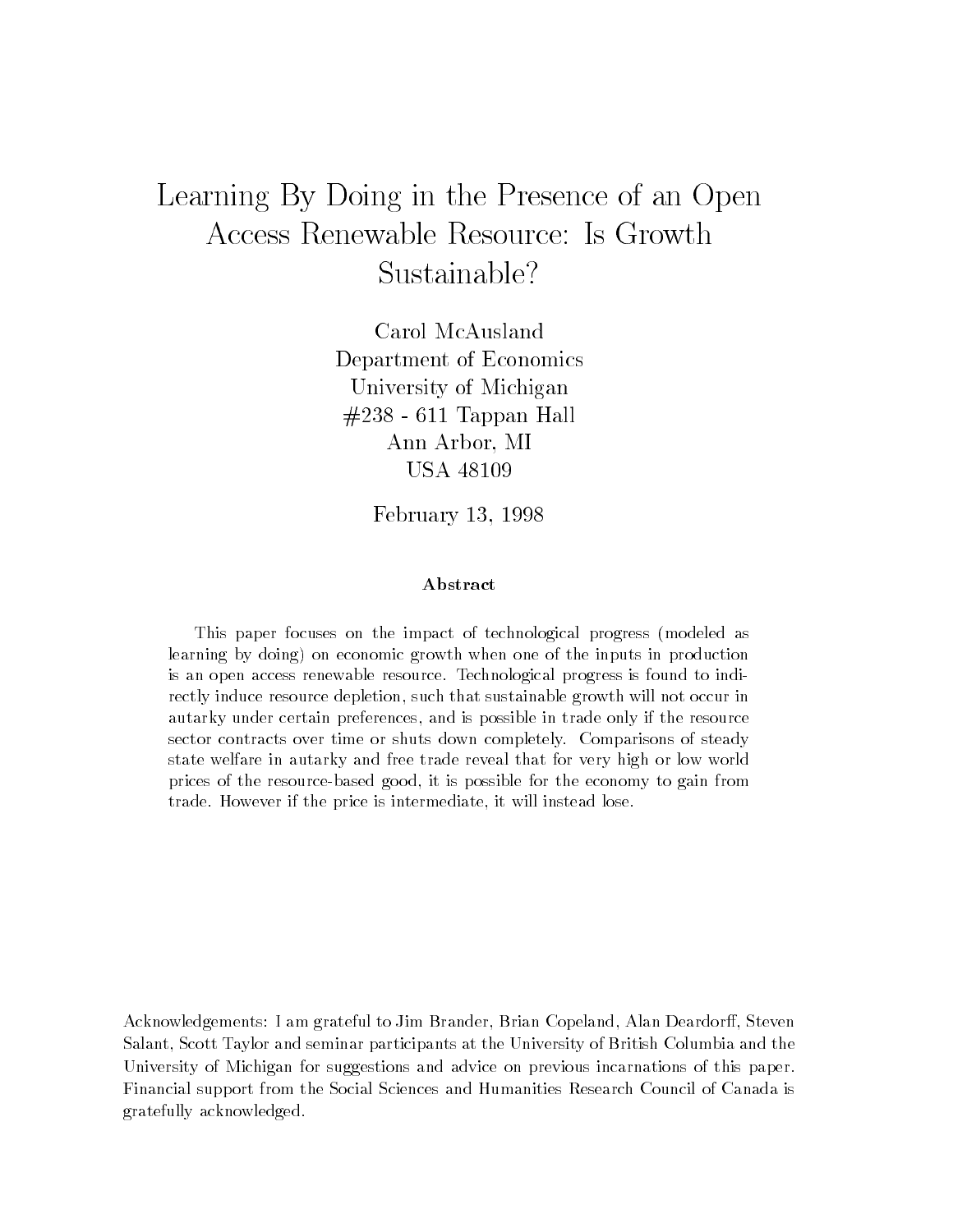#### **Introduction**  $\mathbf{1}$

One of the most compelling characteristics of economic development in the last thirty years has been the rapid economic growth of many \resource poor" countries: Hong Kong, Singapore, Taiwan, South Korea, Japan. At the same time, many regions once rich with forests, fishing grounds, or mineral deposits have experienced slow sometimes even negative—economic growth: Côte d'Ivoire, Madagascar, Haiti, Nige $ria, the Philippines.<sup>1</sup> The most popular explanation for the failure of such countries$ to transform their resource endowments into material wealth has been the inappropriate use of tariffs and subsidies that accompany an import substitution regime. But even under free trade, would these resource rich regions have prospered?

In this paper I look at the mechanics of economic growth, driven by learning by doing, when one of the goods produced in an economy is the harvest of an open access renewable resource. It is found that under certain preferences economic growth is unsustainable in autarky. In contrast, when open to trade as a Small Open Economy the country may avoid the zero or negative growth trap, but only if its harvesting sector declines over time, or shuts down entirely. If the economy instead specializes in production of the harvested good in trade, then positive economic growth is unsustainable, and the economy may end up with lower steady state utility than in

<sup>1</sup> There are of course countries that defy this pattern and have achieved staples led growth: consider Canada and Australia. However, in at least these two cases, growth was achieved through a series of staples. Lewis (1989) writes \A long sweep of Canadian history saw the prominence of a succession of natural-resource-based  $\alpha$  exports, ranging from fish and furs to timber, foodstuffs (principally wheat), and minerals..." (p.1575). In Australia, the list of staple exports over the last century includes "whale products, gold, wool, dairy products, meat, coal, base metals, and most recently, diamonds." (Lewis, p.1577)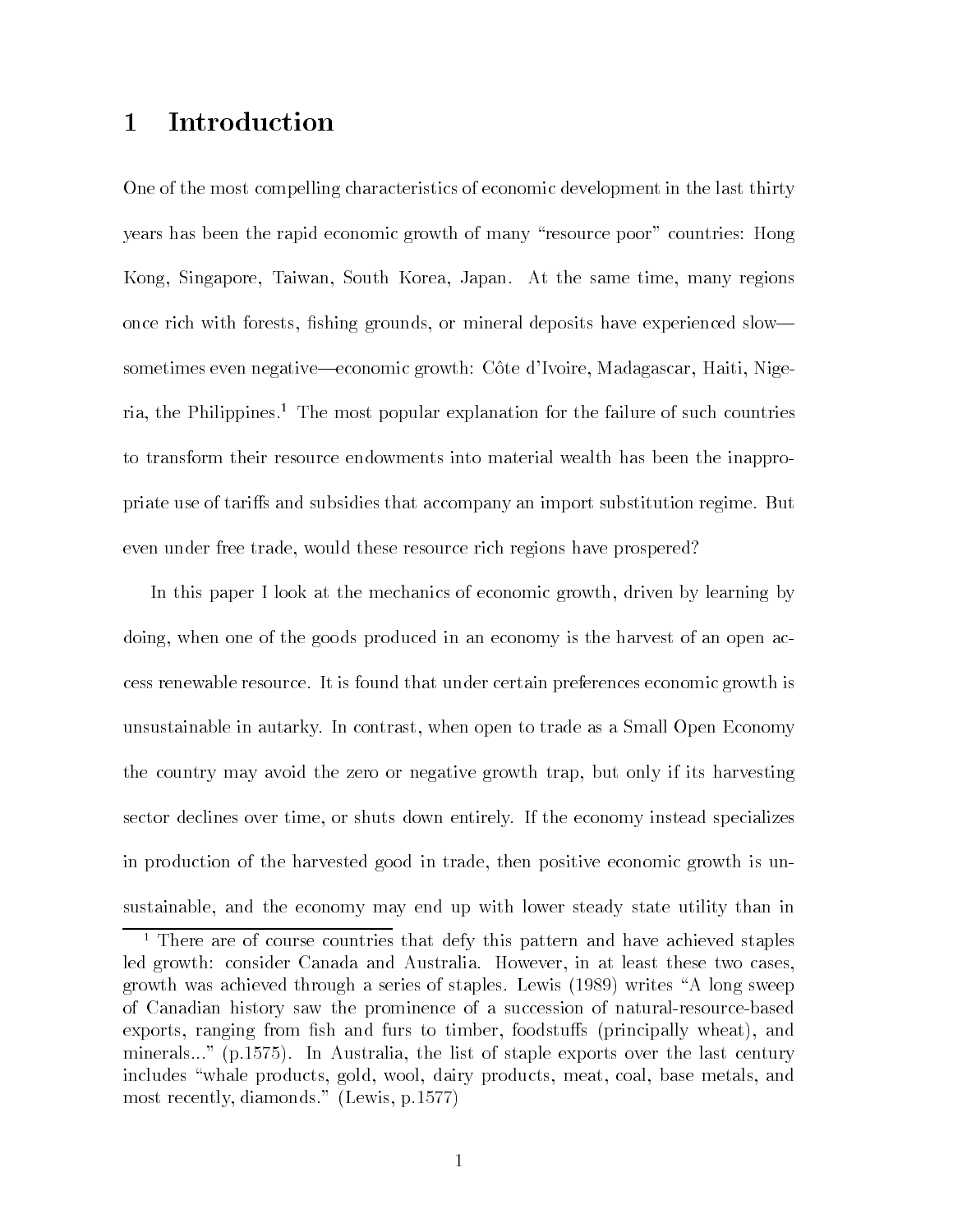autarky.

The problem is essentially that technological progress, which raises the rate at which a given workforce can harvest the resource, may thereby lower the sustainable size of the resource stock. When productivity depends on the size of the resource stock (as I assume it does) this resource decline has a negative and offsetting impact on labor productivity, possibly to the extent where overall labor productivity in this sector falls as an indirect result of technological progress. In fact, if technological progress is unlimited, then under certain preferences both resource extinction and continuously declining welfare are inevitable in autarky. If instead there is a dampening force on technological growth (depreciation of human capital, for example) then the autarkic economy will settle into a steady state in both the resource stock and welfare.

Free trade offers two ways to improve welfare. If world relative prices motivate labor to exit the sector dependent on the input of a depletable resource, then positive economic growth may be sustainable. But even if trade induces specialization in resource harvesting, trade may still raise steady state welfare if resource prices are high enough to compensate for losses in overall productivity. However, and as in autarky, when specialized in the harvested good, the highest rate of welfare growth that the trading economy can sustain is zero.

In structure the model in this paper follows that in Brander and Taylor (1997a): the economy is Ricardian with one mobile factor, labor, and there is an open access renewable resource specific to a harvesting sector. This model provides a convenient framework in which to analyze the effects of technological change on an economy's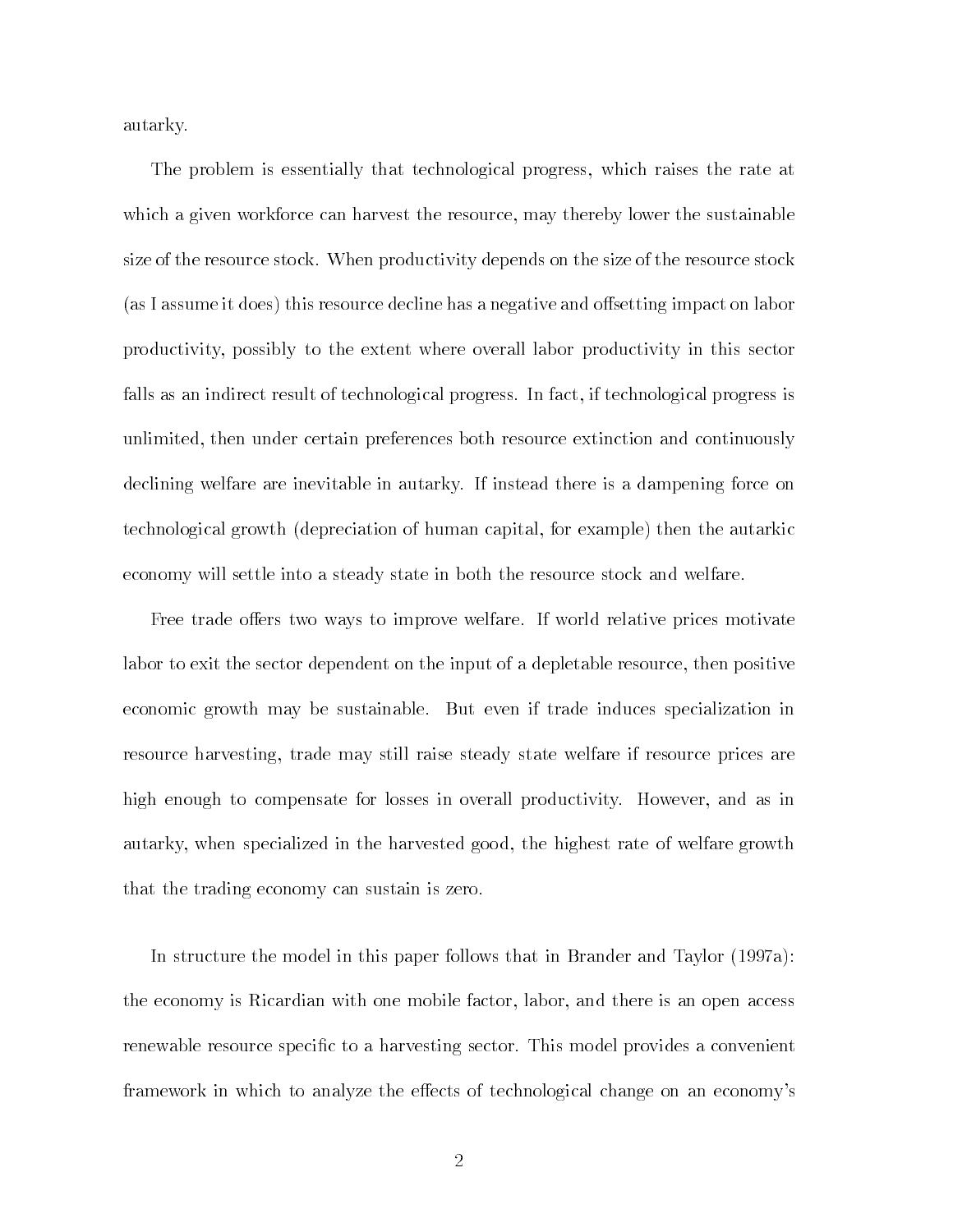production structure, pattern of resource use, and welfare over time. Other authors who have also considered the interaction between trade and resource use include Brander and Taylor (1997b, Forthcoming(a)), Chichilnisky (1994a, 1994b), Karp, Sacheti and Zhao (1996), Krugman (1987), Matsuyama (1992), Rauscher (1994), and Sachs and Warner (1995). As with the present paper, most of these works contribute to debate on the following questions: does resource abundance slows human capital accumulation, and does trade necessarily lower welfare in countries with open access resources?

The first debate has grown out of the Dutch Disease literature, which focuses on the terms of trade effects of resource booms and asks whether or not resource abundance can make a country worse off. The theoretical models in Matsuyama (1992) and Sachs and Warner (1995) address this question in endogenous growth frameworks, and each makes the critical assumption that only employment in industrial sectors can contribute to human capital accumulation. Consequently, they find that whenever trade or a resource boom raises demand for resource-based or non-tradable goods, such that the number of workers employed in the industrial sector falls, the growth rate of an economy will also fall. However this assumption is problematic as it dismisses the potential for innovation in other resource-based industries, which, perhaps contrary to common belief, can be highly technical at both the harvesting and processing levels of production." In this paper a different approach is taken. The assumption that resource-based production is inherently unable to contribute to human capital accumulation is omitted; instead, attention is focused on the conse-

 $2$ See, for example, discussions in Dykstra (1997), Scott and Pearse (1992), and Squires (1992).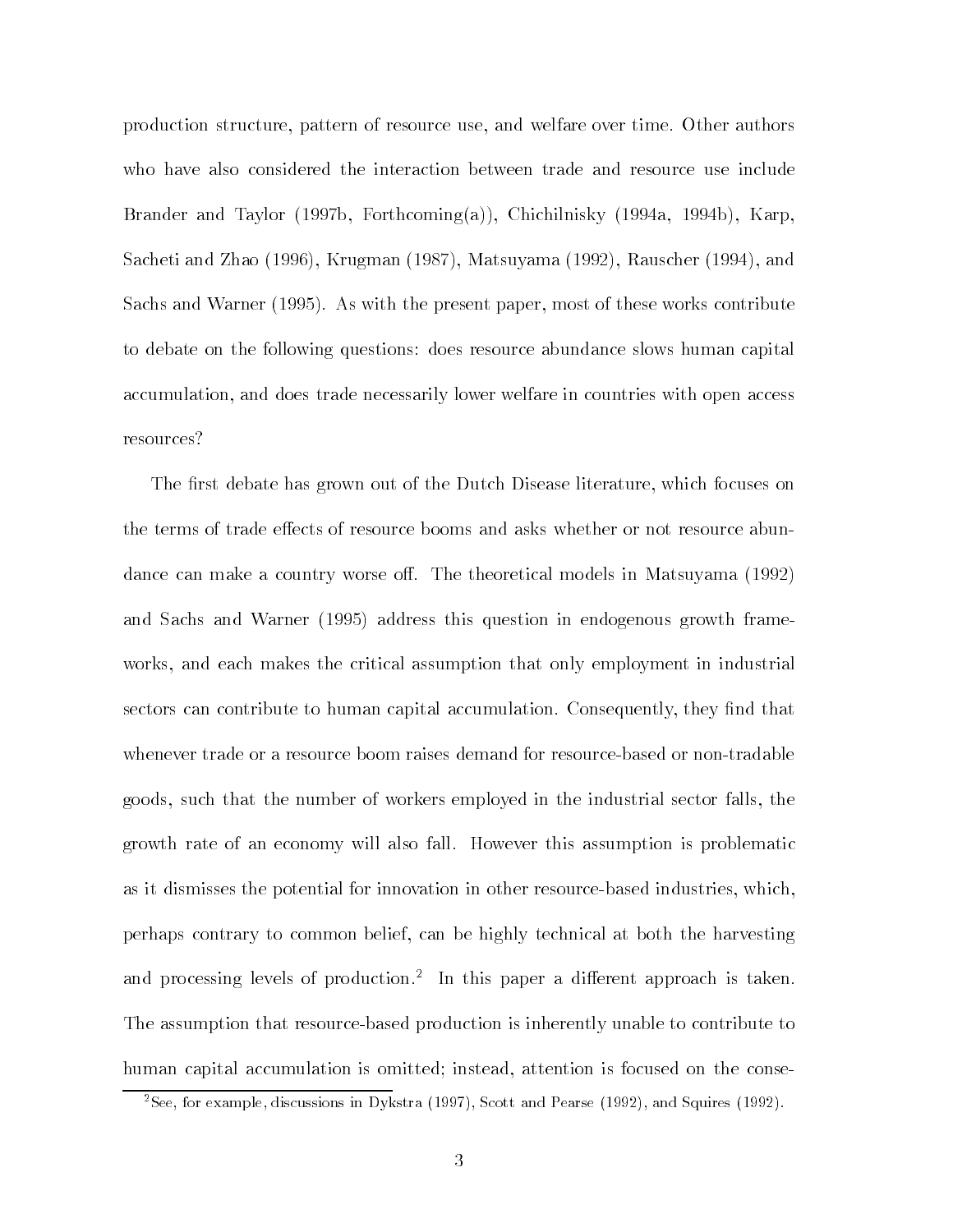quences for growth when labor productivity depends not only on the stock of human capital, but also on the stock of a (potentially) depletable natural resource.

The setting for this analysis is an institutional environment common to many developing, and some industrialized, economies: the stock of human capital and the natural resource are both open access. In this context, the welfare effects of trade are analyzed, permitting this paper to also contribute to debate on the second question identied above: does trade lower welfare in countries with open or restricted access resources? As mentioned previously, in this paper two routes are found through which trade may improve welfare: by offering relative prices which compensate for lost productivity, or by inducing labor to exit harvesting. This last route is similarly identified by Brander and Taylor (1997b), who find that trade improves welfare in an economy with open access resources if the resource stock is sufficiently depleted at the moment of trade liberalization. In contrast, in models where the externality associated with open access is modeled as contemporaneous" in nature, trade is found to either hurt countries with restricted access resources (Chichilnisky 1994a, 1994b) or have at best non-negative effects (Karp, Sacheti and Zhao, 1996).

The rest of the paper is laid out as follows. In section 2 the basic framework of the model is discussed: preferences, production functions, and the dynamics governing the renewable resource and the stock of human capital. In sections 3 and 4, respectively, the potential for long run growth in autarky and the Small Open Economy, plus

<sup>3</sup> Loosely, models of open access resources incorporate one of two types of externalities: contemporaneous, in which agents' affect one another's current costs of production, and intertemporal, in which total harvest in one period affects the size of the stock available next period.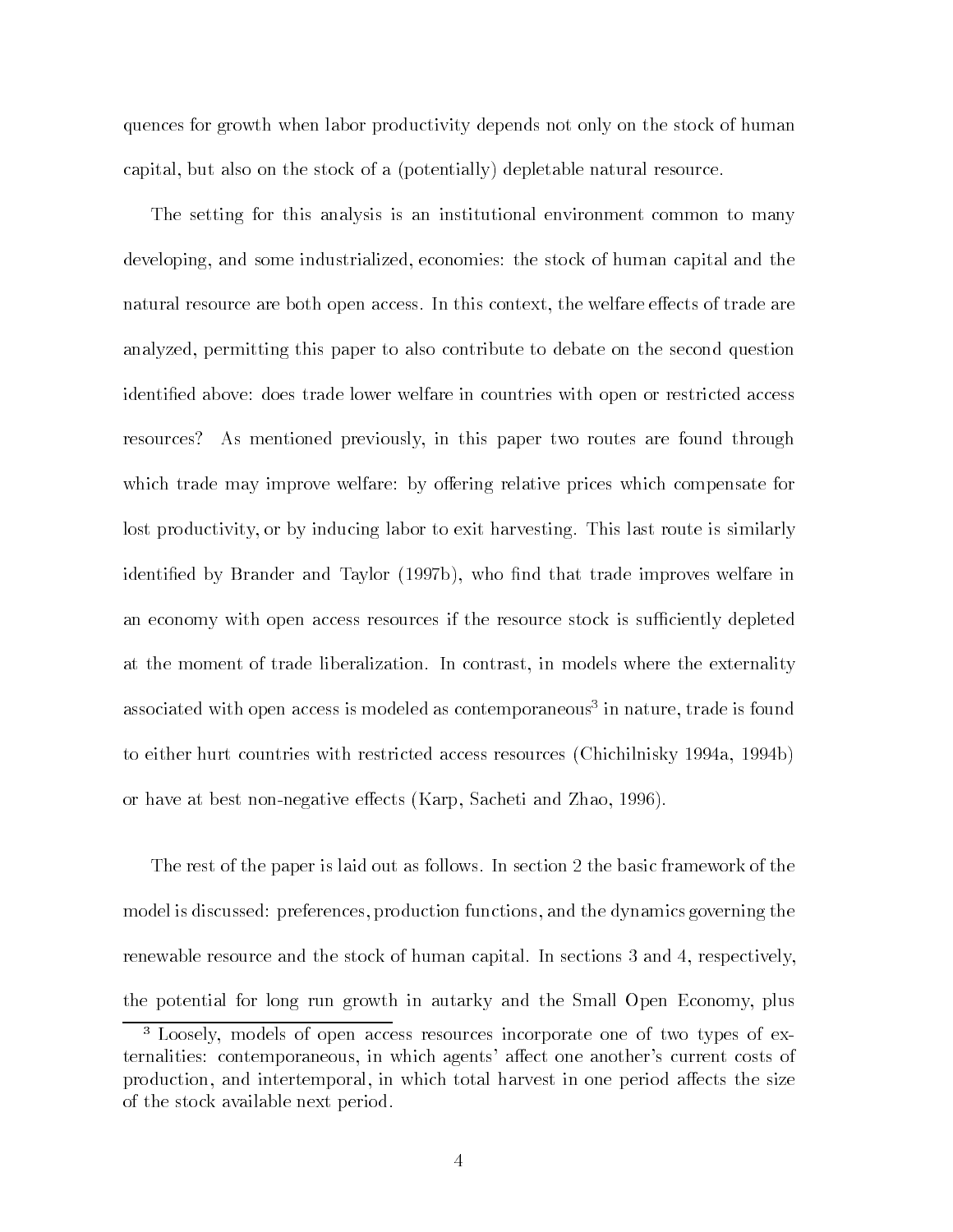welfare comparisons, are analyzed. In section 5 the consequences of production and employment taxes are briefly considered, while caveats are discussed in section 5. Section 6 concludes.

#### **Model**  $\overline{2}$

The basic framework is a continuous time Ricardian economy capable of producing two goods: a numeraire manufactured good  $M$  and a harvested good  $H$ . The economy is endowed with L workers, incasured in units such that  $L = 1$ . All consumers are workers (and vice versa) and are assumed to have identical and homothetic preferences over the two goods, such that reference may be made to a representative consumer. In particular, the time  $t$  instantaneous utility of the representative consumer is assumed to be Cobb-Douglas:

$$
U(H(t), M(t)) = H(t)^{a} M(t)^{(1-a)}, \qquad a \in (0, 1)
$$
 (1)

where  $H(t)$  and  $M(t)$  are the quantities of H and M consumed at time t. These preferences give rise to momentary Marshallian demands  $H^c(t)$  and  $M^c(t)$ 

$$
Hc(t) = \frac{aI(t)}{p(t)}
$$
\n(2)

$$
M^{c}(t) = (1 \Leftrightarrow a)I(t)
$$
\n(3)

and indirect instantaneous utility

$$
V(p(t), I(t)) = \frac{\eta I(t)}{p(t)^a}
$$
\n<sup>(4)</sup>

where  $\eta = a^a (1 \Leftrightarrow a)^{(1-a)}$  and  $I(t)$  is the representative consumer's income at time t.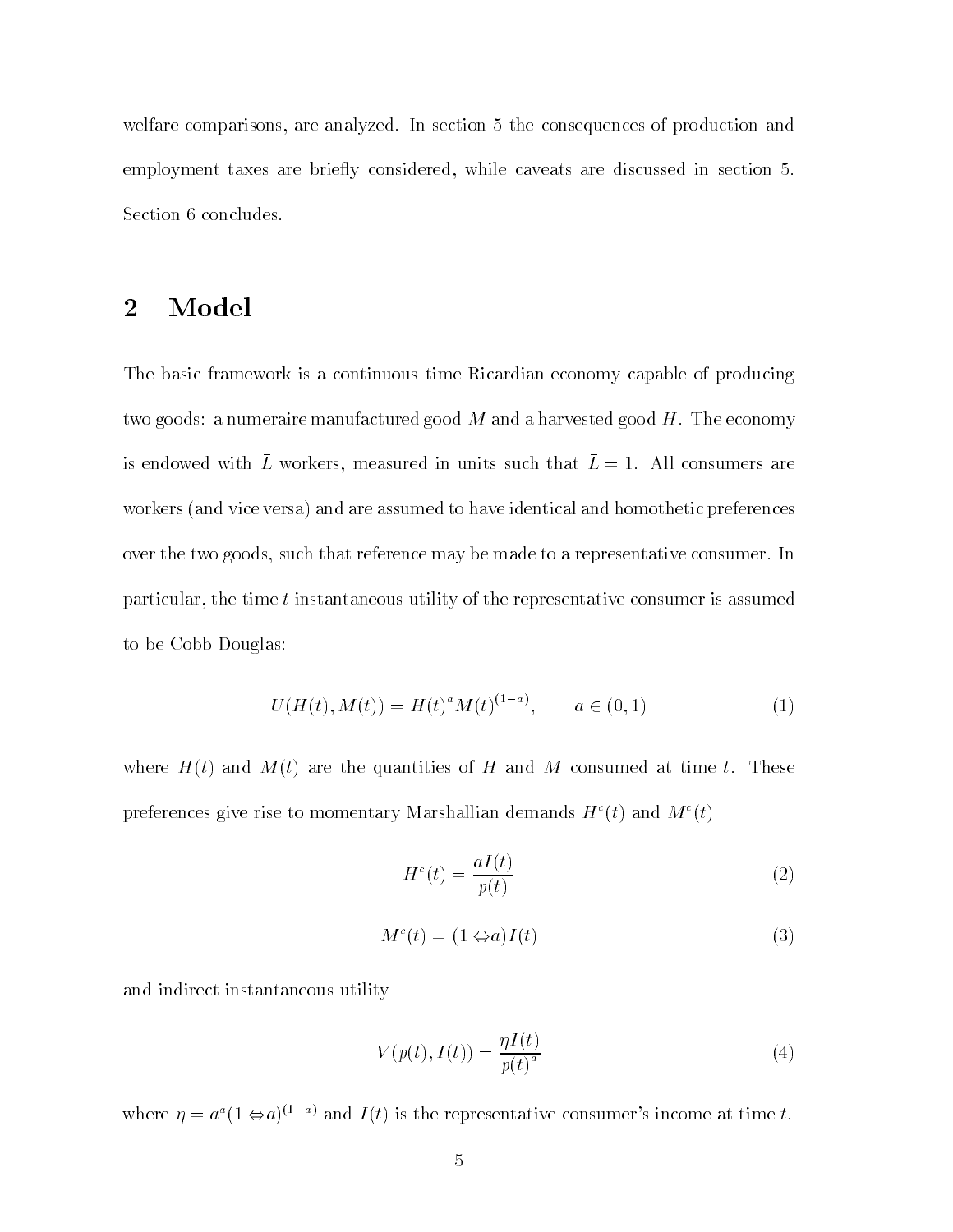#### Production  $2.1$

As mentioned above the economy is endowed with a perfectly inelastic supply of workers; these workers are perfectly mobile across sectors. The economy also employs an open access renewable resource  $S$  that is specific to production of the harvested good. It is assumed that  $S \in [0, K]$ . Note that, because the resource is open access, all users of the resource do so without payment of any fees. The production functions for each of the two goods at a point in time  $t$  are given by

$$
H(t) = L_H(t)S(t)f(E(t))
$$

$$
M(t) = L_M(t) f(E(t))
$$

where  $L_i(t)$  is the amount of labor employed by sector *i* at t. The f function represents the efficiency of labor in sector  $i$  at time  $t$ , which is assumed to be an increasing function of the economy's human capital  $E$ . In particular, it is assumed that

$$
f(E(t)) = \beta E(t)
$$

where

$$
E(t) = E_{t_0} + \int_{t_0}^t e^{\delta(u-t)} [M(u) + H(u)] du \tag{5}
$$

such that the parameter  $\delta$  is the rate at which human capital depreciates.<sup>4</sup>

Under perfect competition in the markets for L, M and H, it is clear that in this  $\pm$  In equation (5) it is implicitly assumed that M and H are measured in comparable units such that addition of  $M(t)$  and  $H(t)$  is meaningful.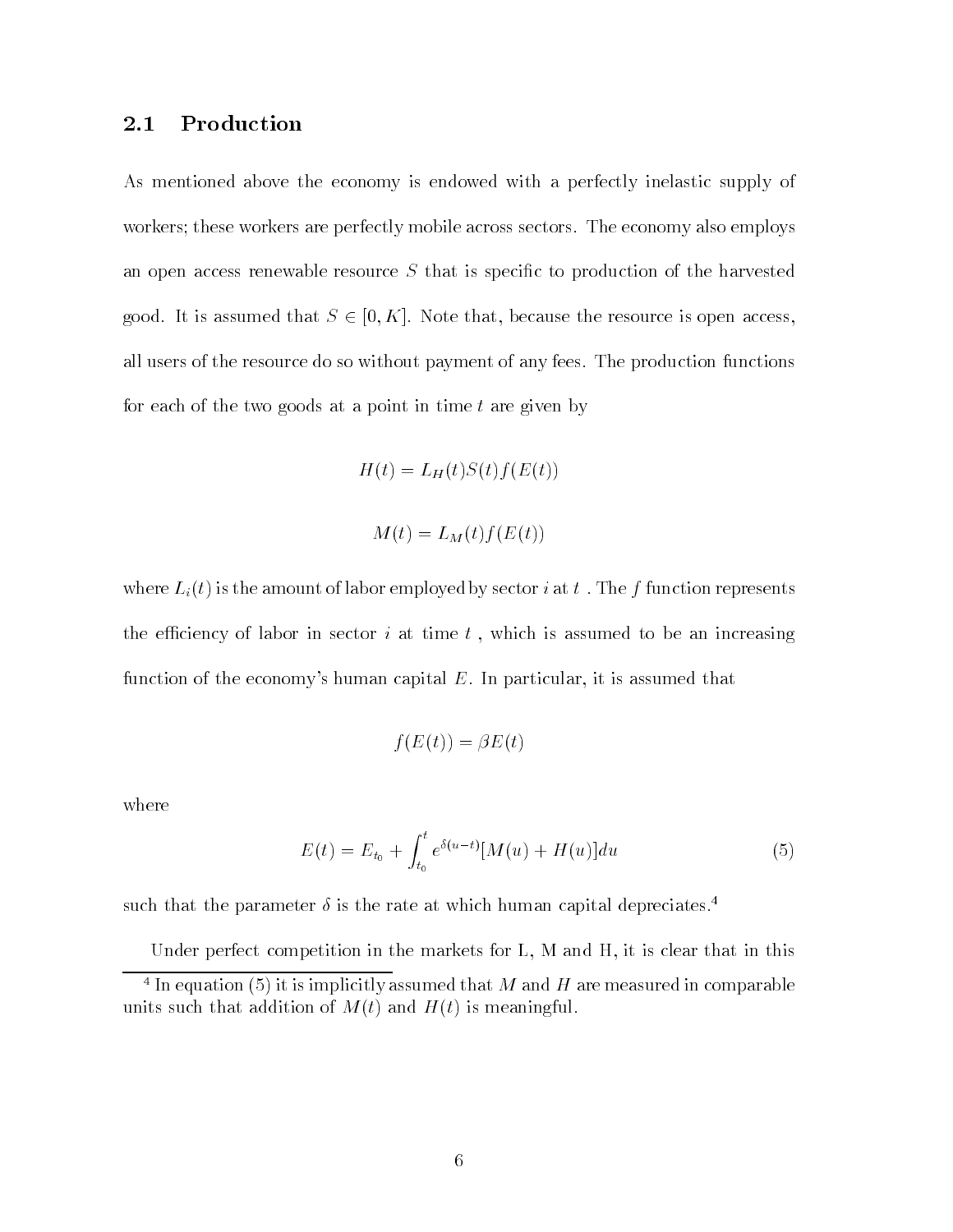Ricardian economy,

$$
L_H(t) = \begin{cases} = 1 & \text{if } p(t)S(t) > 1 \\ \in [0,1] & \text{if } p(t)S(t) = 1 \\ = 0 & \text{if } p(t)S(t) < 1 \end{cases}
$$
(6)

and  $\mathbf{L}_{M}$  (t). Thus in equilibrium the instantaneous production functions can be rewritten as

the contract of the contract of the contract of the contract of the contract of the contract of the contract of

$$
H(t) = L_H(t)S(t)\beta E(t)
$$
\n(7)

$$
M(t) = [1 \Leftrightarrow L_H(t)] \beta E(t) , \qquad (8)
$$

and note for later reference that

$$
I(t) = p(t)L_H(t)S(t)\beta E(t) + [1 \Leftrightarrow L_H(t)]\beta E(t)
$$
\n(9)

$$
= \beta E(t)[1 \Leftrightarrow L_H(t)[1 \Leftrightarrow p(t)S(t)]] . \tag{10}
$$

Moving next to the dynamics of the system, the growth rate of the renewable resource stock S is the difference between the rate of natural growth  $G(S)$  and the rate of harvest  $H$ . The rate of natural growth is assumed to have the standard logistic form

$$
G(S) = gS(t) \left[ 1 \Leftrightarrow \frac{S(t)}{K} \right]
$$

in which  $g$  is the intrinsic growth rate of the resource and  $K$  is its carrying capacity (which is assumed to be greater than 1). That is,  $g$  is the rate of natural growth of the resource as the crowding term  $\frac{E}{K}$  approaches zero;  $K$  is the level to which the resource stock would converge in the complete absence of harvesting activity. Thus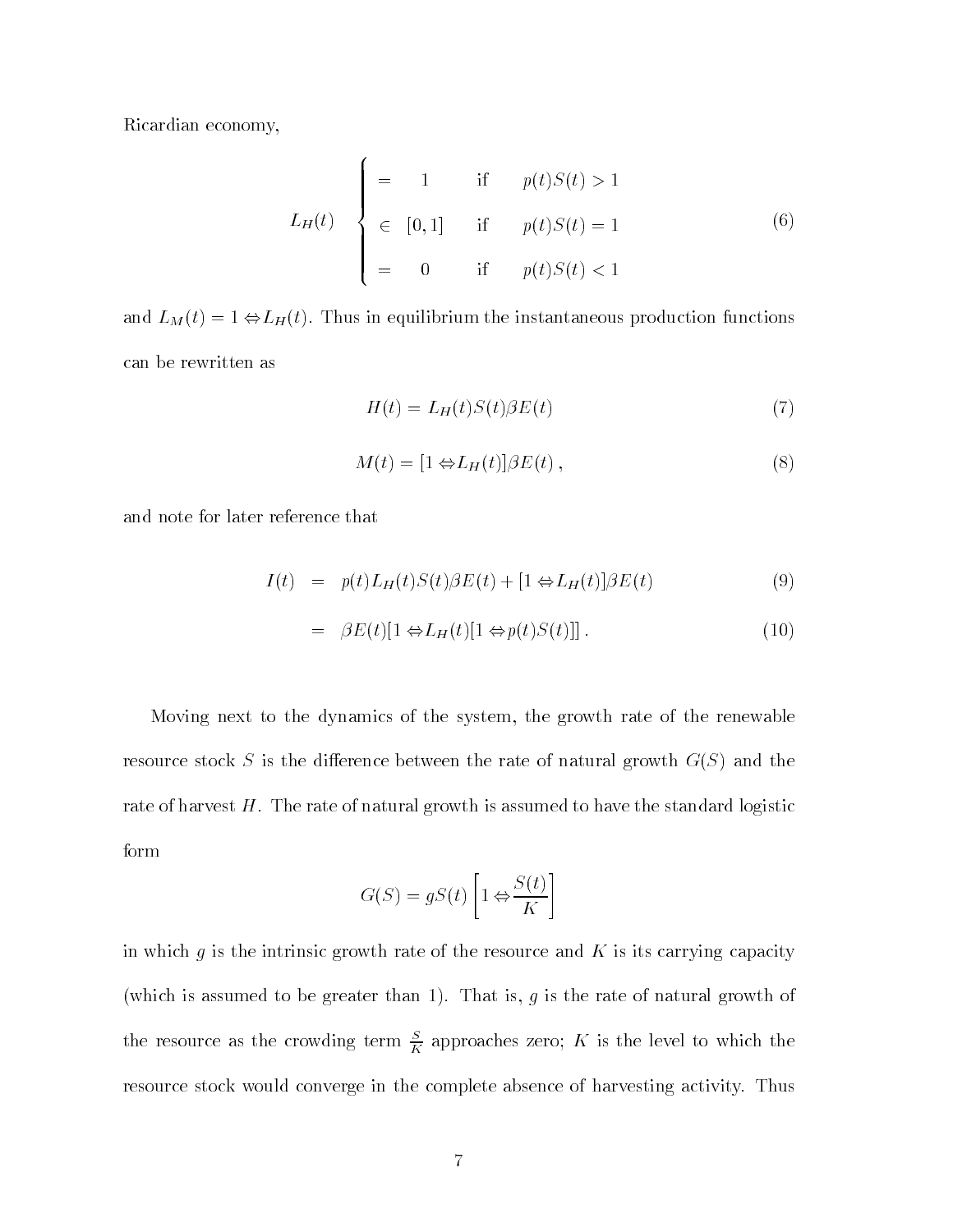the rate of growth of the resource at time  $t$  is

$$
S(t) = S(t) \left[ g \left( 1 \Leftrightarrow \frac{S(t)}{K} \right) \Leftrightarrow L_H(t) \beta E(t) \right]
$$
 (11)

in which  $S(t) = \frac{dS(t)}{dt}$  etc.

The differential equation governing the motion of  $E$  is derived directly from differentiation of  $(5)$  with respect to  $t$ :

$$
E(t) = H(t) + M(t) \Leftrightarrow \delta E(t) ,
$$

which can be written equivalently as

$$
E(t) = E(t) [\beta \{1 + L_H(t)[S(t) \Leftrightarrow 1]\} \Leftrightarrow \delta]. \tag{12}
$$

Note that equations  $(11)$  and  $(12)$  do not fully define the dynamics of the state variables E and S, since  $L_H(t)$  is not predetermined at t. As is shown in the next  $s$  is the equilibrium value of  $\mathbf{L}_{H}$  (t) is easily found in automic).

## 3 Autarky

This section is concerned with the evolution of the human capital and resource stocks, and of welfare, in autarky over time. Analysis begins with the momentary equilibrium and the equations governing the dynamic motion of  $S$  and  $E$ , all of which are straightforward in the closed economy case. The remainder of this section is devoted to discussion of growth and welfare when the conditions for an interior steady state are, and are not, met. In particular, the absence of outcomes in which economic growth is sustained is emphasized.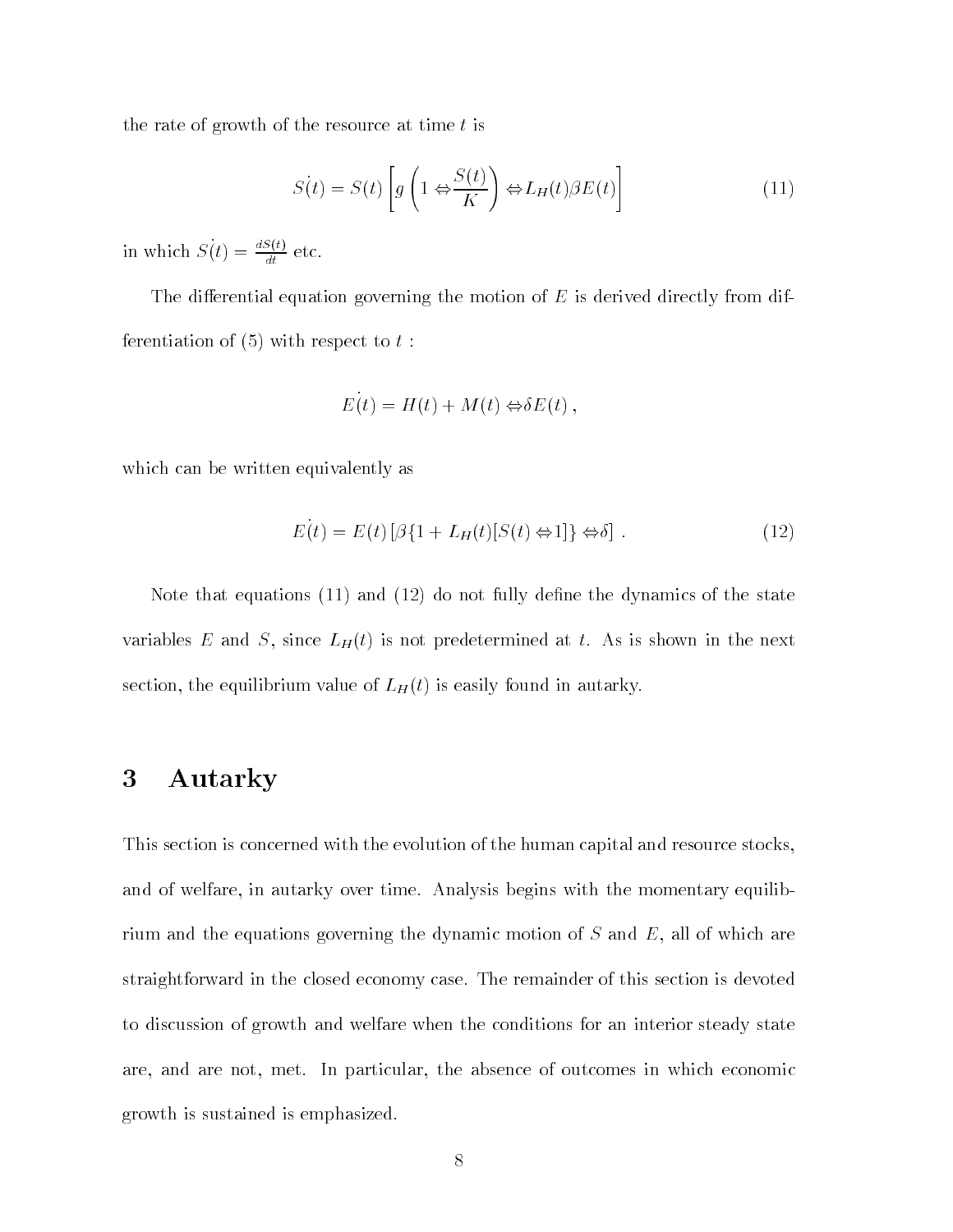### 3.1 Momentary Equilibrium

Because preferences require that each good be consumed if any are consumed, in  $\alpha$  and  $\alpha$  be diversity model to be diversitied with  $L_{H}$  (t)  $\alpha$  (e),  $\alpha$ ) for all t during autominy. I his requires that  $p(t) = \frac{1}{S(t)}$  and thus income  $I(t)$  is simply  $\beta E(t)$ . Substituting this into the Marshallian demand for manufactures (equation (3)) and setting demand equal to supply (equation (8)) reveals a simple condition for the market clearance in the market for M:

$$
L_H(t) = a \qquad \forall t.
$$

That is, in autarky the allocation of labor to sectors at time t is independent of prices, and hence independent of  $S(t)$  and  $E(t)$ . The instantaneous indirect utility function is also quite simple and can be rewritten as a function of  $S(t)$  and  $E(t)$  alone:

$$
\tilde{V}(S(t), E(t)) = \eta \beta E(t) S(t)^a . \qquad (13)
$$

### 3.2 Dynamics in Autarky

Since the allocation of labor to the two sectors in autarky is constant, the percentage rates of change of  $S$  and  $E$  at  $t$  form a system of first order non-linear differential equations defined over the space  $0\leq S\leq K,\,0\leq E.$ 

$$
S(t) = S(t) \left[ g \left[ 1 \Leftrightarrow \frac{S(t)}{K} \right] \Leftrightarrow a \beta E(t) \right]
$$
 (14)

and

$$
E(t) = E(t) [\beta [1 + a[S(t) \Leftrightarrow 1]] \Leftrightarrow \delta]. \tag{15}
$$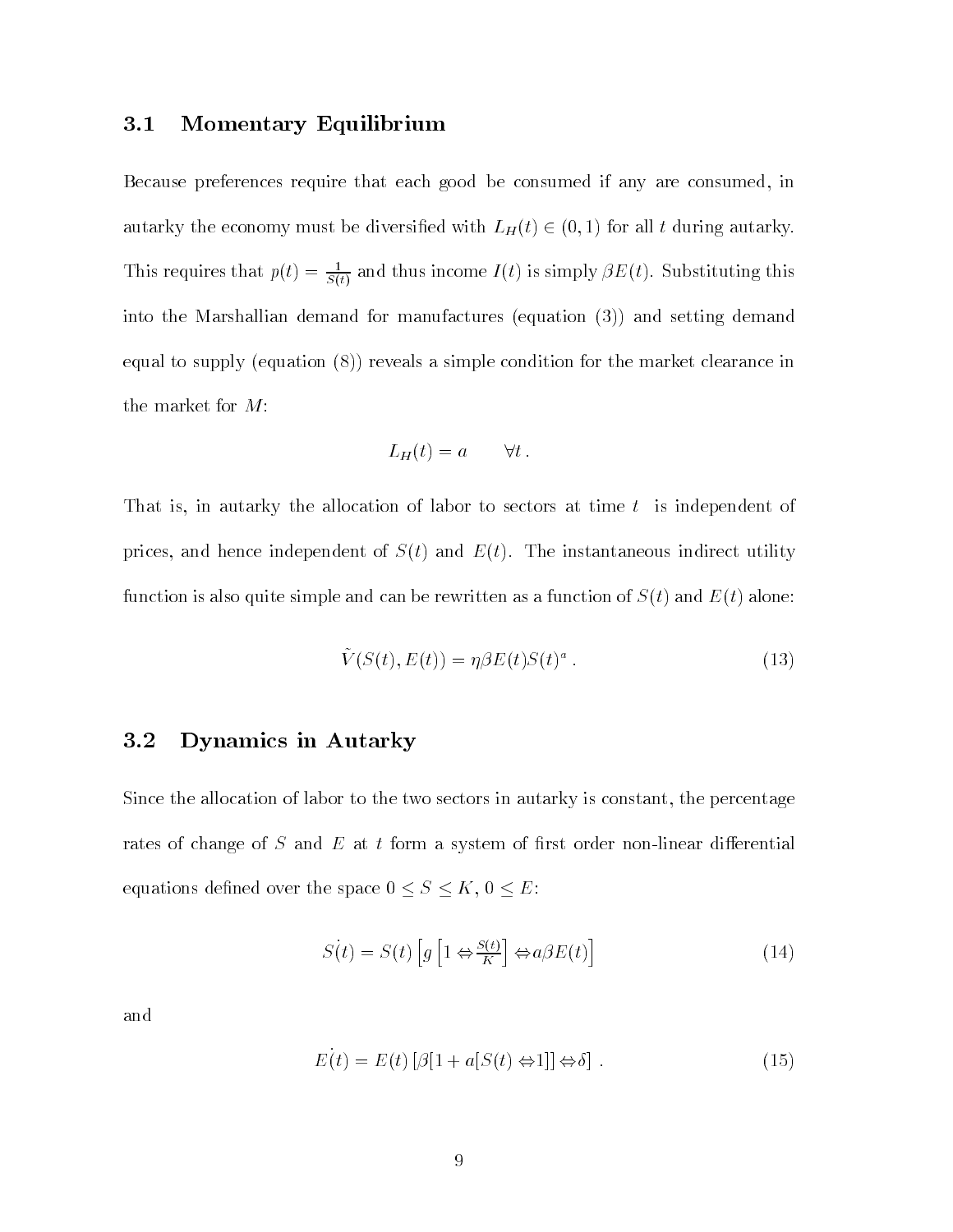The reader may recognize that together equations (14) and (15) form a predator-prey model, in which the resource is the prey, while technology is the predator.<sup>5</sup>

The phase diagram representing the solution to these two differential equations is graphed in Figure 1.

This graph is drawn for the case where the steady state is a spiral point (see footnote 6)

and

$$
(1 \Leftrightarrow a)\beta < \delta < (1 \Leftrightarrow a)\beta + a\beta K \tag{16}
$$

condition  $(16)$  is a necessary and sufficient condition for the existence of a strictly

<sup>5</sup> Brander and Taylor (Forthcoming(b)), allowing the labor force rather than technology to vary over time, also find a predator prey relationship between the environment and other productive factors in a closed economy. This should not be surprising since both population growth and technological improvement increase the *effective* workforce, which is what ultimately enters into the production functions for H and M. This equivalence implies that controlling population growth without restricting effective harvesting effort is not sufficient to prevent environmental deterioration.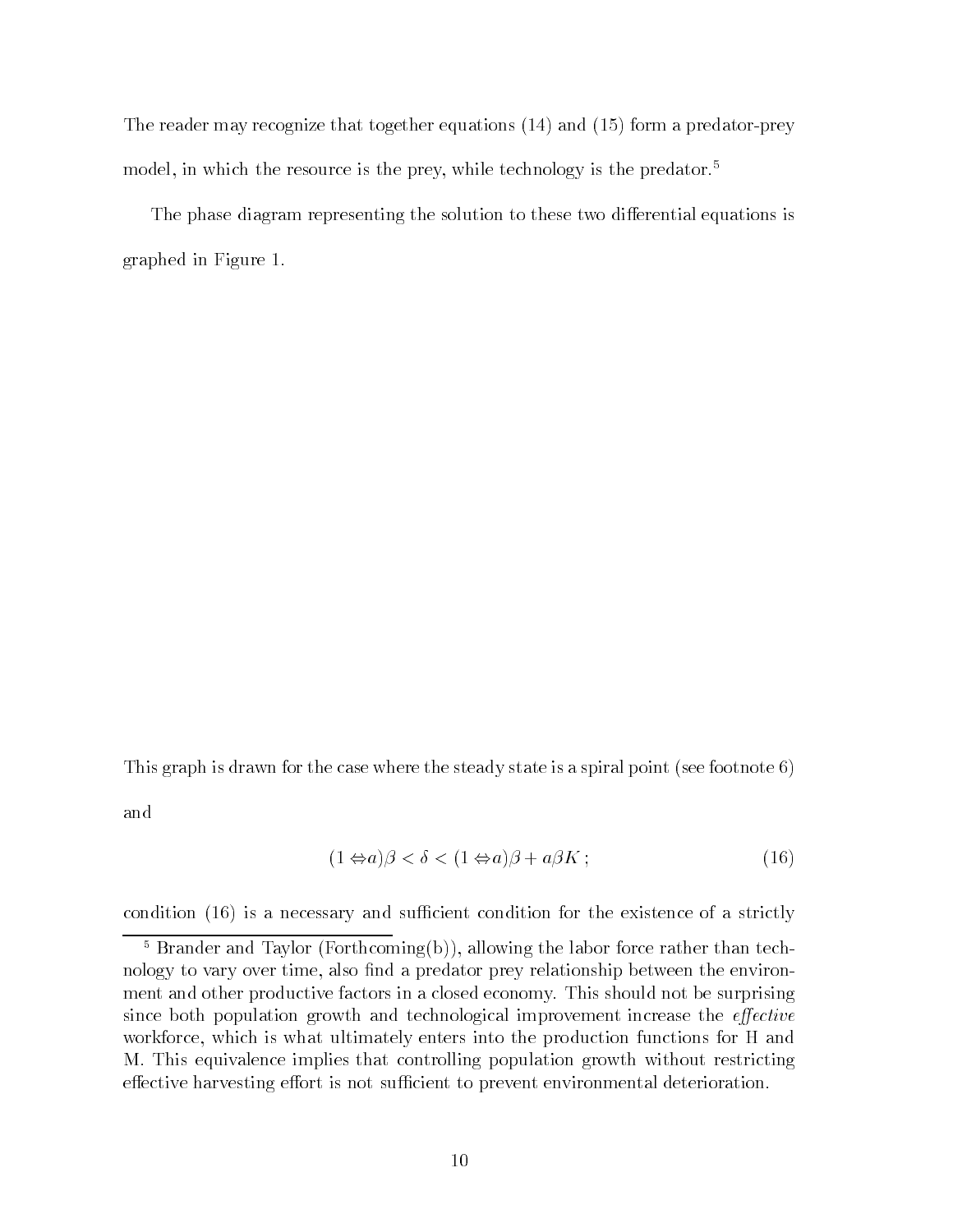interior steady state in  $S$  and  $E$ . Denote the interior steady state values of  $S$  and  $E$ in autarky by  $S^{SS,aut}$  and  $E^{SS, aut}$ , which are found by setting  $S(t) = E(t) = 0$  in (14) and (15), assuming that  $S(t) > 0$ ,  $E(t) > 0$ , and solving:

$$
S^{SS, aut} = \frac{\frac{\delta}{\beta} \Leftrightarrow (1 \Leftrightarrow a)}{a} \tag{17}
$$

$$
E^{SS, aut} = \frac{g}{a\beta} \left( 1 \Leftrightarrow \frac{\frac{\delta}{\beta} \Leftrightarrow (1 \Leftrightarrow a)}{aK} \right) \,. \tag{18}
$$

Note that, when  $S^{SS, aut}$  is interior,  $S^{SS, aut}$  and  $E^{SS, aut}$  form an asymptotically stable steady state<sup>6</sup> of the system formed by equations  $(14)$  and  $(15)$ .

Lastly, note that the percentage rate of change of instantaneous utility  $v \cdot v$  .  $V(t)$  is  $\sim$ simply a linear combination of the percentage rates of change of  $E$  and  $S$ :

$$
\frac{V(t)}{V(t)} = \frac{E(t)}{E(t)} + a\frac{S(t)}{S(t)}
$$
\n(19)

which, by manipulation of equations (11) and (12), equals

$$
g + [1 \Leftrightarrow a]\beta \Leftrightarrow \delta + S(t) \left[ a \Leftrightarrow \frac{g}{K} \right] \Leftrightarrow a\beta E(t). \tag{20}
$$

This implies that, since  $E$  and  $S$  can both cycle, so too can welfare in the economy. From the counterclockwise path of  $S$  and  $E$  in Figure 1, one can see that the autarkic

$$
(1 \Leftrightarrow a)\beta + \frac{a\beta K}{1 + \frac{g}{4a\beta K}}\,,
$$

then  $S^{SS, aut}$  and  $E^{SS, aut}$  form an asymptotically stable spiral point or improper node, respectively, of the system defined by  $(14)$  and  $(15)$ . If instead

$$
\delta = (1 \Leftrightarrow a)\beta + \frac{a\beta K}{1 + \frac{g}{4a\beta K}} ,
$$

then  $(S^{SS, aut}, E^{SS, aut})$  may form either an asymptotically stable spiral point, improper node, or proper node. See Chapter 9, Boyce and DiPrima (1997).

 $\pm$  11  $\sigma$  is less than or greater than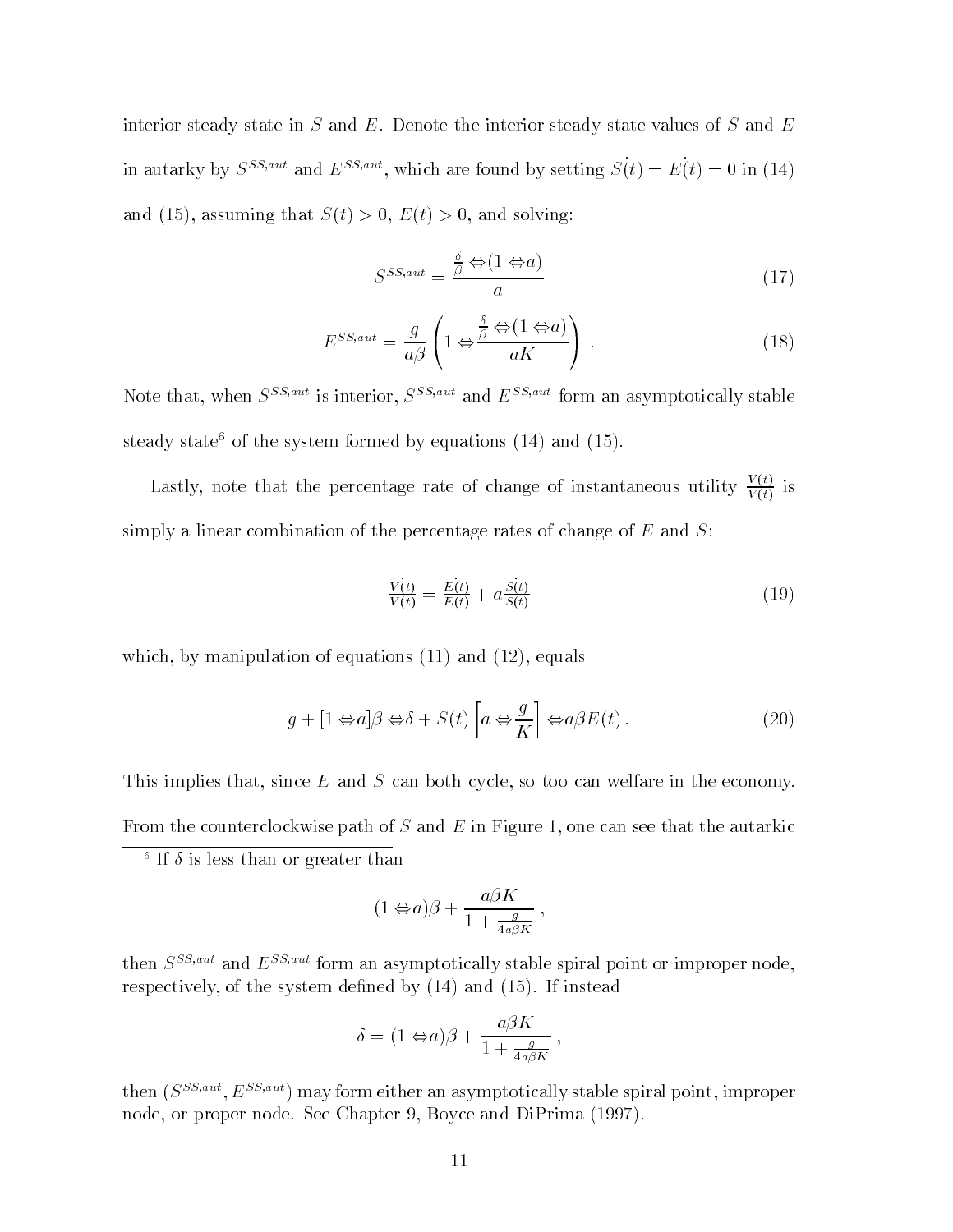economy can enjoy periods of prosperity via increases in the stocks of both human capital and the resource. This will be followed by a period in which instantaneous utility is still rising due to increasing human capital, but in which the resource is being depleted. This will in turn be followed by an economic downturn in which both stocks are declining. This can be seen as a sort of dark ages in which there is environmental poverty and, relative to their predecessors, workers are inept. Welfare recovery can occur however, and will be led by environmental recovery prior to any intellectual recovery.

### 3.3 When the Autarkic Steady State Does Not Exist

In the previous section the dynamics of S, E, and instantaneous indirect utility V were discussed under the condition that there existed an interior steady state in S and  $E$ . However the two cases that violate condition  $(16)$  are equally interesting: in each, continually declining welfare is inevitable because of either resource extinction or declining human capital.

Consider the case where the rate of depreciation is small, i.e.  $\delta < (1 \Leftrightarrow a)\beta$ . Under these parameter values, from (15) it is clear that for any  $S \in [0, K]$ , if  $E > 0$  then the percentage rate of increase in human capital is positive and greater than or equal to  $(1 \Leftrightarrow a)\beta \Leftrightarrow b > 0$ , and hence E grows without bound. This means that harvesting effort  $a\beta E(t)$  also increases without bound. Once  $a\beta E$  exceeds the intrinsic growth rate g, then resource contraction has become inevitable and <sup>S</sup> eventually falls to zero. In terms of the economy's Production Possibilities Frontier (PPF), this corresponds to a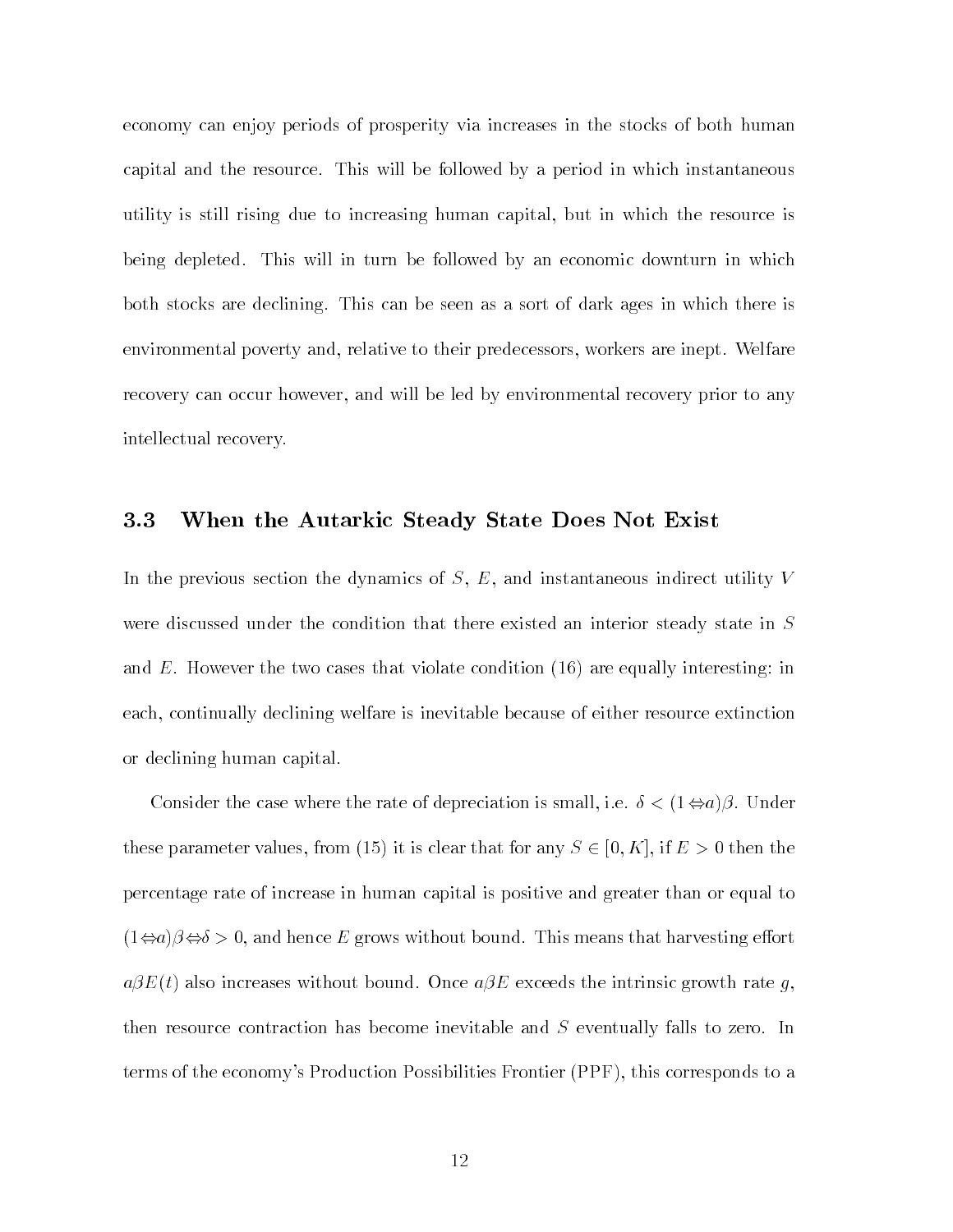progressive decrease in the  $H$  intercept, and a continual increase in the  $M$  intercept; that is, in H, M space the PPF contracts inwards to approach a vertical line at  $H = 0$ . This possibility is drawn in Figure 2.

Note that this contraction of the PPF to the  $M$  axis is not merely an artifact of the Cobb-Douglas preferences employed. Any time that the allocation of labor to  $\max$  and  $\max$  is integral perhaps due to labor rigidity across sectors, or government compensation schemes— $\mu$   $\rho$ (1  $\leftrightarrow$   $\nu$  $\mu$ )  $\sim$  0, then the economy will be on a path to a contracting PPF as graphed in Figure 2.

The contraction of the PPF to the  $M$  axis has dramatic implications for the dynamic path of instantaneous utility. Since the indifference curves do not cross the axes, contraction of the PPF towards the M axis eventually translates into monoton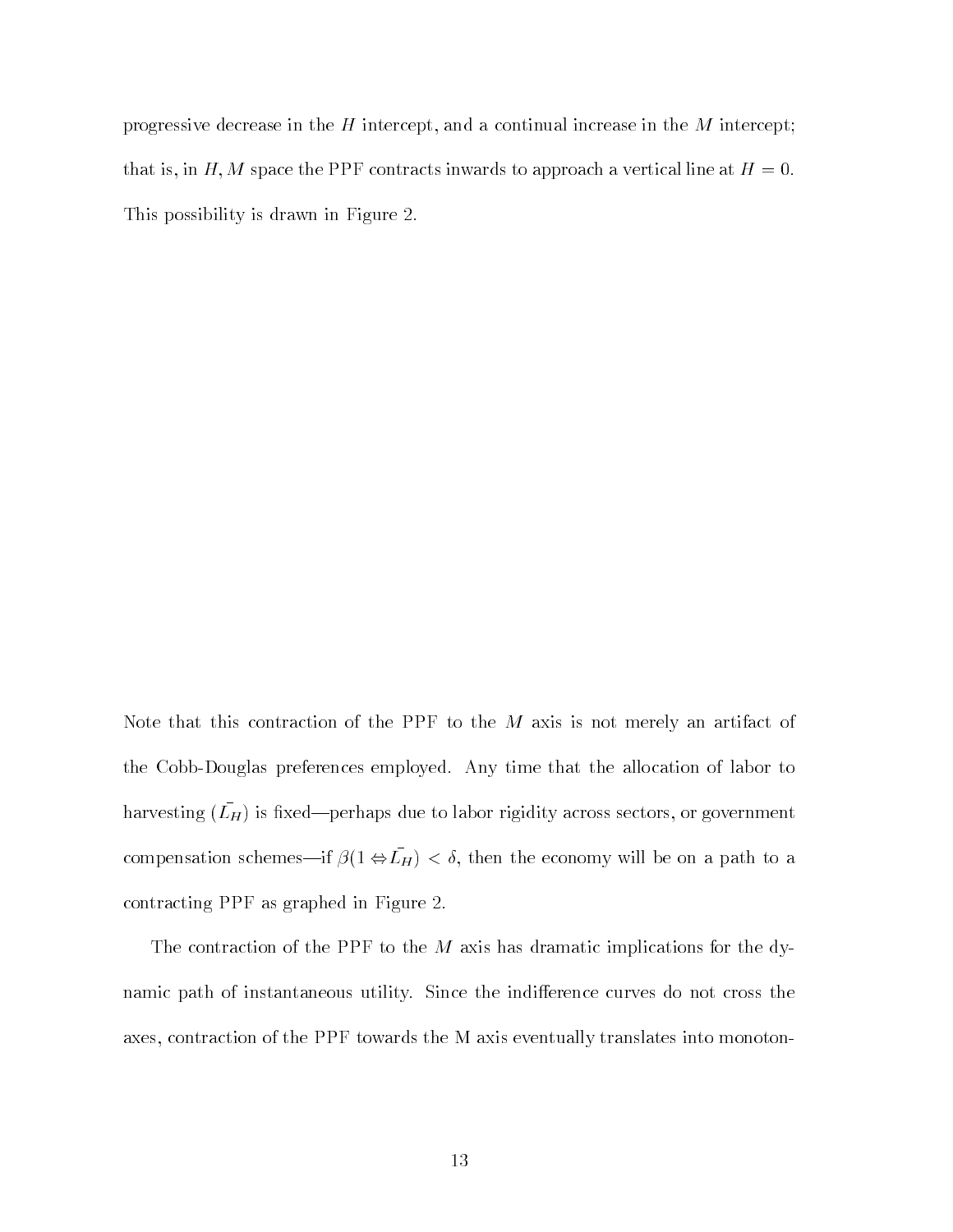ically declining instantaneous utility. To verify this, note from (20) that, once

$$
E(t) > \frac{g + \beta(1 \Leftrightarrow a) \Leftrightarrow \delta + \max\{Ka \Leftrightarrow g, 0\}}{a\beta},
$$

 $V \left\{ \begin{array}{ccc} U & \end{array} \right\}$  $V(t)$  and  $V(t)$  are  $V(t)$  is the some some threshold, then the percentage rate of change of instantaneous utility is negative, and will continue to be negative for the remainder of the autarky regime. More generally, when the allocation of labor is  $\mu$ xed at some value  $\mu$  and the municience curves do not cross the  $M$  axis, then,  $\mu$   $\alpha$   $\alpha$  (1  $\leftrightarrow$   $\mu$  )), wellate decline is inevitable since the output of H available for consumption will decline to zero. This simple yet critical result is summarized in the following proposition:

### Proposition 1 If

- 1. the allocation of labor to harvesting is constant
- 2. the rate at which human capital depreciates is sufficiently low
- 3. the indifference curves do not cross the  $M$  axis

then, in autarky, resource depletion and continual welfare decline are inevitable.

Returning to the specic example of Cobb-Douglas preferences, the other case in which condition (16) is violated is when  $\delta > (1 \Leftrightarrow a)\beta + a\beta K$ . In this case continual welfare decline is also inevitable, but not because unbounded accumulation of human capital drives the resource stock to extinction, but because the rate of depreciation is so great that the economy suffers continual technological regress regardless of how close the resource stock is to its carrying capacity.

In summary, under Cobb-Douglas preferences there exist no parametric values in which the autarkic economy achieves continued utility growth. As shown above,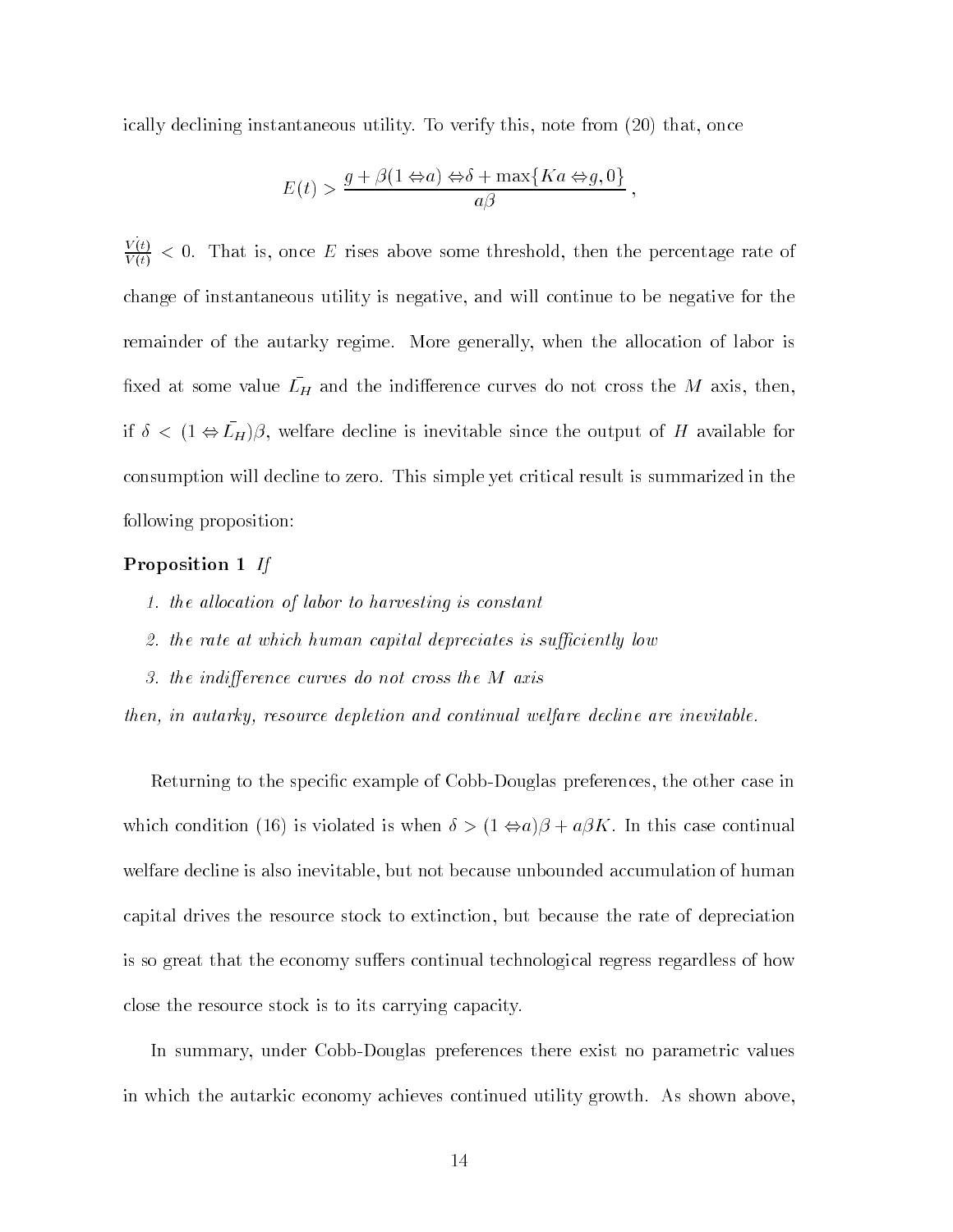if the rate of human capital depreciation  $\delta$  is either sufficiently high or sufficiently low, the economy will eventually enter a never ending phase of welfare decline. For intermediate values of depreciation, the growth rate of instantaneous utility in the economy will converge to zero. These results are restated below in proposition form:

Proposition 2 When preferences are Cobb-Douglas there is no combination of parameters a,  $\delta$ ,  $\beta$ ,  $g$ ,  $K$  under which the autarkic economy maintains positive welfare  $growth$  indefinitely.

 $\pm$  motion at the set of the case when  $\beta \rightarrow \alpha$  and  $\pm \pi$  is chosen by a social planner. Contained in the set of dynamic paths of  $S$  and  $E$  consistent with equations of motion (11) and (12) is a set of paths along with  $S$  and  $H$  eventually stabilize at constant values, and both  $E$  and  $M$  eventually grow without bound. Such a path is obtained when LH is chosen to decline at a percentage rate equal to the percentage rate of growth of human capital. This decrease in LH stabilizes the resource stock and permits continual growth of welfare via increases in  $M$  alone. However, as noted above, on its own the autarkic economy will not move to one of these paths, since the intertemporal externalities associated with open access do not give any workers unilateral incentive to exit the harvesting sector so as to maintain a stable resource stock. Contrastingly, trade may induce such a relocation of labor. The consequences of such labor relocation for growth and welfare, and the conditions under which it will occur in trade, are discussed thoroughly in section 4.

Before concluding this section, however, note that for the remainder of this paper the assumption that  $\delta < \beta$  will be imposed. This restriction is made because  $\beta \leq \delta$ implies that manufacturing led growth is not possible under any trade regime, an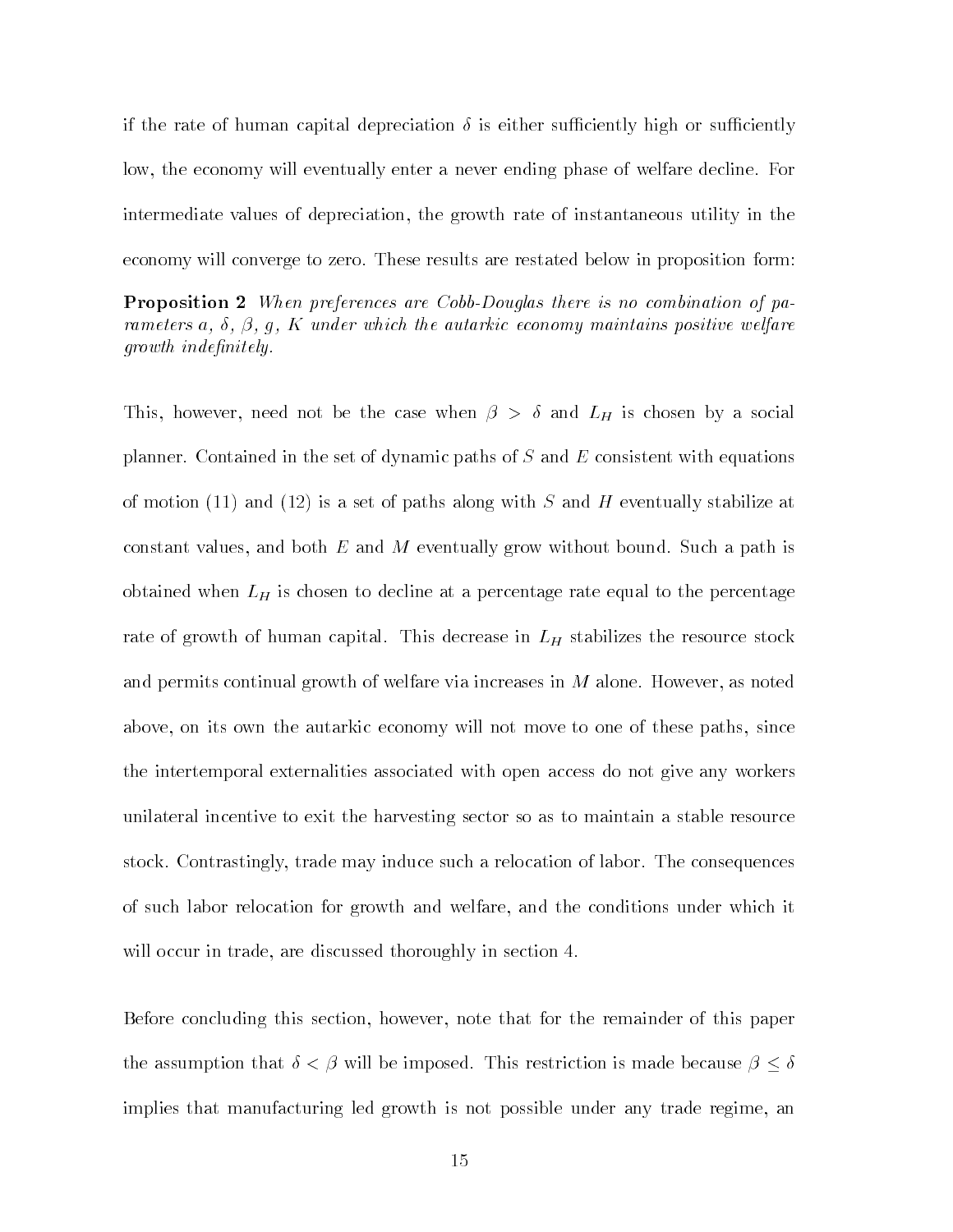implication that is clearly at odds with development experience over the last several centuries. This assumption also simplifies the discussion of dynamics in the Small Open Economy that follows in the next section, without ruling out the possibility of a zero growth trap. For the interested reader, dynamics in a Small Open Economy in which  $\beta < \delta$  are summarized in the Appendix.

## 4 Small Open Economy

The focus is now turned to the dynamic behavior of the resource and human capital stocks in the Small Open Economy. The emphasis throughout this section is on the factors determining whether trade will put the Small Open Economy on a path toward sustainable growth or toward a zero growth steady state. Establishment of the conditions under which steady state welfare is lower in trade than in autarky is also stressed. Analysis begins with characterization of the momentary trading equilibrium.

When the economy is trading as a Small Open Economy, the relative price of the harvested good  $p^+$  is given, and the economy need no longer be diversined. This makes the dynamics of the two state variables  $S$  and  $E$  much more complex than in autarky. In particular, since  $L_H(t)$  is no longer fixed, the differential equations governing S and E are once again as given by equations (11) and (12), which are two differential equations in three state variables  $S, E$  and  $L_H$ . The next three paragraphs are allocated to reducing the number of state variables to two. This will be accomplished by houng mot that the value of  $L_H$  ( $t$ ) must be either  $\sigma$  or 1 whenever the economy has a strict momentary comparative advantage in one of the two goods;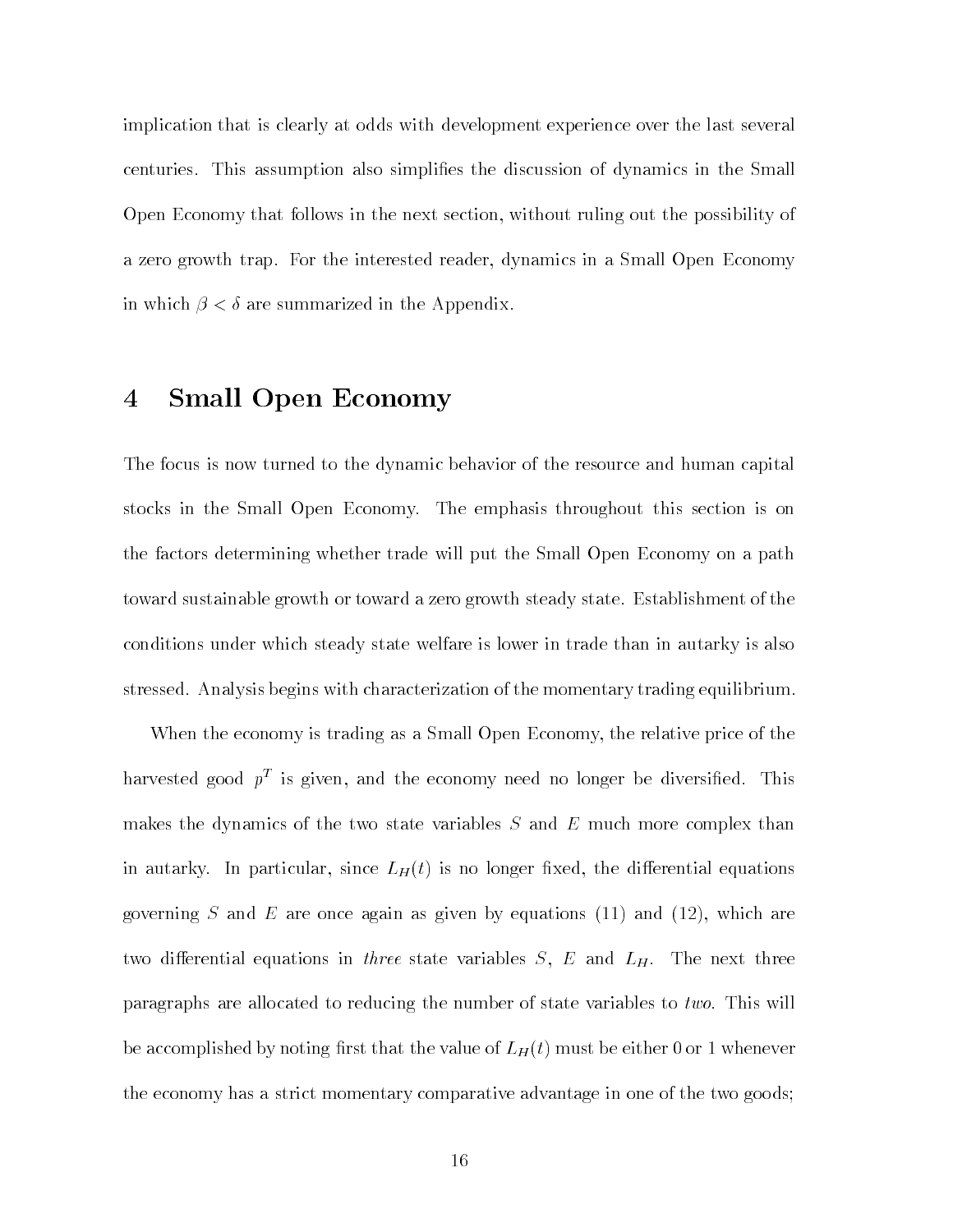it will then be shown that, whenever the two sectors are instead equally protable, instantaneous adjustments in the allocation of labor will equate LH (t) with a unique, single valued function.

To begin with, note that the condition under which manufacturing offers the highest wage—namely, when the value of a worker's output in harvesting,  $p^T S(t) \beta E(t)$ , is less than the value of the worker's output in manufacturing,  $\beta E(t)$ —is equivalent to the following inequality:

$$
S(t) < \frac{1}{p^T} \tag{21}
$$

If (21) holds, then all labor will be employed in the manufacturing sector, and  $L_H(t)$ will equal zero. If instead

$$
S(t) > \frac{1}{p^T} \,,\tag{22}
$$

 $\frac{1}{\sqrt{1+\frac{1}{\sqrt{1+\frac{1}{\sqrt{1+\frac{1}{\sqrt{1+\frac{1}{\sqrt{1+\frac{1}{\sqrt{1+\frac{1}{\sqrt{1+\frac{1}{\sqrt{1+\frac{1}{\sqrt{1+\frac{1}{\sqrt{1+\frac{1}{\sqrt{1+\frac{1}{\sqrt{1+\frac{1}{\sqrt{1+\frac{1}{\sqrt{1+\frac{1}{\sqrt{1+\frac{1}{\sqrt{1+\frac{1}{\sqrt{1+\frac{1}{\sqrt{1+\frac{1}{\sqrt{1+\frac{1}{\sqrt{1+\frac{1}{\sqrt{1+\frac{1}{\sqrt{1+\frac{1}{\sqrt{1+\frac{1}{\sqrt{1+\frac{1$ 

Lastly, if  $S(t) = \frac{1}{nT}$ , then the economy may diversify, with any labor allocation LH (t) in the interval [0; 1] consistent with momentary equilibrium. However, as mentioned a stability argument can be made that LH (t) will equal a single valued function,  $L_H(t)$ , whenever  $S(t) = \frac{1}{nT}$ . To find this function, set  $S(t) = \frac{1}{nT}$  and  $S(t) = 0$  in (11) and isolate the variable representing the allocation of labor to harvesting; let this be the function  $L_H(t)$ :

$$
L_H^*(t) = \frac{g}{\beta E(t)} \left[ 1 \Leftrightarrow \frac{1}{p^T K} \right] \,. \tag{23}
$$

Now suppose  $S(t) = \frac{1}{nT}$ , but that  $L_H(t) \leq L_H(t) \leq 1$ . Then by (11),  $S(t) \leq 0$ and wages in manufacturing are rising at a faster rate than in harvesting: all workers want to exit harvesting and enter manufacturing, putting downward pressure on  $L_H$ .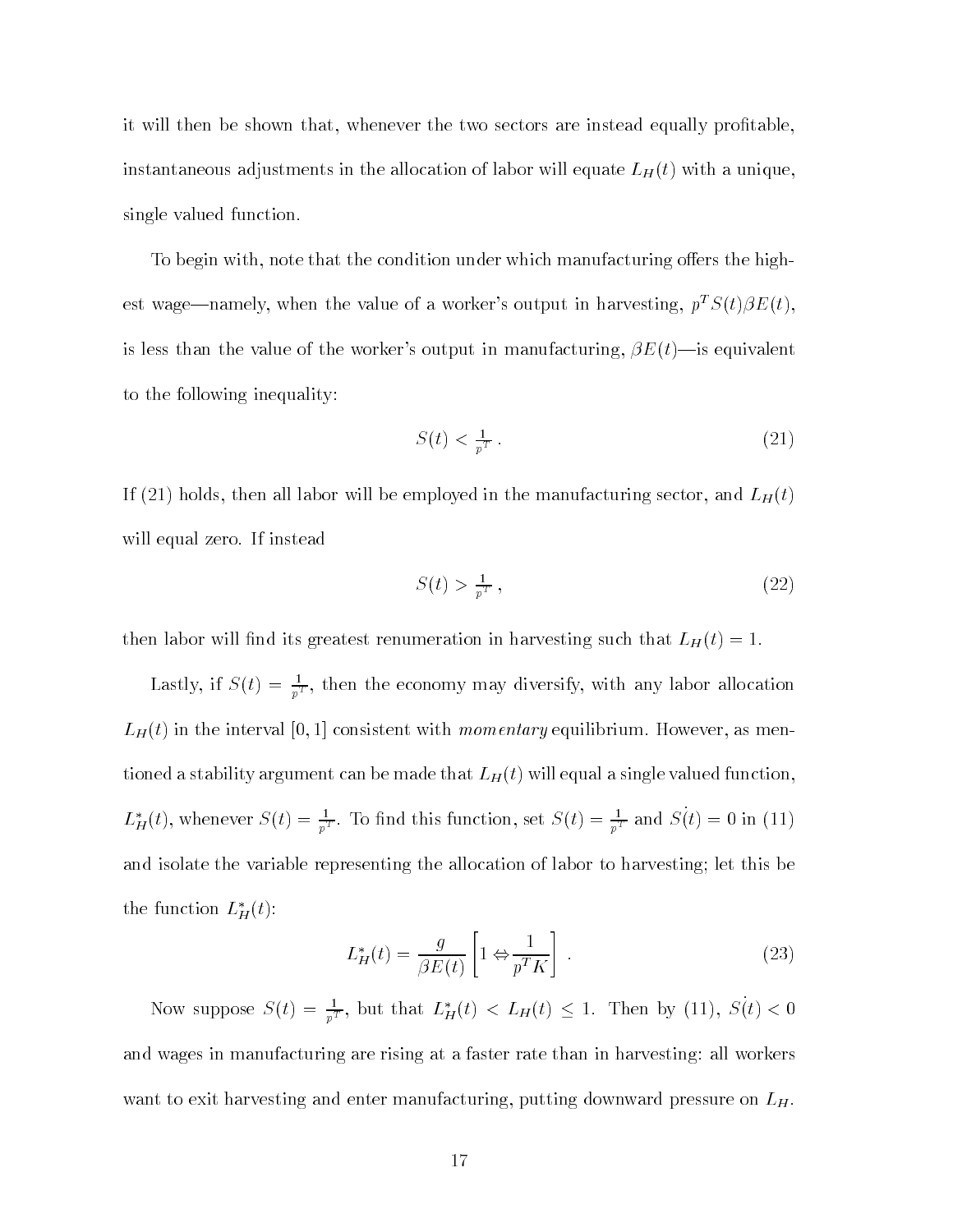Similarly, if harvesting employment  $L_H(t)$  is instead less than  $L_H(t) \leq 1,$  then from (11),  $S(t) > 0$  and any workers in manufacturing want to change sectors in search of the faster growing wage in harvesting, putting upward pressure on LH . Since adjustments are instantaneous, allocations of labor that do not follow  $L_H(t)$  are instantly 'corrected', returning  $L_H$  to  $L_H^*(t)$ . This argument applies whenever  $L_H^*(t) \leq 1$ , or, equivalently, whenever

$$
E(t) \ge \frac{g}{\beta} \left[ 1 \Leftrightarrow \frac{1}{p^T K} \right] \tag{24}
$$

If instead  $L_H(t) > 1$ , then since  $L_H(t)$  can be no larger than 1, the harvesting wage must be rising faster than the manufacturing wage, and all workers will be attracted to harvesting. Hence, for the remainder of section 4, it is assumed that  $L_H(t) = min\{L_H(t), 1\}$  whenever  $S(t) = \frac{1}{2T}$ . And at this point, a digression is made to introduce one other function,  $E^*(S)$ , which defines the  $S(t) = 0$  isocline when  $-11$   $-1$ 

$$
E^*(S) \equiv \frac{g}{\beta} \left[ 1 \Leftrightarrow \frac{S}{K} \right] \,. \tag{25}
$$

The reader will notice that, when evaluated at  $S = \frac{1}{pT}$ , the function E also equals the right hand side of equation (24); this function will be made use of shortly.

Using the discussions in the previous three paragraphs, the differential equations governing  $S$  and  $E$  can now be written solely in terms of  $S$  and  $E$ . These are piecewise functions. However, for expositional purposes  $S$  and  $E$  space will instead be divided into four "regimes", each with a corresponding system of differential equations governing  $S(t)$  and  $E(t)$ :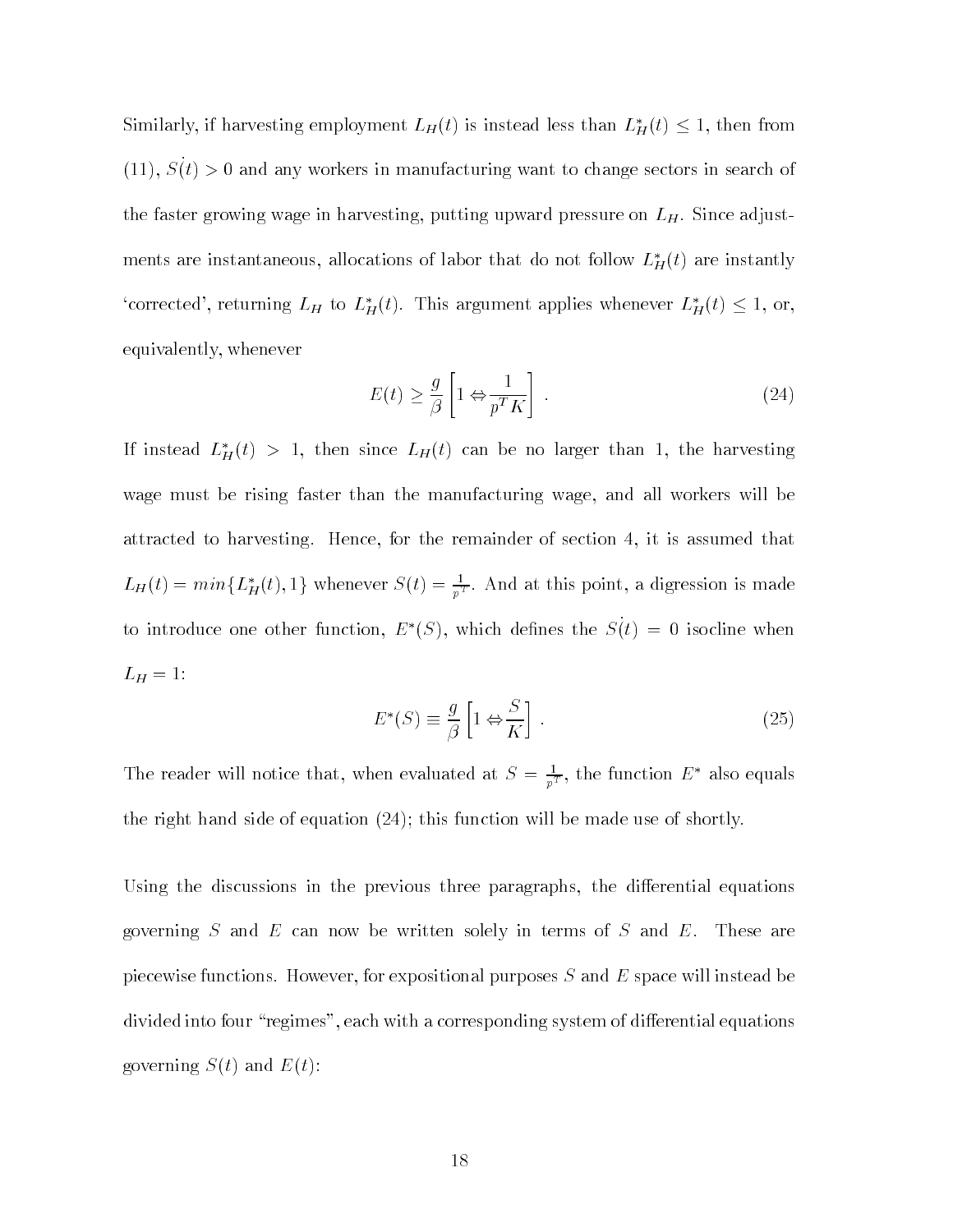If  $S(t) \in [0, \frac{1}{n^T})$  then

$$
S(t) = S(t)g\left[1 \Leftrightarrow \frac{S(t)}{K}\right] \ge 0\tag{26}
$$

$$
E(t) = E(t)(\beta \Leftrightarrow \delta) > 0 \tag{27}
$$

If  $S(t) \in (\frac{1}{n^T}, R]$  then

$$
S(t) = S(t) \left[ g \left[ 1 \Leftrightarrow \frac{S(t)}{K} \right] \Leftrightarrow \beta E(t) \right]
$$
 (28)

$$
E(t) = E(t) [\beta S(t) \Leftrightarrow \delta] ; \qquad (29)
$$

If  $S(t) = \frac{1}{pT}$  and  $E(t) \geq E(\frac{1}{pT})$  then

$$
S(t) = 0 \tag{30}
$$

$$
E(t) = E(t)[\beta \Leftrightarrow \delta] + p^{T^2} g\left(p^T \Leftrightarrow \frac{1}{K}\right) \left(p^T \Leftrightarrow 1\right) ; \qquad (31)
$$

Otherwise

$$
S(t) = g\left[1 \Leftrightarrow \frac{S(t)}{K}\right] \Leftrightarrow \beta E(t) > 0 \tag{32}
$$

$$
E(t) = \frac{\beta}{p^T} \Leftrightarrow \delta \,. \tag{33}
$$

Together these sets of equations  $(26),(27),...,(32),(33)$  can be combined to construct a regime-shifting phase diagram that takes on one of two forms, depending on the magnitude of  $p^\star$  . These two cases are drawn in Figures 3 and 5, and each case is discussed in turn.

 $\ddot{\phantom{a}}$ 

## 4.1 Case 1: Low world Price  $(p^2 < \frac{\pi}{\delta})$

With reference to welfare in the Small Open Economy, the first case to be considered is the most optimistic, since growth is shown below to be sustainable and inevitable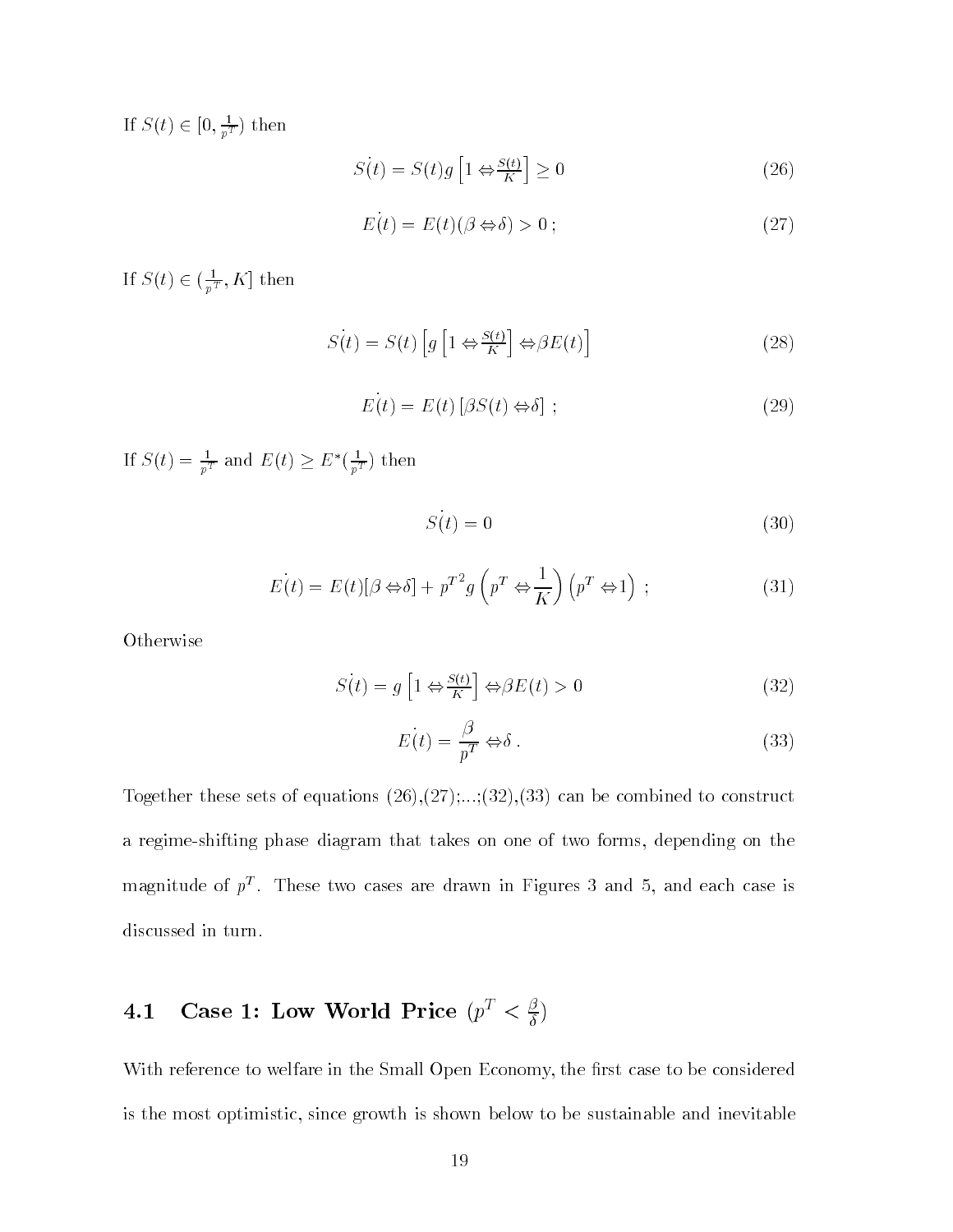in trade when  $p^{\ast} < \frac{\varepsilon}{\delta}$ . This is true regardless of the values of  $S$  and  $E$  at the moment of trade liberalization, so long as each is positive. This first case is also the easiest to analyze, largely because the values of S associated with the  $E(t) = 0$  isoclines for each regime lie outside of their respective supports.<sup>7</sup> Therefore, so long as S and E are initially positive,  $E(t) > 0$  under any regime in Case 1.

As illustrated by the arrows of motion in the phase diagram corresponding to Case 1 (see Figure 3), while the resource stock initially may rise and then fall, <sup>S</sup> will eventually reach and remain at  $\frac{1}{pT}$  (provided  $\frac{1}{pT} < K$ ). That is, the economy will eventually become—and remain—diversified, experiencing a stable resource stock and

 $\pm$  ror example, in the regime defined by equations (27) and (28)—the regime in which the Small Open Economy is specialized in manufacturing-the associated  $E(t) = 0$  isocline is a vertical line at  $S = \frac{1}{2}$ . However, this lies outside of the interval over which equations (27) and (28) are defined, since  $p^+$  is assumed greater than  $\frac{e}{\delta}$ in Case 1.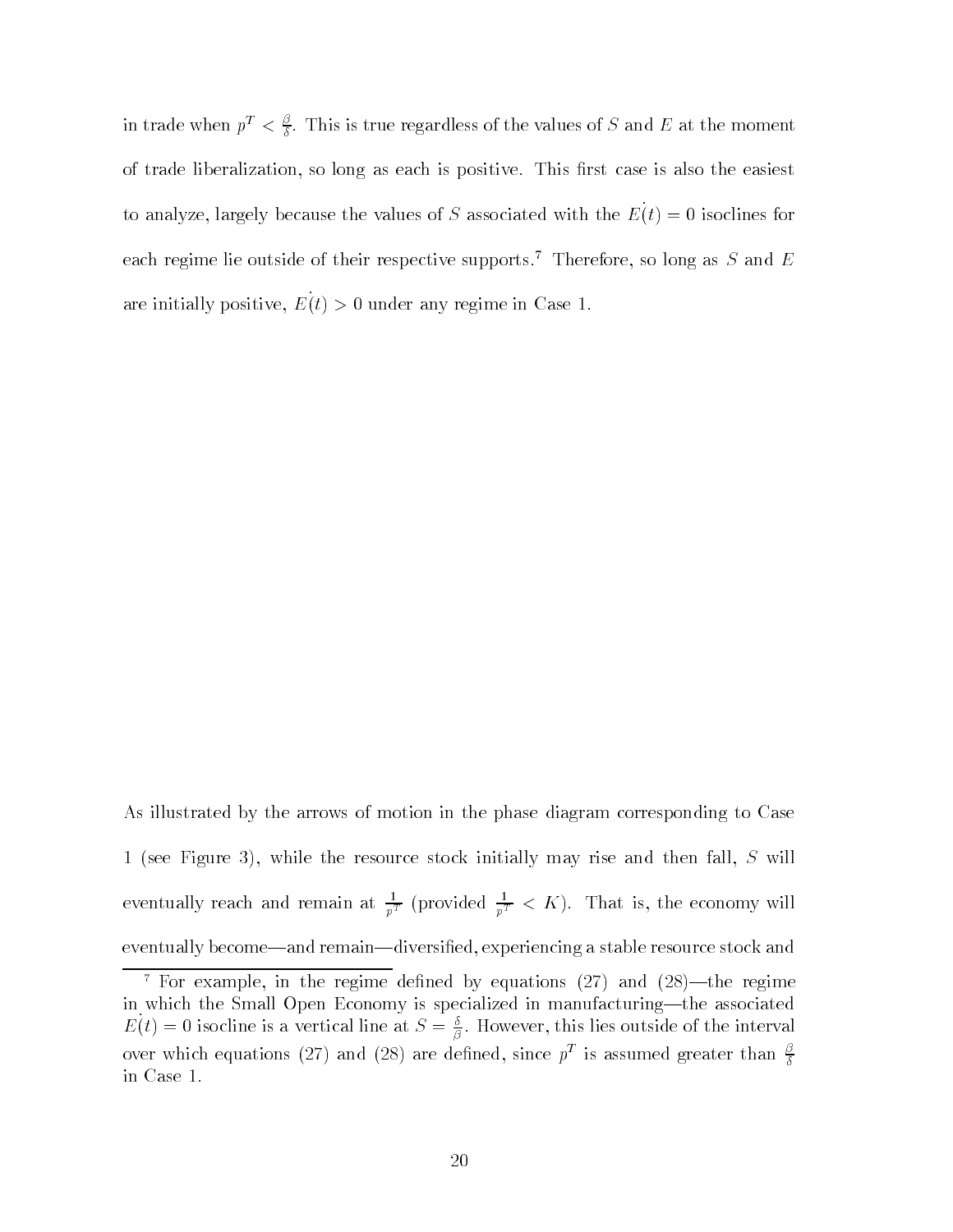enjoying sustainable welfare growth through increases in  $E$  alone. Associated with this growth will be attendant shifts of the PPF. These shifts will be asymmetric when both S and E are changing, and symmetric when S stabilizes at  $\frac{1}{pT}$  and the economy becomes diversied, as in the scenario depicted in Figure 4.

Figure 4 also depicts the production points for the Small Open Economy. Noticeably, once S remains fixed at  $\frac{1}{pT}$ , the rate of harvest similarly becomes pegged at the rate of natural resource growth  $G(\frac{1}{T})$ . This implies that diversified growth will be accompanied by contracting harvesting sector employment. To see this, recall from (23) that  $L_H(t)$  and  $E(t)$  are inversely related: when diversified, increases in the effectiveness of a worker in harvesting are exactly offset by reductions in harvesting employment. Moreover, once diversied, the percentage growth rate of GNP will approach a positive constant  $\beta \Leftrightarrow \delta$  (as can be verified by taking the time derivative of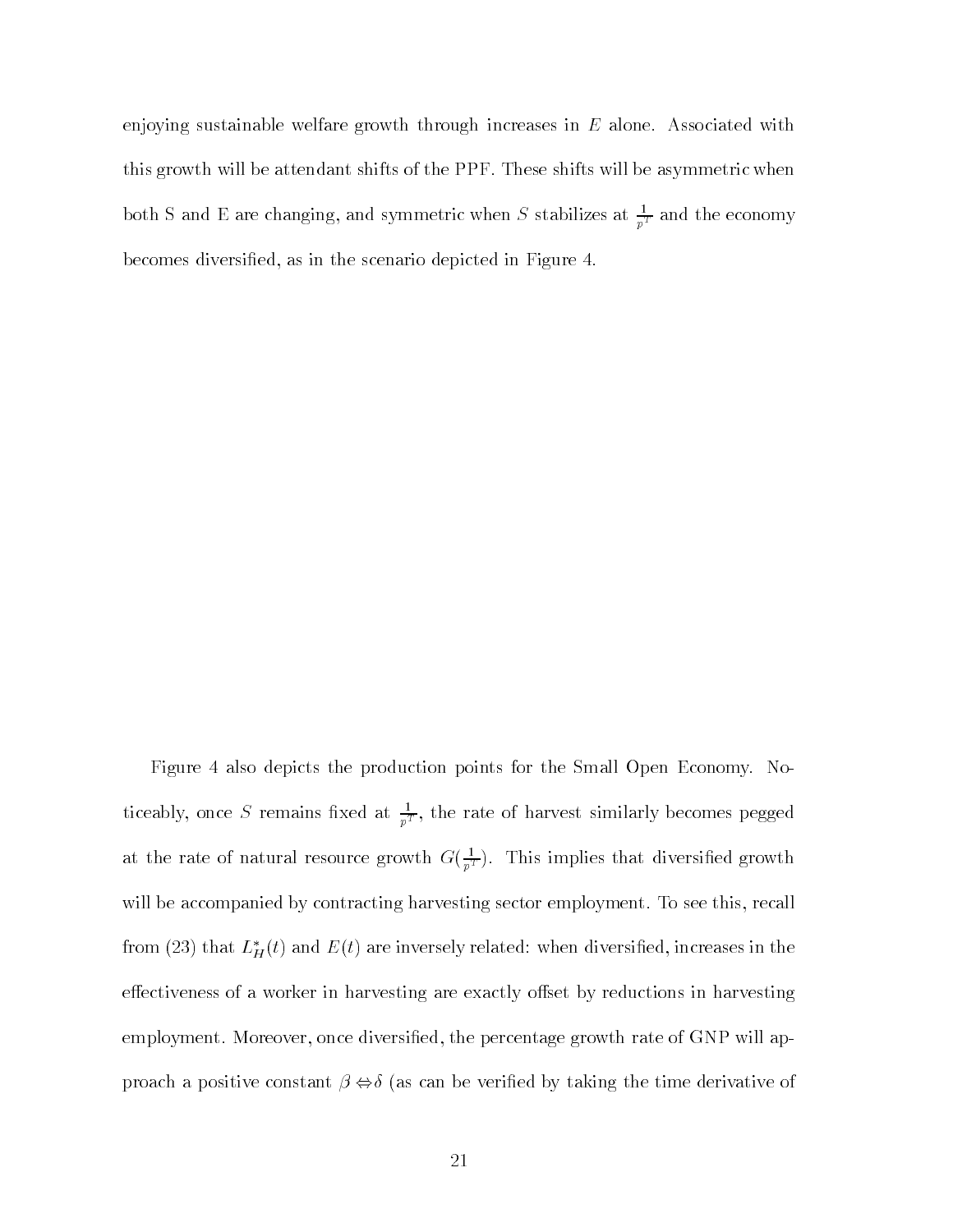the natural log of income from equation (9), evaluating at  $p(t) = p^2$  and  $S(t) = \frac{1}{pT},$ substituting for  $E(t)$  from equation (31), and taking the limit as E grows without bound).

The following recapitulates the findings in Case 1: so long as both stocks are positive at the moment of trade liberalization, the economy will converge to diversified, sustainable growth of GNP. Once diversied, the rate of harvest will stabilize at a constant level, and harvesting's share of both employment and GDP will eventually decline with time.

### 4.1.1 Welfare Comparisons

For the sake of brevity, comparisons of welfare between trade and autarky are restricted to the case where the economy is initially in an autarkic steady state. This is made quite simple since the conditions that characterize Case 1 imply that  $S^{2,0,\infty}<\frac{1}{nT}$ and  $E^{2\gamma} > E(\frac{\pi}{nT})$ . Therefore, upon impact of trade liberalization the economy will specialize in manufacturing and both  $S$  and  $E$  will begin to rise. Once  $S$  reaches  $\frac{1}{nT},$  human capital will already be sufficiently high to allow non-trivial diversification, and the economy will embark on a road of continued diversication with positive growth.8

As suggested by the outward shifts of the PPF graphed in Figure 4, relative to the zero growth autarkic steady state, the trading economy gains at every step along the way. Upon impact of trade liberalization the economy gains from the increase

I his statement assumes that  $\frac{1}{pT} < R$ . If this is not the case, then the economy never changes its production pattern; it will still enjoy continued long run positive growth of both  $E$  and  $V$  though.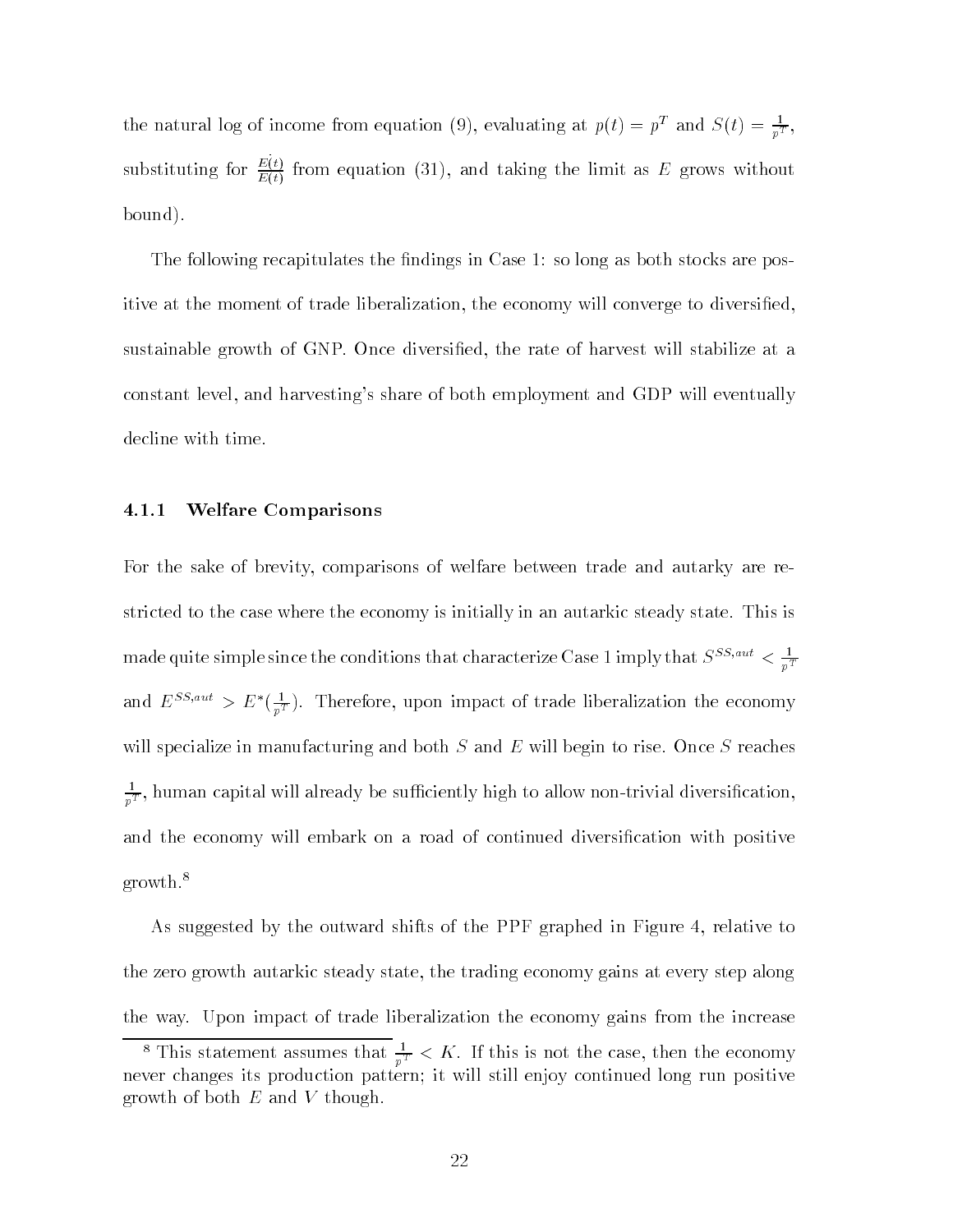in its consumption possibilities set that is afforded by access to different relative prices. At every point thereafter, the stocks of human capital and the resource are higher than their autarkic steady state values, increasing the productive power of the economy and hence the purchasing power of workers. In sum, in Case 1 the economy unambiguously gains from trade relative to the autarkic steady state.

## 4.2 Case 2: High world Price  $(p^2 > \frac{1}{\delta})$

Case 2 provides a less certain outcome for the Small Open Economy. As discussed below, while it is still possible for the economy to enjoy continual increases in human capital and instantaneous utility while the economy is specialized in manufacturing, and in some cases while diversified, there also exist two steady states at which the growth rate of welfare is zero. Moreover, whether or not long run growth will be sustained in the Small Open Economy depends both on its level of resource depletion prior to trade and on world prices.

First, consider the existence of the steady states in Case 2. Because the value of S associated with the  $E(t) = 0$  isocilie for the  $L_H(t) = 1$  regime is now within that regime's support, a zero growth steady state in which the economy is specialized in harvesting exists, and is locally stable. This steady state is at  $(S, E, L_H)$  =  $(\frac{1}{2}, L)$  $\frac{1}{\beta}, E^+(\frac{1}{\beta}),$  .  $\overline{\beta}$ ), 1). In the other steady state, the economy is diversified. This occurs at

$$
\delta > \frac{\beta K}{1 + \frac{g}{4BK}}
$$

then  $(\frac{1}{\beta}, E^{\dagger}(\frac{1}{\beta}), \frac{1}{\beta})$  $\beta$ ); 1) forms an improper node. If the inequality is reverse, then it is a spiral point. If there is equality, then this steady state is either an improper node, a

 $\cdot$  Again, whether or not this steady state is a spiral point or an improper node depends on the size of  $\delta$ : if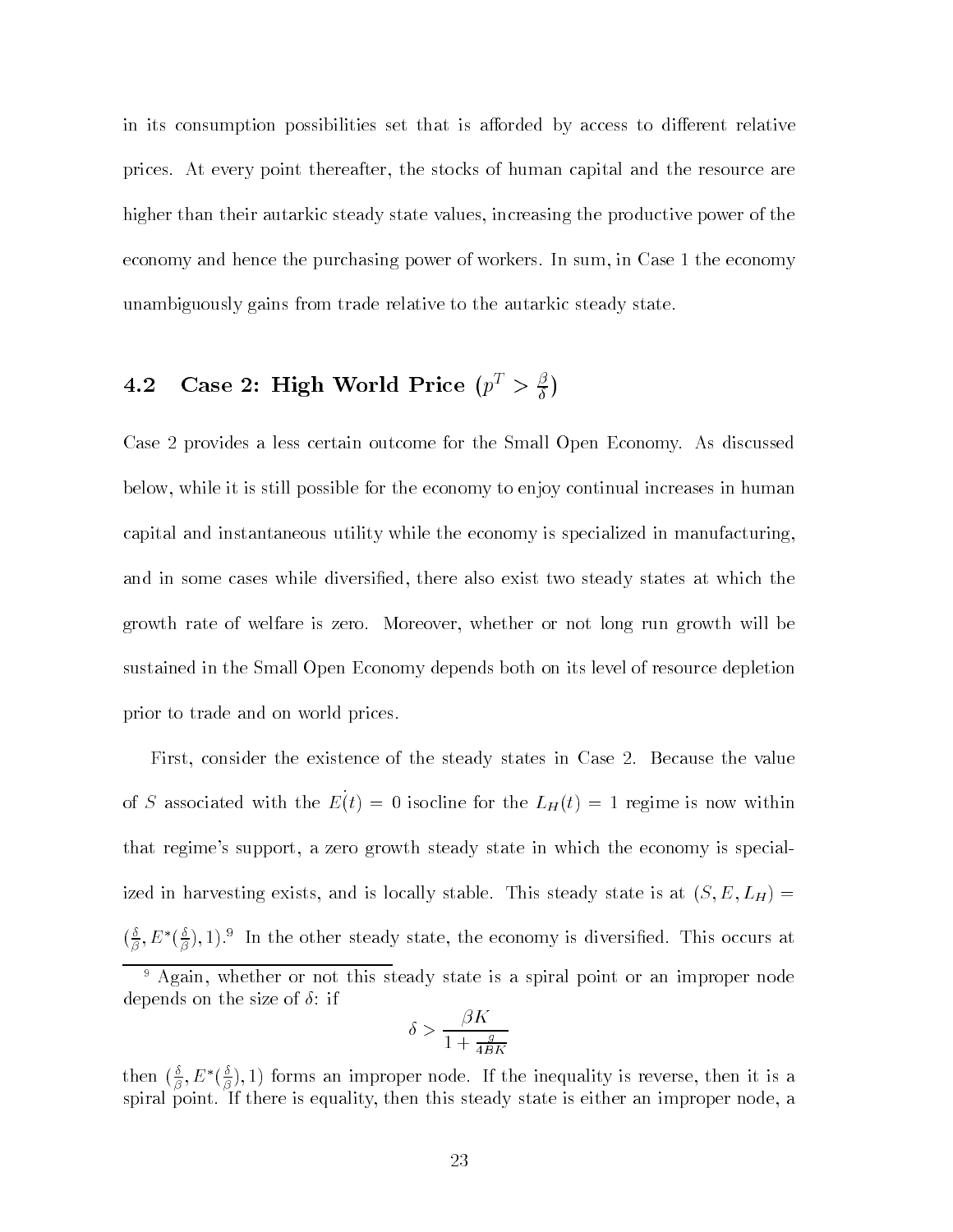$(S, E, L_H) = (\frac{1}{p^T}, E^{SS,att}, L_H^{ss,ext}),$  where

$$
L_H^{SS,div} = \frac{\left(\frac{\delta}{\beta} \Leftrightarrow 1\right)}{\left(\frac{1}{p^T} \Leftrightarrow 1\right)}
$$

and  $E^{ss;ave} = \frac{S\bar{S}, div}{L_H^{SS,div}} E$  $E\left(\frac{\pi}{nT}\right)$ . However, this diversined steady state has only saddle point stability, and as depicted in Figure 5, near this steady state the saddle path leading to it has positive slope. As shown below, this saddle path provides a useful analytic tool, since the division of S and E space it provides also distinguishes starting points that lead to sustained growth from those that lead to stagnation.

Specifically, consider starting values  $(S_0, E_0)$  to the northwest of the saddle path leading to the diversified steady state. Here both  $S$  and  $E$  are rising, and the economy eventually ends up diversied and the growth rate of the human capital stock (and instantaneous utility) approaches  $\beta \Leftrightarrow \delta > 0$  as t goes to  $\infty$ . And, as in Case 1, as spiral point, or a proper node. In any case, the steady state is asymptotically stable.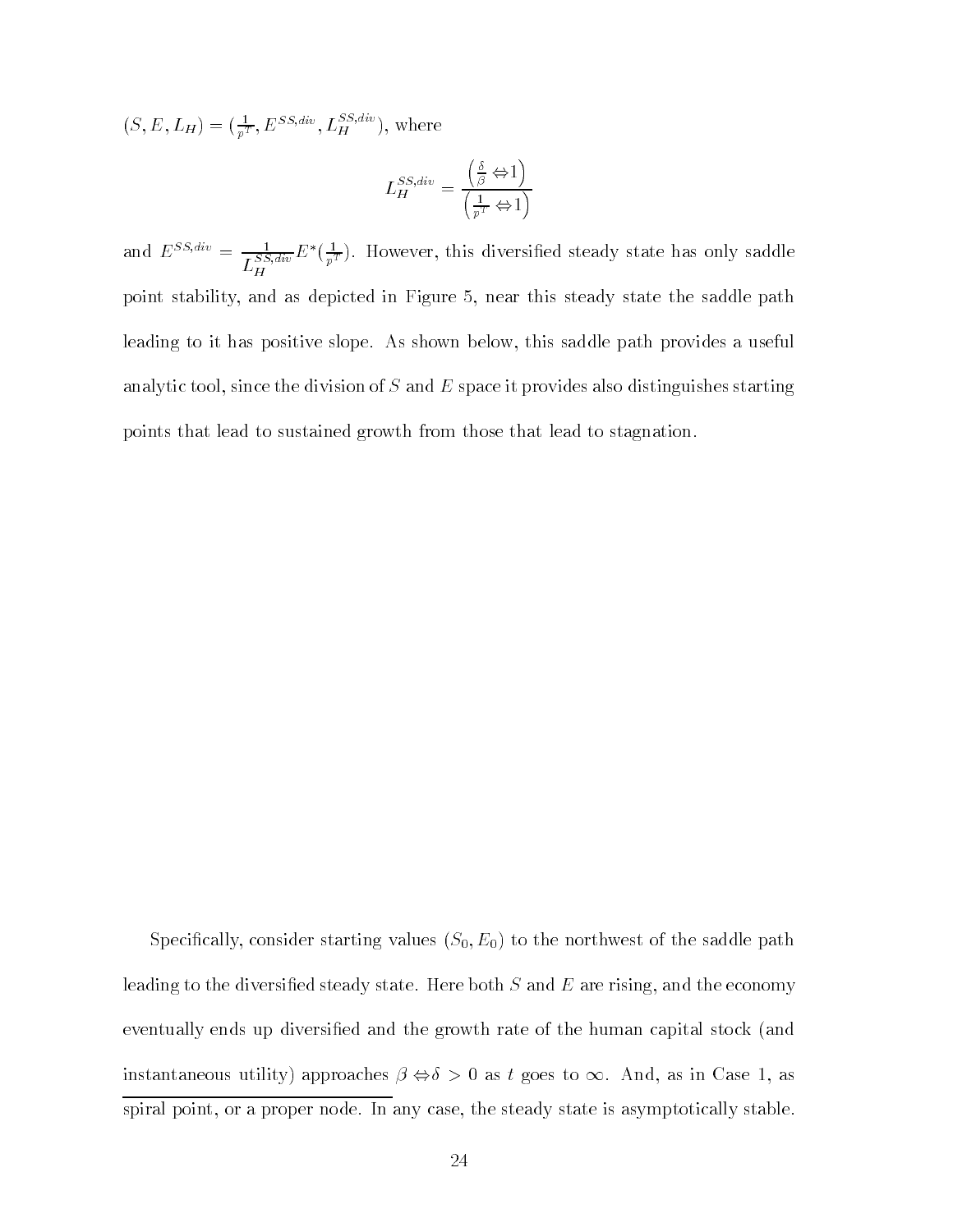E grows without bound, harvesting sector employment asymptotically approaches zero. Again, sustained positive growth is accompanied by declining employment in the harvesting sector.

However, for  $(S_0, E_0)$  that lie to the southeast of the saddle path leading to the diversied steady state, the economy may also diversify for a period of time, but will eventually end up specialized in harvesting, with S and E approaching  $\frac{z}{\beta}$  and  $E\left(\frac{z}{\beta}\right)$  $\beta$  /  $\beta$  /  $\beta$ asymptotically and the growth rate of instantaneous utility approaching zero as  $t$ approaches  $\infty$ .

Which will be the outcome for an autarkic economy opening to free trade? For an autarkic economy in steady state prior to trade liberalization, the answer depends on whether or not the economy finds its momentary comparative advantage in harvesting upon impact of trade liberalization. Specically, if the resource stock is depleted in the autarkic steady state relative to  $\frac{1}{nT}$ , i.e.  $S^{ss,sat} \leq \frac{1}{nT}$ , then  $E^{ss,sat} \geq E^{ss,sat}$ , such that the economy begins trading from the northwest of the saddle path and the Small Open Economy will be on a path toward diversification and sustainable welfare growth.

However, if instead the autarkic stock level is greater than the diversified stock (i.e.  $S^{25,20} > \frac{1}{pT}$ ) then  $E^{25,20} \leq E^{25,200}$  and the newly liberalized economy finds itself to the southeast of the saddle path<sup>10</sup>: this Small Open Economy ultimately converges to the harvesting steady state. Interestingly, the autarkic economy will

 $10^{\circ}$  Because  $\frac{3}{\beta}$  < 1 under Case 2,  $S^{2.5,2.0}$  necessarily lies to the left of the  $E(t)=0$ isocline, and hence in a region where the saddle path is strictly upward sloping. Thus, if  $S^{ss,aux} > \frac{1}{pT}$  and  $E^{ss,aux} < E^{ss,aux}$ , then the economy must initially find itself to the southeast of the saddle path.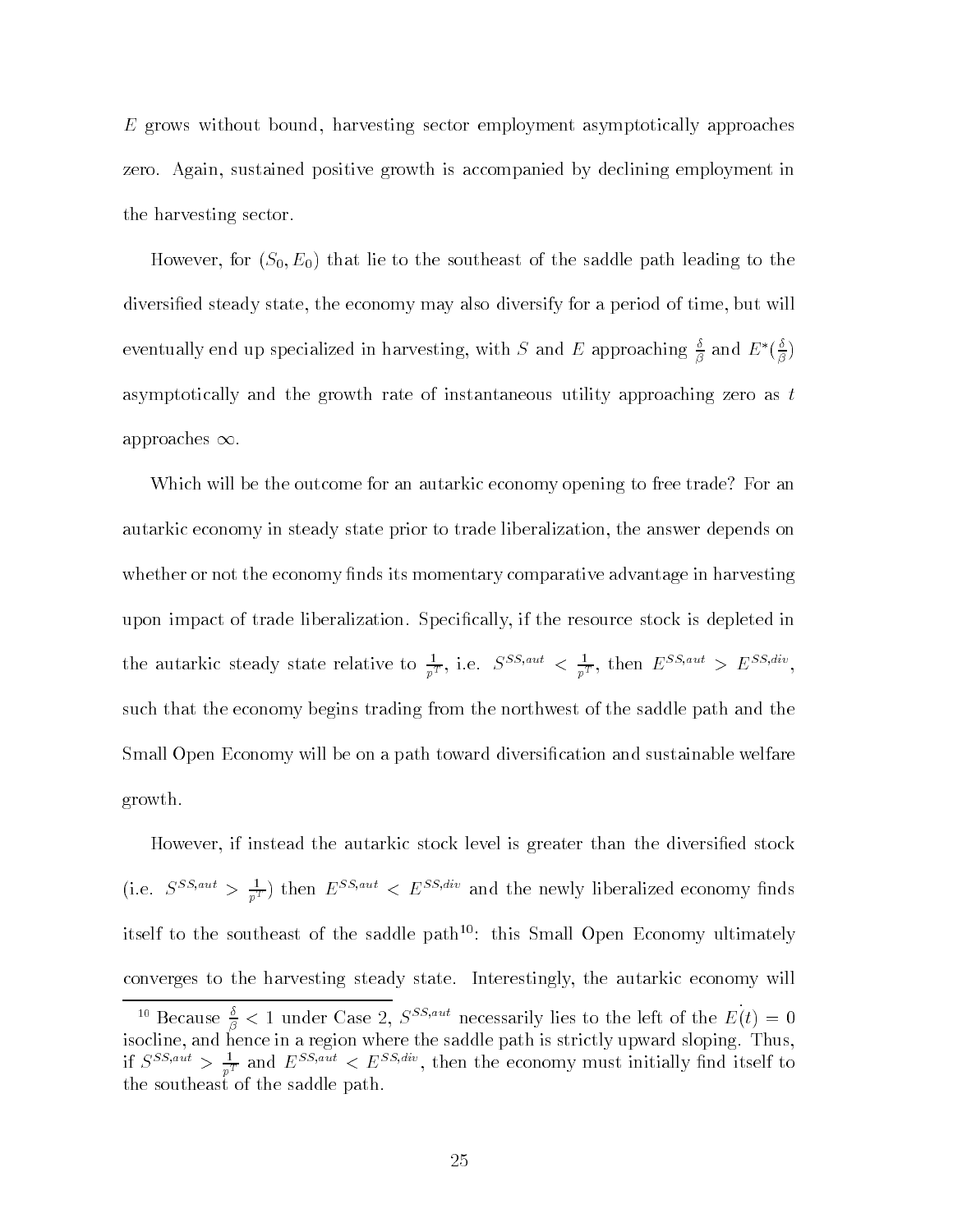only find itself at the diversified steady state if  $L_H^{2}$   $\qquad = a$ , that is, if  $p^{SS,aux} = p^T$ initially.

### 4.2.1 Welfare Comparisons

Clearly if prices are such that the economy begins trading from the northwest of the saddle path, and hence ends up with positive long run growth, then, as in Case 1, relative to the autarkic steady state this economy gains at every point along the way. In some senses, pre-trade resource depletion is therefore beneficial, since it places the economy's momentary comparative advantage in manufacturing and puts the economy on a path of sustainable growth.

If instead world prices induce the economy to initially specialize in harvesting, such that the Small Open Economy ends up at the harvesting steady state with zero growth in the long run, then welfare analysis is not so simple, since trade has two effects that work in opposite directions. First, the economy gains through access to world relative prices different from its own, since this increases the size of its consumption possibilities set (CPS) relative to its production possibilities set. But second, changes in the allocation of labor lead to changes in the steady state levels of each of the stocks, with consequences for the shape of the steady state PPF. Consider the following scenario: the economy opens to trade from a position of autarkic steady state, and finds itself to the southwest of the saddle path. Under the conditions defining Case 2, comparison of autarkic steady state stock levels with those in the harvesting steady state reveals that the steady state resource stock is raised, while the steady state human capital stock is lowered, by trade. Consequently, in this scenario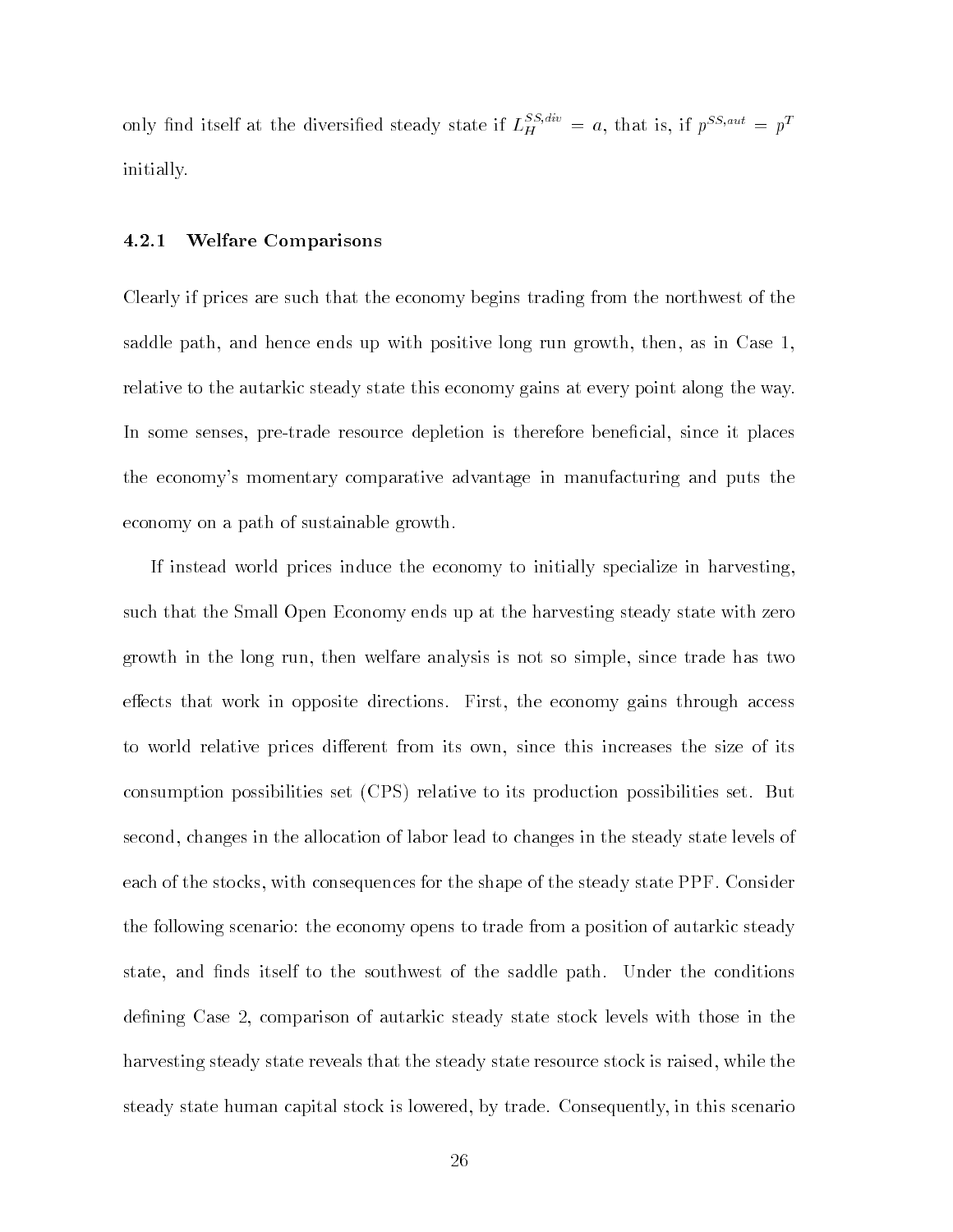trade lowers the  $M$  intercept on the economy's PPF, reduces the slope of its steady state PPF, and has an ambiguous effect on the H intercept. In total, the welfare effects of trade under this scenario are also ambiguous. While positive growth is not obtained, steady state welfare may be improved if the world price of the harvested good is high enough to compensate for any losses in the productive capacity of the economy. More formally, the condition under which trade raises steady state welfare in this scenario can be found through comparison of indirect utility evaluated at the steady states: at  $V(S^{\text{SS,aux}}, E^{\text{SS,aux}})$  in autarky, where  $V(S^{\text{SS,aux}}, E^{\text{SS,aux}})$  is the modified indirect utility function (13) evaluated at  $S^{SS, aut}$  and  $E^{SS, aut}$  from equations (17) and (18); and at  $V(p^+,p^+\frac{p}{\delta}E^*(\frac{p}{\delta}))$  in the harvesting steady state, where  $V(p^+,p^+\frac{p}{\delta}E^*(\frac{p}{\delta}))$  is the indirect utility function (4) evaluated at relative price  $p^+$  and income  $p^+ \frac{e}{\delta} E^-(\frac{e}{\delta}).$ Substitution of terms yields

$$
\tilde{V}(S^{SS,aut}, E^{SS,aut}) \geq V(p^T, p^T \frac{\beta}{\delta} E^*(\frac{\beta}{\delta})) \tag{34}
$$

$$
\Leftrightarrow \frac{S^{SS, aut} E^{SS, aut}}{\frac{\delta}{\beta} E^*(\frac{\delta}{\beta})} \ge \left[\frac{p^T}{p^{SS, aut}}\right]^{1-a} \tag{35}
$$

$$
\Leftrightarrow \quad \left[ \left[ \frac{1 + aK}{1 + a} \right] \left[ \frac{\beta}{\delta} \right]^2 \left[ \frac{\frac{\delta}{\beta} \Leftrightarrow (1 \Leftrightarrow a)}{a} \right]^a \right]^{1 - a} \geq p^T \tag{36}
$$

where double sided arrows indicate equivalence. That is, *ceteris paribus* if  $p^+$  is sufficiently large, then steady state welfare is higher with trade that autarky, since the high world relative price compensates for the change in the economy's productive stocks. However, for intermediate values of the world price, the alteration in the Small Open Economy's production possibilities frontier, plus the increased cost of the harvested good to home consumers, render steady state welfare lower in trade than autarky.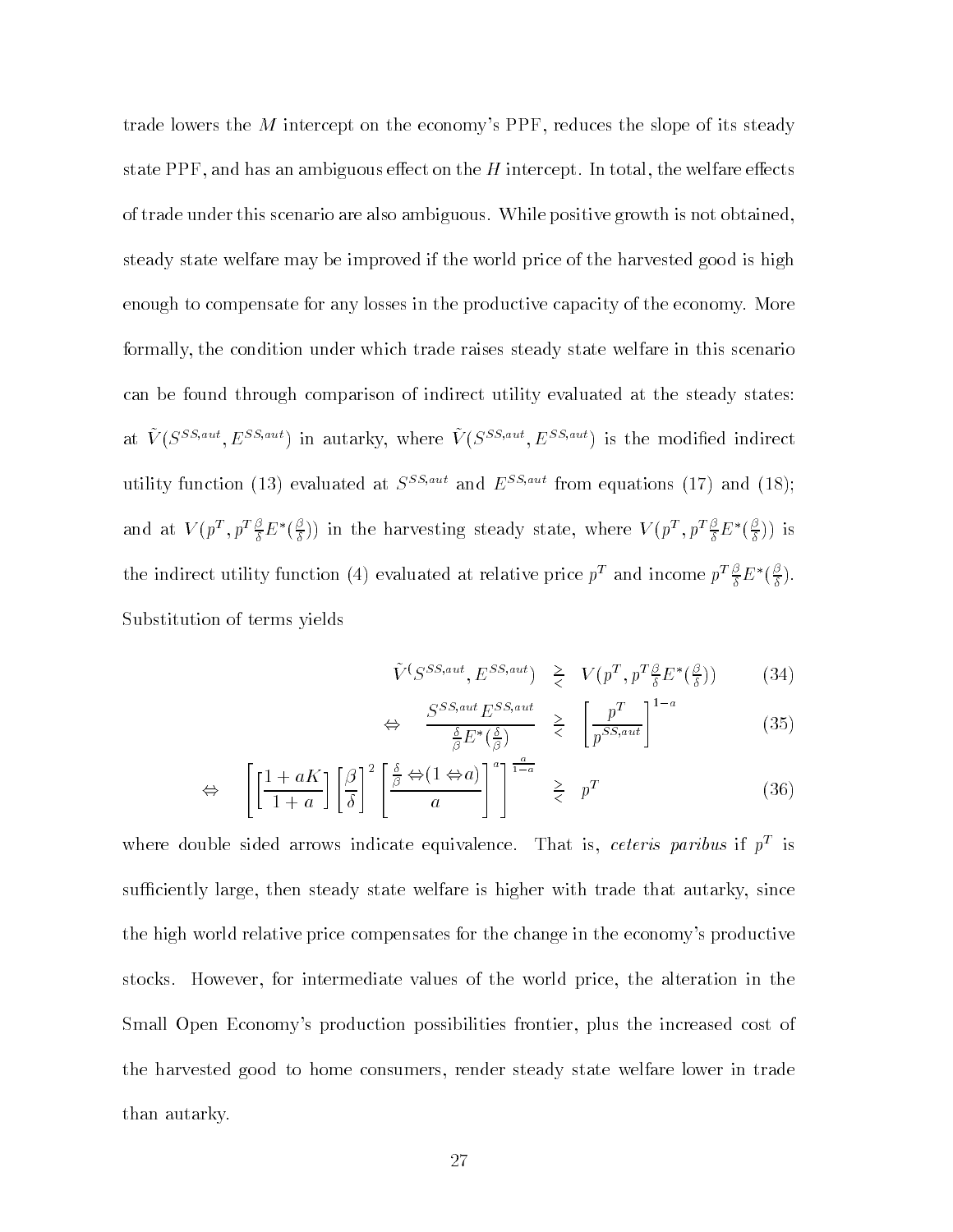The product of the discussion of Case 2 can be summarized in the following two propositions. The first reiterates the importance of initial conditions for the potential of long run growth in the Small Open Economy; the second dictates the growth path and/or welfare properties of the steady state that will be reached if the Small Open Economy embarked on free trade from an autarkic steady state.

**Proposition 3** When  $p^T > \frac{p}{5}$ , the lower is an economy's stock of human capital at . the moment of trade liberalization, the lower must be the economy's resource stock if the economy is to find itself on a path toward sustainable growth.

**Proposition 4** If  $p^2 > \frac{1}{\delta}$ , and if the Small Open Economy is at autarkic steady state prior to trade liberalization, then

1. the economy will enjoy sustained human capital and utility increase if and only if

$$
\frac{a}{\frac{\delta}{\beta} \Leftrightarrow (1 \Leftrightarrow a)} > p^T ;
$$

2. the economy will end up specialized in harvesting in a zero growth steady state, with steady state welfare that is lower in trade than it was in autarky, if and only if

$$
\frac{a}{\frac{\delta}{\beta} \Leftrightarrow (1 \Leftrightarrow a)} < p^T < \left[ \left[ \frac{1 + aK}{1 + a} \right] \left[ \frac{\beta}{\delta} \right]^2 \left[ \frac{\frac{\delta}{\beta} \Leftrightarrow (1 \Leftrightarrow a)}{a} \right]^a \right]^\frac{a}{1 - a} ;
$$

3. the economy will end up specialized in harvesting in a zero growth steady state, with steady state welfare that is higher in trade than it was in autarky, if and only if

$$
\frac{a}{\frac{\delta}{\beta} \Leftrightarrow (1 \Leftrightarrow a)} < p^T
$$

and

$$
p^T > \left[\left[\frac{1+aK}{1+a}\right] \left[\frac{\beta}{\delta}\right]^2 \left[\frac{\frac{\delta}{\beta} \Leftrightarrow (1 \Leftrightarrow a)}{a}\right]^a\right]^{\frac{a}{1-a}}.
$$

:

#### $\overline{5}$ Trade and Labor Policy

This section provides a discussion of how two very simple policies—production and employment taxes and subsidies—can affect long run growth. Consider first the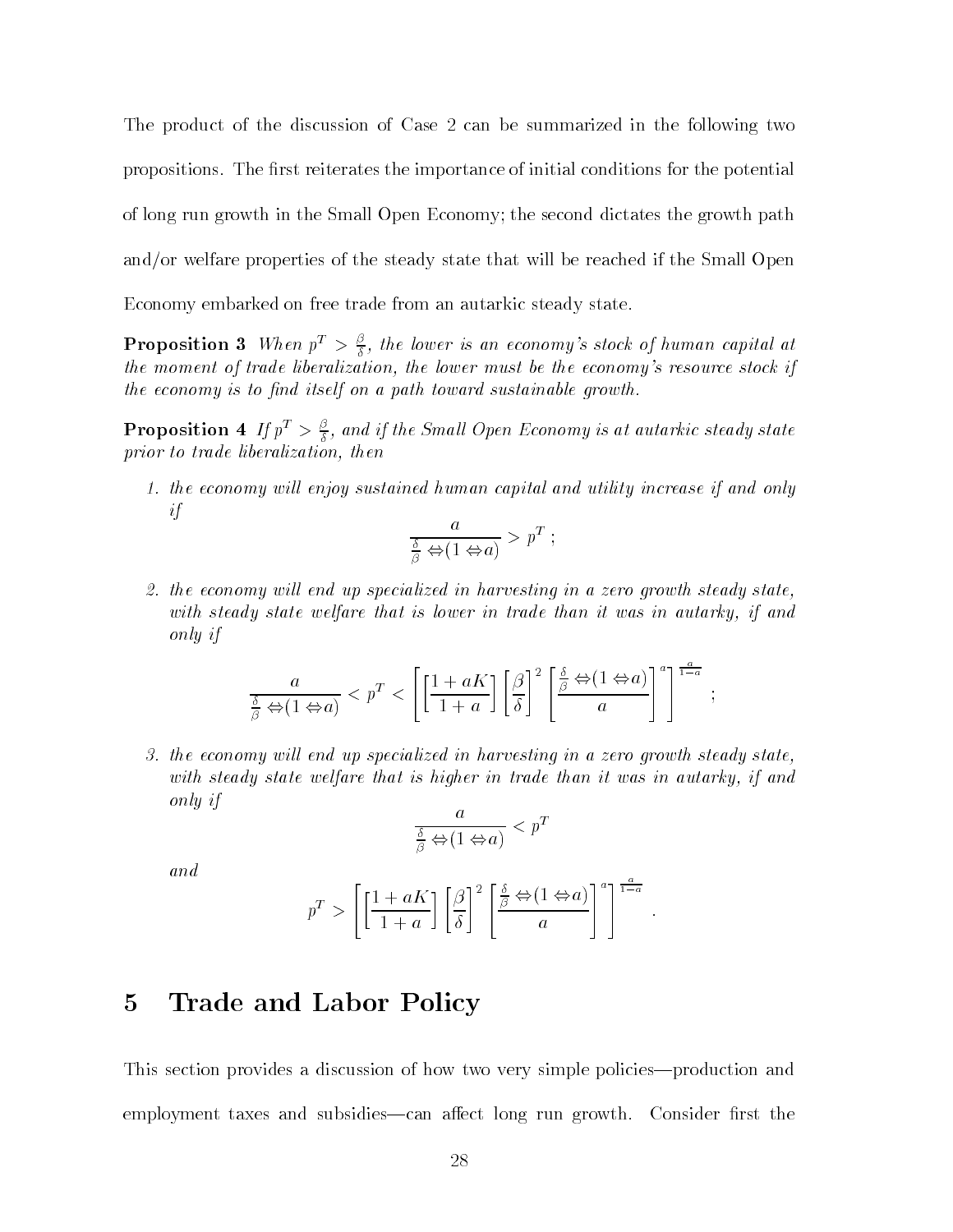impact of a tax on the production of the harvested good, in particular in the case where the Small Open Economy finds itself at  $(S_0, E_0)$  to the southeast of the saddle path in Case 2. In this case, any production tax that reduces the stock level associated with diversification,  $S = \frac{T}{p^T - t a x}$ , to below the stock level associated with the  $E(t) = 0$ isocline when LH = 1 will induce labor to specialize in manufacturing. This will permit growth of both the human capital and resource stocks. Once <sup>S</sup> and <sup>E</sup> are increased to a point above/to the northwest of the saddle path associated with no tax, then the tax can be removed and the economy will converge toward diversied sustainable growth. Basically, the production tax permits accumulation of human capital at lower stock levels than would be permitted under free trade, because the tax prevents labor from flocking to the sector with high current profits but low current contribution to accumulated human capital.

 $\Lambda$ lternatively, consider the consequences of maintaining a fixed population of workers in the harvesting sector, as would occur under a policy to tax(subsidize) all workers and provide a subsidy(tax) to  $L_H$  workers in the harvesting sector such that net wages are equalized across sectors. This would render the free trade dynamics of  $S$ and  $E$  equivalent to those in autarky: it is possible in this scenario that the economy either spirals towards negative growth (if  $\sigma \lt \rho$ (1  $\leftrightarrow$   $L_H$ )), or remains trapped in a zero growth equilibrium, even when sustained growth is possible in trade via zero or contracting harvesting employment. The policy recommendation behind this simple example is straightforward: if upon trade liberalization an economy's harvesting sector is uncompetitive, subsidies aimed at maintaining traditional workforce populations in that sector may prevent long run growth from becoming sustainable.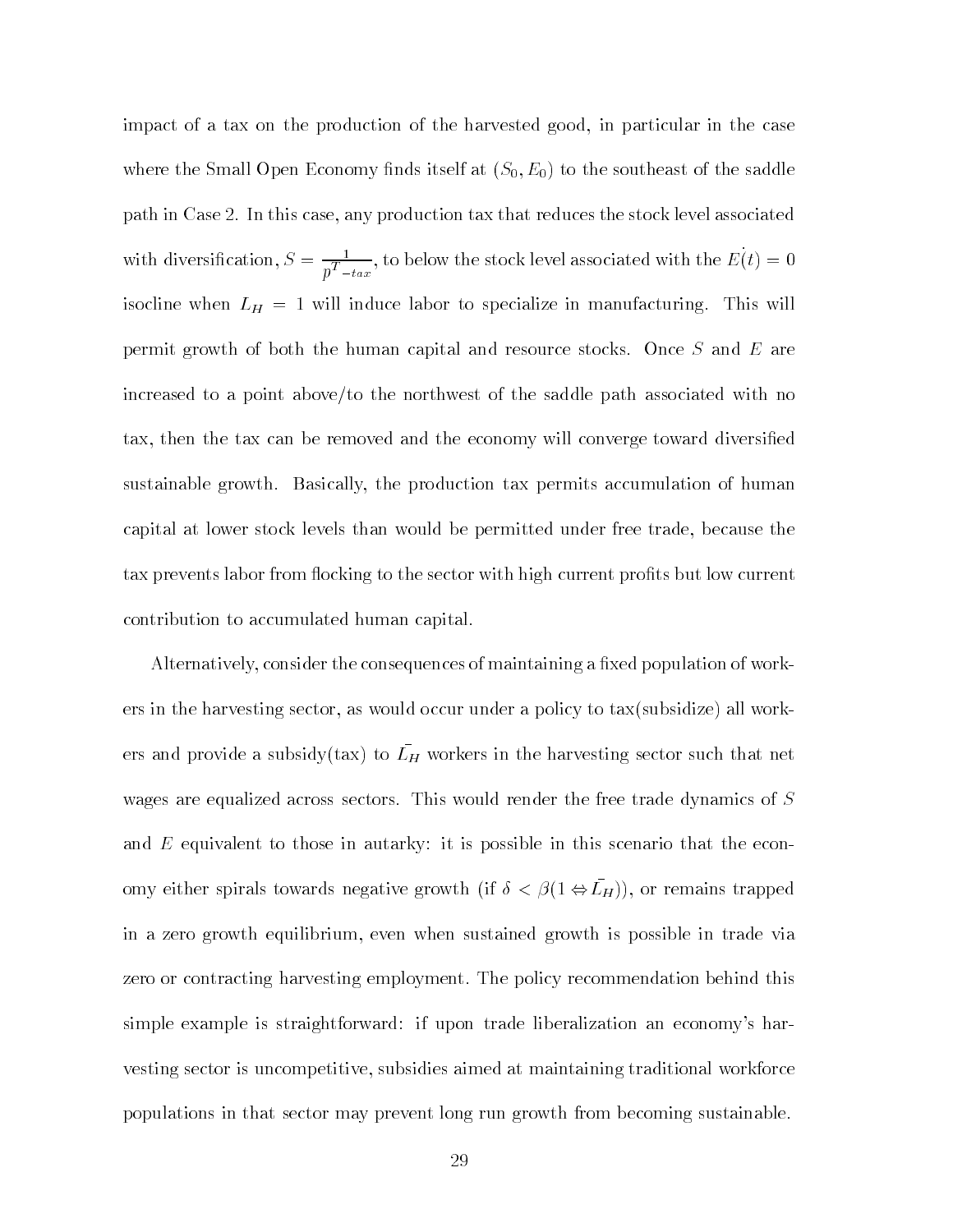#### **Caveats** 6

### 6.1 What if the elasticity of substitution is not 1?

As noted, using Cobb-Douglas preferences greatly simplifies some of the autarkic analysis and welfare comparisons. In this section robustness of the model's results to variations in the formulation of preferences is discussed. First, note that under general CES preferences the autarkic allocation of labor to harvesting is not independent of the price of the resource. For example, if the elasticity of substitution between  $H$ and M is less than 1, then  $\frac{dE_H}{dS} < 0$ , such that as the resource nears extinction, the allocation of labor to harvesting *increases*. In this case, so long as there is some positive rate of depreciation of human capital, there exists some interior steady state with zero growth, because the low level of output produced in the sector with most of the workers will keep E correspondingly low. However, in this case the  $S(t)=0$ isocline is no longer linear, and local stability of the interior steady state is no longer assured.

Contrastingly, in the CES case where the elasticity of substitution is greater than 1, but finite, then  $\frac{dE}{dS} > 0$  such that labor exits the harvesting sector when the resource stock is low. However, positive long run growth in autarky is still not assured. Consider the polar case in which  $H$  and  $M$  are perfect substitutes in consumption (for example  $U(H, M) = M + bH$ ). Recognize that in the perfect substitutes case the phase diagram for the autarkic economy exhibits regime switching similar to that for the Small Open Economy, except that the resource level at which the economy is diversified is now at  $\frac{1}{b}$  instead of  $\frac{1}{pT}$ . Again, so long as  $\frac{1}{b} < \frac{1}{\beta}$  then a zero growth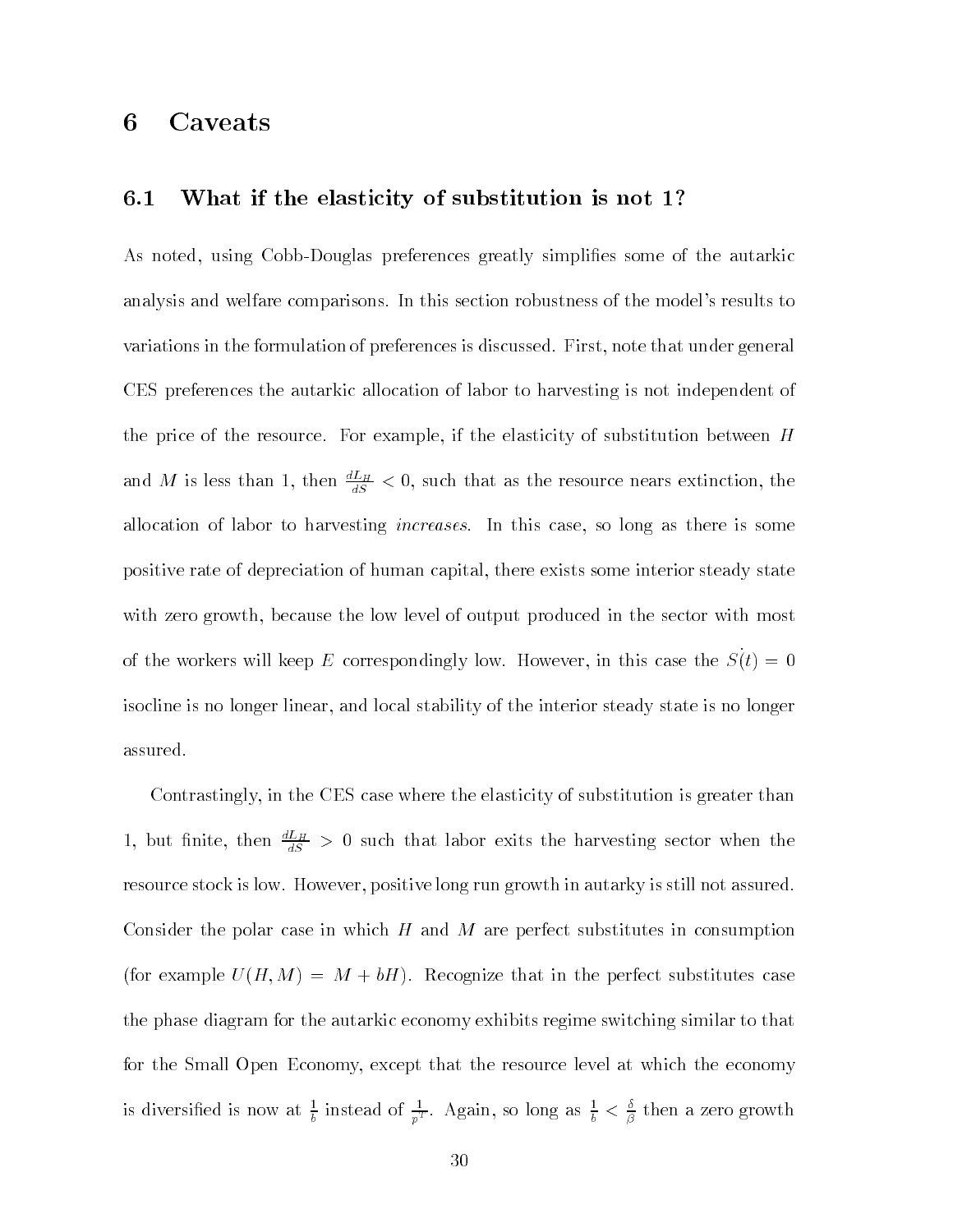steady state exists, and may occur even though long run growth via manufactures production and consumption is possible. As in Case 2 for the Small Open Economy, initial conditions will determine where the economy ends up.

Interestingly, when  $H$  and  $M$  are perfect substitutes, it is also possible for an autarkic economy that is on a path of sustainable growth to be driven into a zero growth trap if it opens too early to free trade with a world in which the price of the harvested good is greater than its autarkic price. Such a possibility is sketched in Figure 6.

### 6.2 Spillover of Learning by Doing Across Sectors

Throughout the analyses of sections  $2, 3$  and  $4$ , it has been assumed that the effectiveness of labor increases with cumulative production, no matter what sector does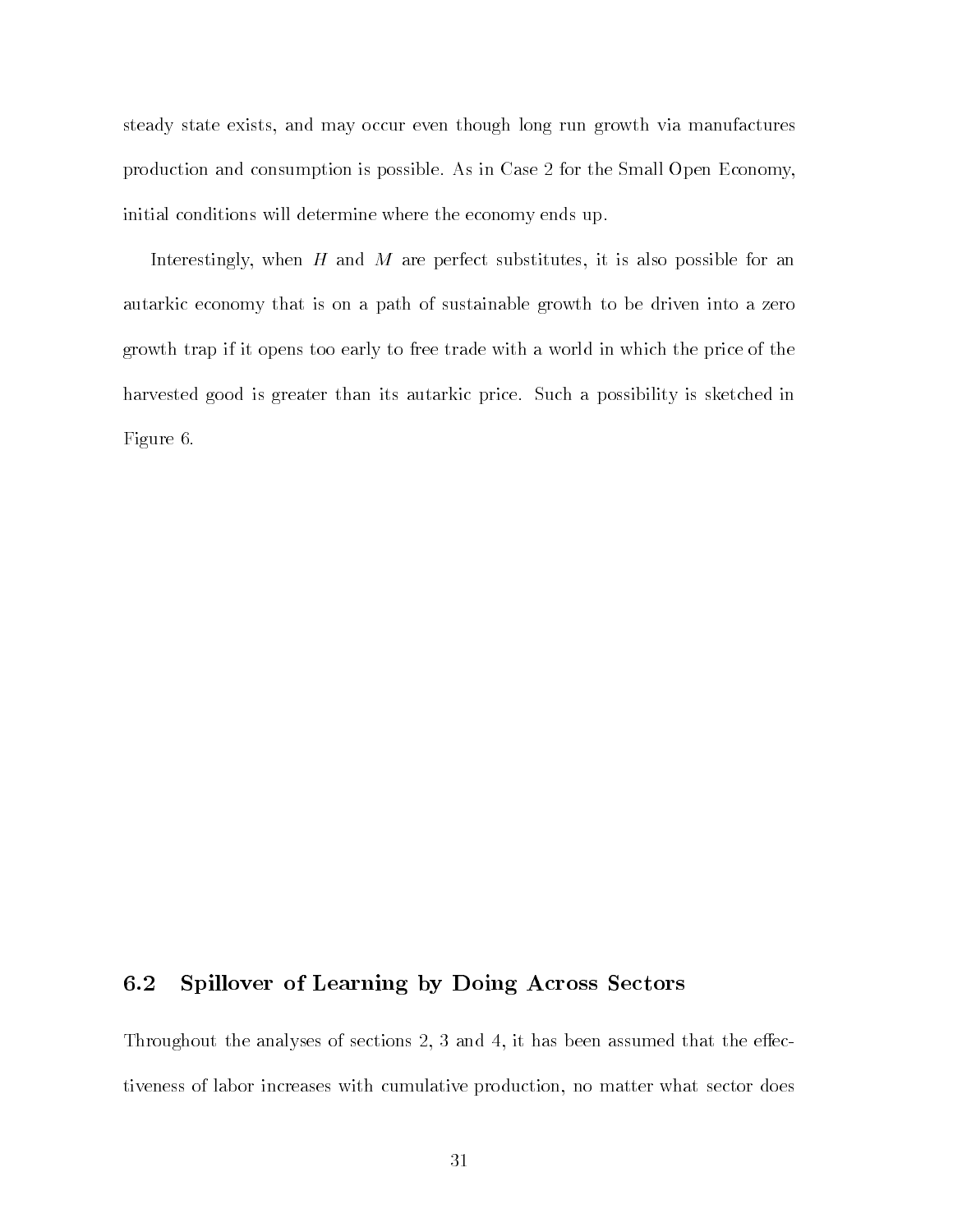the production. This assumes complete generality of human capital: there is no sector specicity of learning by doing. There are two reasons for having imposed this assumption. First, if human capital is sector specific, then *any* economy that is diversified will grow slower than one that is specialized, other things being equal. If one wants to compare growth and resource depletion in an open and specialized economy with that in an autarkic economy, then for the sake of clarity general learning by doing is more appropriate. But there is also an empirical reason to model human capital as spilling across sectors: many resource-based industries employ a high level of technological sophistication in both extraction and processing, for example sonars employed on modern fishing vessels, or image recognition technology designed for the mechanization of sawmills. It is not unreasonable to argue that such advances in the technology developed for use in resource based industries can also be be made useful elsewhere in the economy. However, for the interested reader, two cases in which human capital is sector specific are analyzed below; in the interest of brevity, the mathematics underlying this discussion are suppressed.

Consider the case implicitly assumed in Matsuyama (1992) and Sachs and Warner  $(1995)$ , in which harvesting neither contributes to, nor benefits from, the accumulation of human capital. In the context of the model presented in sections 2 through 4, it can be shown that positive economic growth is sustainable in autarky (if the rate of human capital depreciation is small relative to the income share for manufactures) and in trade. However, there also exists a zero growth steady state in trade, at which the economy is specialized in harvesting. And unlike the case with general human capital, for any prices, *any* positive initial resource stock level will put the economy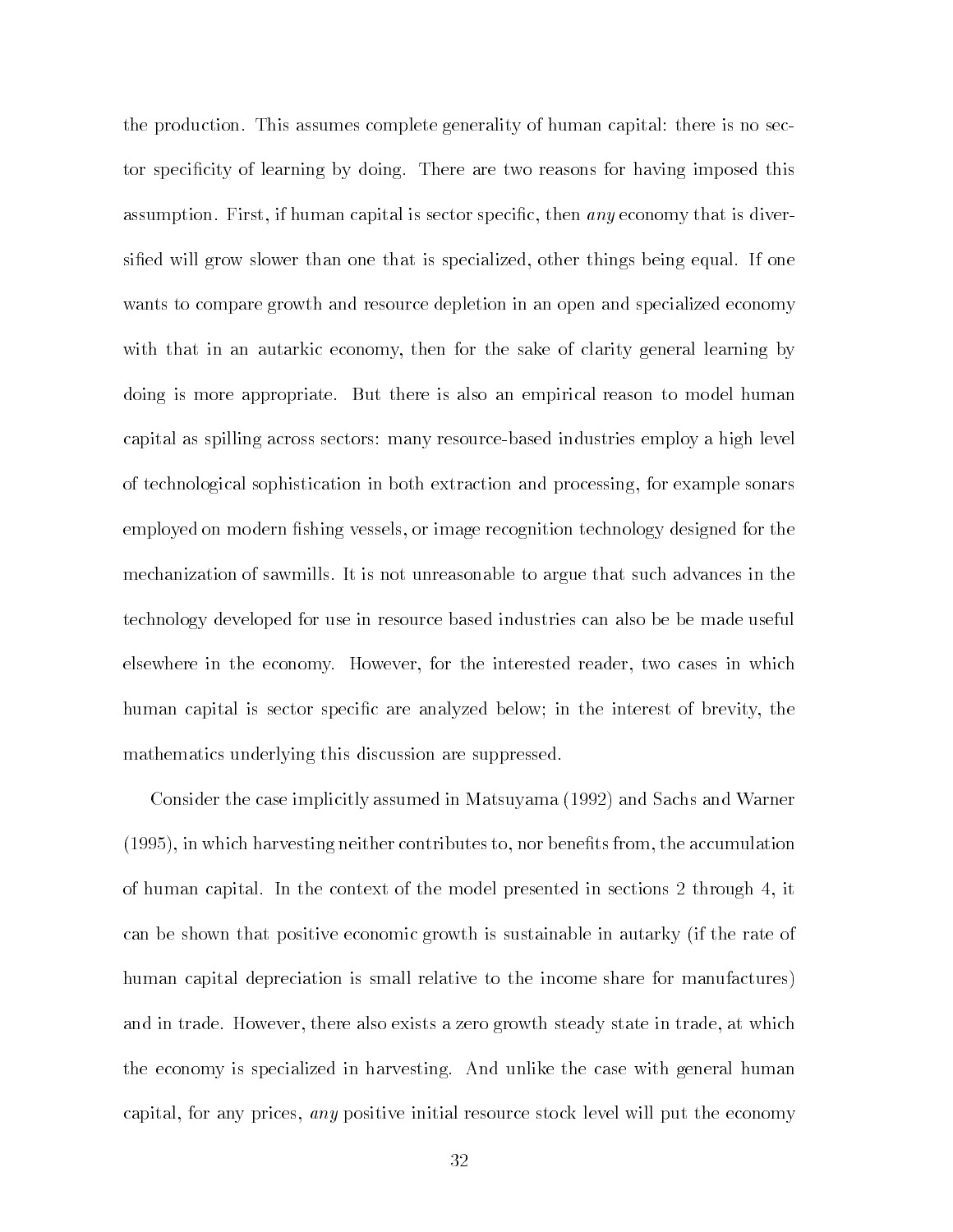on a path to this zero growth steady state, if the corresponding initial human capital stock is also low.

Alternately, when harvesting is instead the sole contributor to and beneficiary of human capital accumulation, positive utility growth can be shown to be unsustainable in either autarky or trade. This is a direct result of the biological constraints of the natural resource, and the assumption that learning by doing affects primary, not value added, production. The validity of this last assumption is the subject of the next section.

### 6.3 What do we learn to do when we learn by doing?

One of the most dramatic implications of the model presented above is the result that welfare growth is unsustainable when the economy is either specialized in harvesting or harvesting employment is not declining. This result relies on the manner in which learning by doing affects the harvesting industry. As modeled, *ceteris paribus*, technological advance raises the rate of harvest, which decreases the sustainable level of the resource stock. By indirectly causing depletion of the resource, enough technological advance eventually leads to a decrease in overall productivity. However, if technological advance instead increases the intrinsic growth rate of the resource  $q$ , or only increases the *value* of the harvested good, then sustained growth is indeed possible with a fixed level of employment in the harvesting sector. Consider each of these possibilities.

Examples of changes in the regenerative power of the environment, the coefficient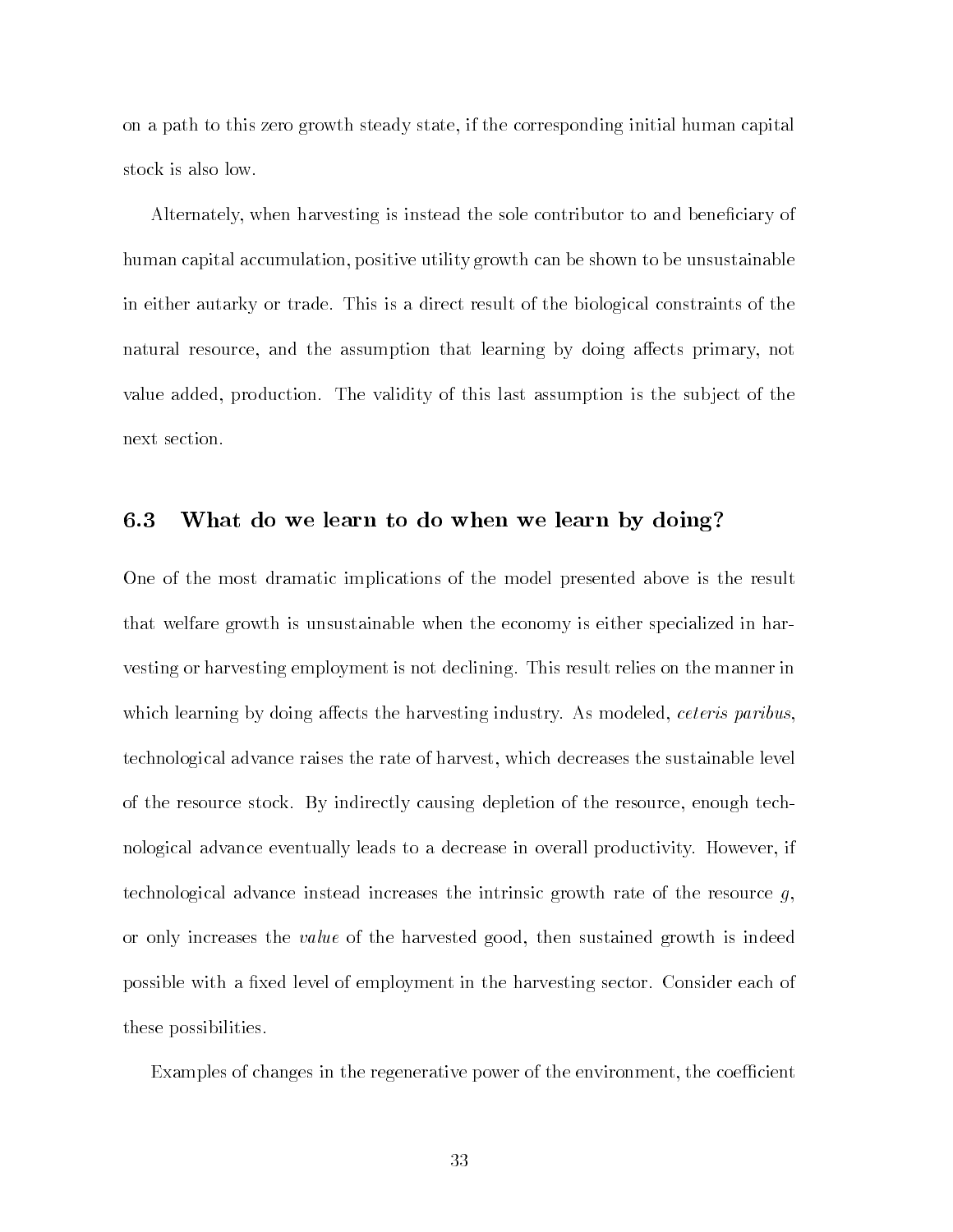g in this model, the regenerative power of the environment include the modern sh farm, with its use of antibiotics that arguably raise the rate at which a body of water can produce fish<sup>11</sup>. Similarly fertilizer on fields effectively increases the natural rate of resource growth in agriculture. However, if the resource in question is open access, then *given the choice* (which I do not give to agents in my model), no individual has an incentive to devote their learning towards increasing the resource's intrinsic growth rate when they could instead be increasing their own rate of capture.

If instead learning by doing improves the quality of goods, but not the rate at which they are harvested/produced, then, again, welfare growth could be sustained without requiring declining harvesting employment. However, any change in prices (as would occur with trade liberalization) that leads to an increase in harvesting employment would still lead to a decrease in the steady state resource level, thereby lowering the growth rate of the economy.

#### **Conclusions**  $\overline{7}$

The principal goal behind this paper has been to see if there is an inherent characteristic of natural resources that can explain why so many countries and regions exporting primary goods have not been able to achieve sustained growth in real incomes. I have looked at only one aspect of this problem—technological growth in the presence of an open access renewable resource—and found stark results. First,

 $\cdot$  - Arguments have also been made that itsli farms will ultimately decrease the  $\cdot$ regenerative rate of nearby water bodies, by providing breeding grounds for so called super-bugs.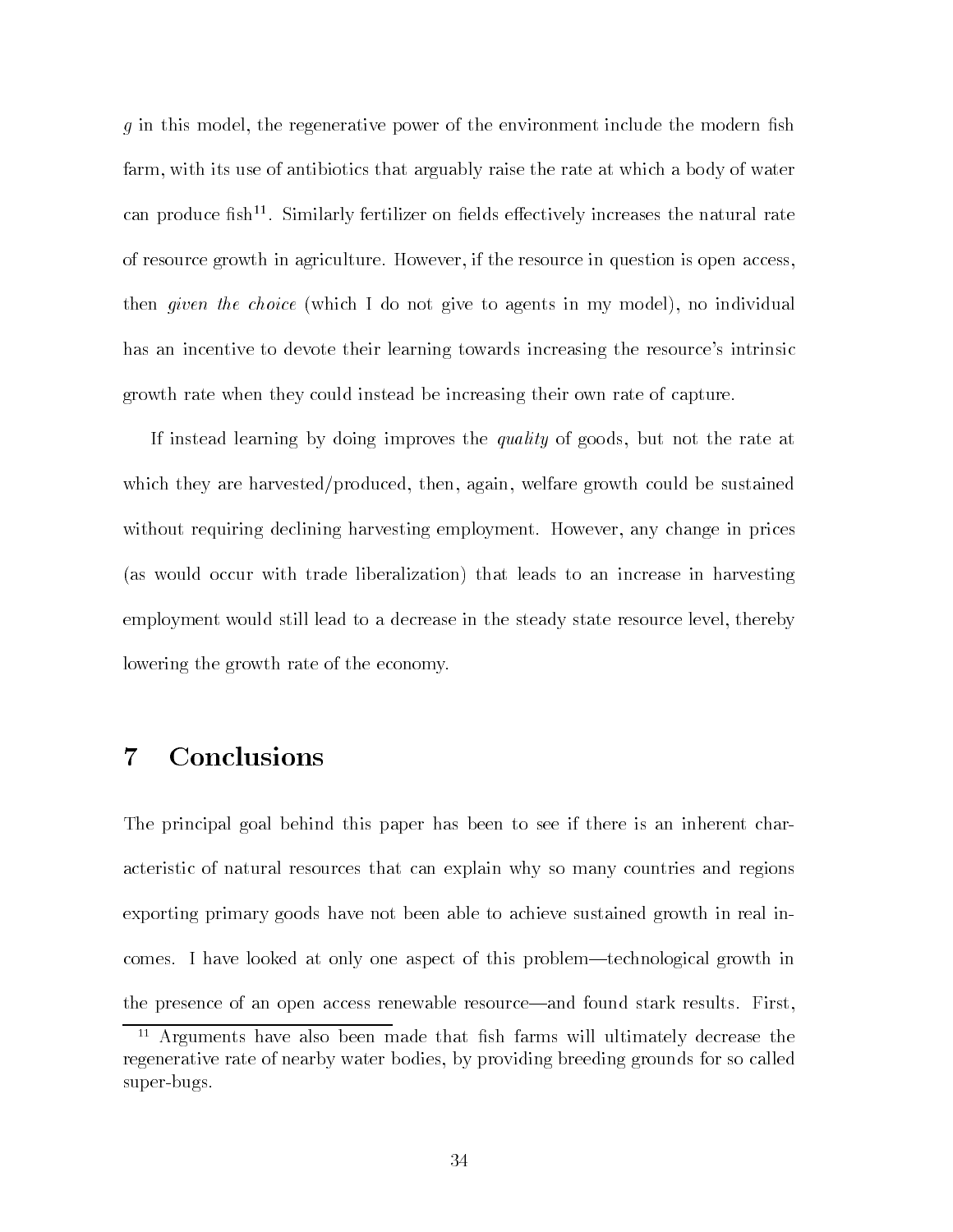recalling Propositions 1 and 2, under certain preferences positive welfare growth will not be sustained in the closed system (autarky). Second, trade with a world that offers a set of fixed prices can offer a remedy. But this remedy exists only so long as the rest of the world either does not value the resource highly, or, if it does, it pays handsomely for it. If instead the world values the good more, but not much more, than the autarkic steady state economy, then the country is made worse off by trade because the price rise is not sufficient to compensate for the contraction of the economy's PPF. Third, positive welfare growth can be sustained only if successive improvements in technology are accompanied by successive contractions of the labor force involved in harvesting: as we get better at hewing wood and drawing water, there should be fewer of us doing it.

## Appendix

In this appendix the dynamics of  $S$  and  $E$  in the Small Open Economy are discussed for the case where  $\delta$  is greater than  $\beta$ . Observe at the outset that sustained growth is impossible under this scenario: the best the trading economy can do in the long run when  $\delta > \beta$  is maintain zero growth.

Consider first the case where  $p^+$  is low, specifically where  $p^+ < \frac{p}{2}$ . Then there . exists a single steady state

$$
(S, E, L_H) = \left(\frac{1}{p^T}, E^{SS, div}, L_H^{SS, div}\right)
$$

where  $L_H^{\omega, \cdots}$  and  $E^{\omega, \mu\nu}$  are as defined on page 24. This steady state is locally stable and at it the economy is diversied. As in Case 2 the economy's pattern of specialization upon trade liberalization is not determined by the defining parameter restrictions, even if the autarkic economy was in a steady state. Interestingly, if  $p^T \leq p^{S,S,\text{aut}}$  and  $a > L_H^{\text{max}}$ , such that in the diversified steady state the country imports good  $H$ , then the steady state values of both  $S$  and  $E$  are higher with trade than autarky and, while not enjoying constant growth as was possible in Cases 1 and 2, steady state welfare is nonetheless higher in free trade than in autarky.

But if instead  $p^2 > p^{2S, u}$  while  $a > L_H^{2S}$  then both S and E are lower in the trading steady state than in autarky, as is steady state welfare. To see this graphically,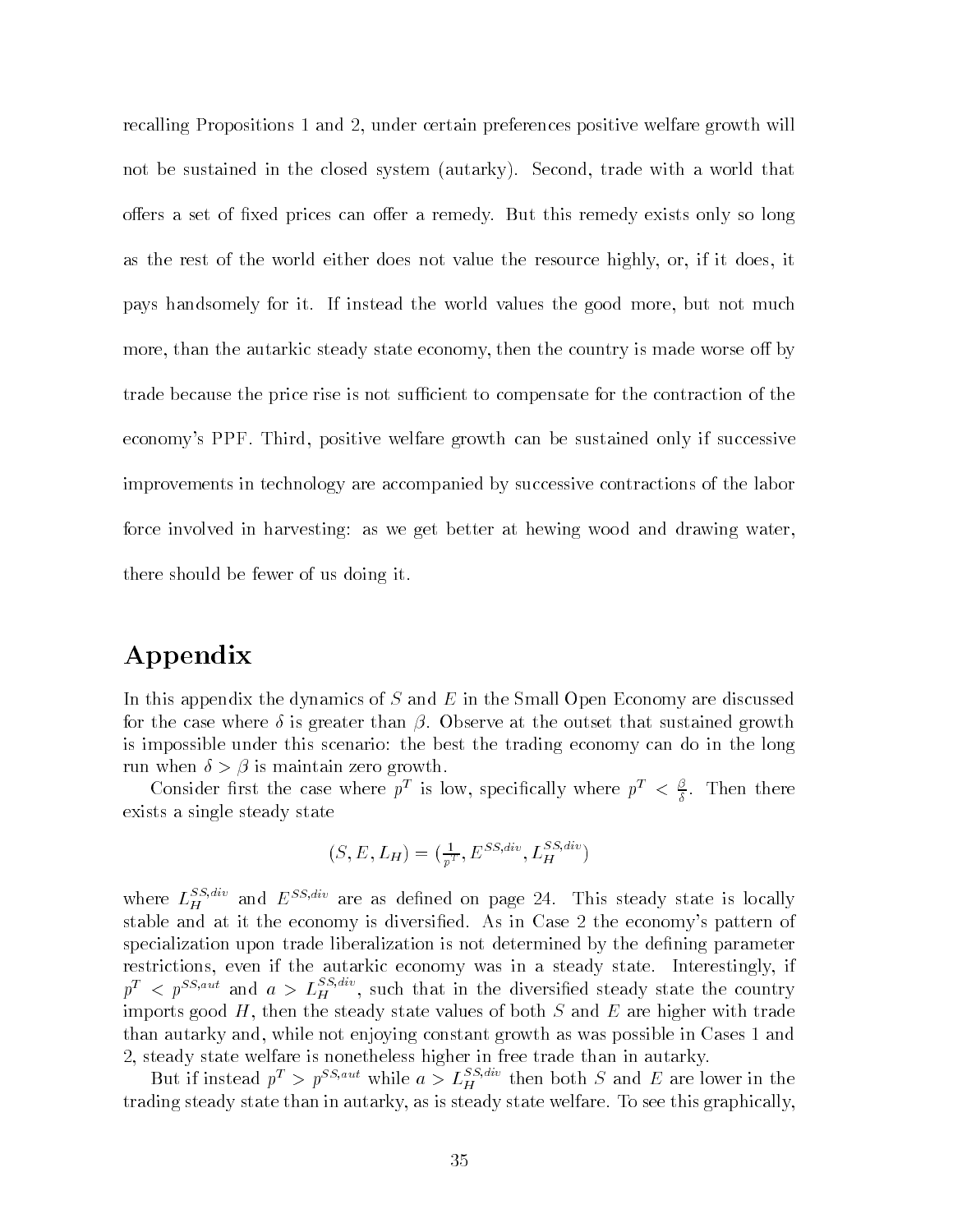view Figure 7, which depicts the economy's steady state PPF upon impact of trade liberalization and in the trading steady state.

Since both  $S$  and  $E$  fall, there is a wholesale, but asymmetric, shift in of the economy's PPF. Since, when diversied, the PPF also gives the outer boundary of the economy's Consumption Possibilities Set, steady state instantaneous welfare is necessarily lower in trade than in autarky.

Lastly, suppose instead that  $p^+$  is high, such that  $p^+ > \frac{1}{\delta}$ . Then there exists a single interior steady state, occuring when S and E equal  $\frac{\beta}{\delta}$  and  $E^*(\frac{\beta}{\delta})$ , to which the Small Open Economy inevitably converges. Notably, in this case steady state values of each state variable are higher in autarky than in trade, such that both intercepts of the economy's PPF are decreased. Again, if the world price of the harvested good is very high, then the economy can gain from trade (in the steady state) even though its PPF has shifted in.

## References

Boyce, William E. and Richard C. DiPrima. 1997. *Elementary Differential Equations* and Boundary Value Problems, Sixth Edition. New York: John Wiley & Sons, Inc.

Brander, James and M. Scott Taylor. 1997a. \International Trade and Open-Access Renewable Resources: The Small Open Economy Case," Canadian Journal of Economics 30(3): 526-552.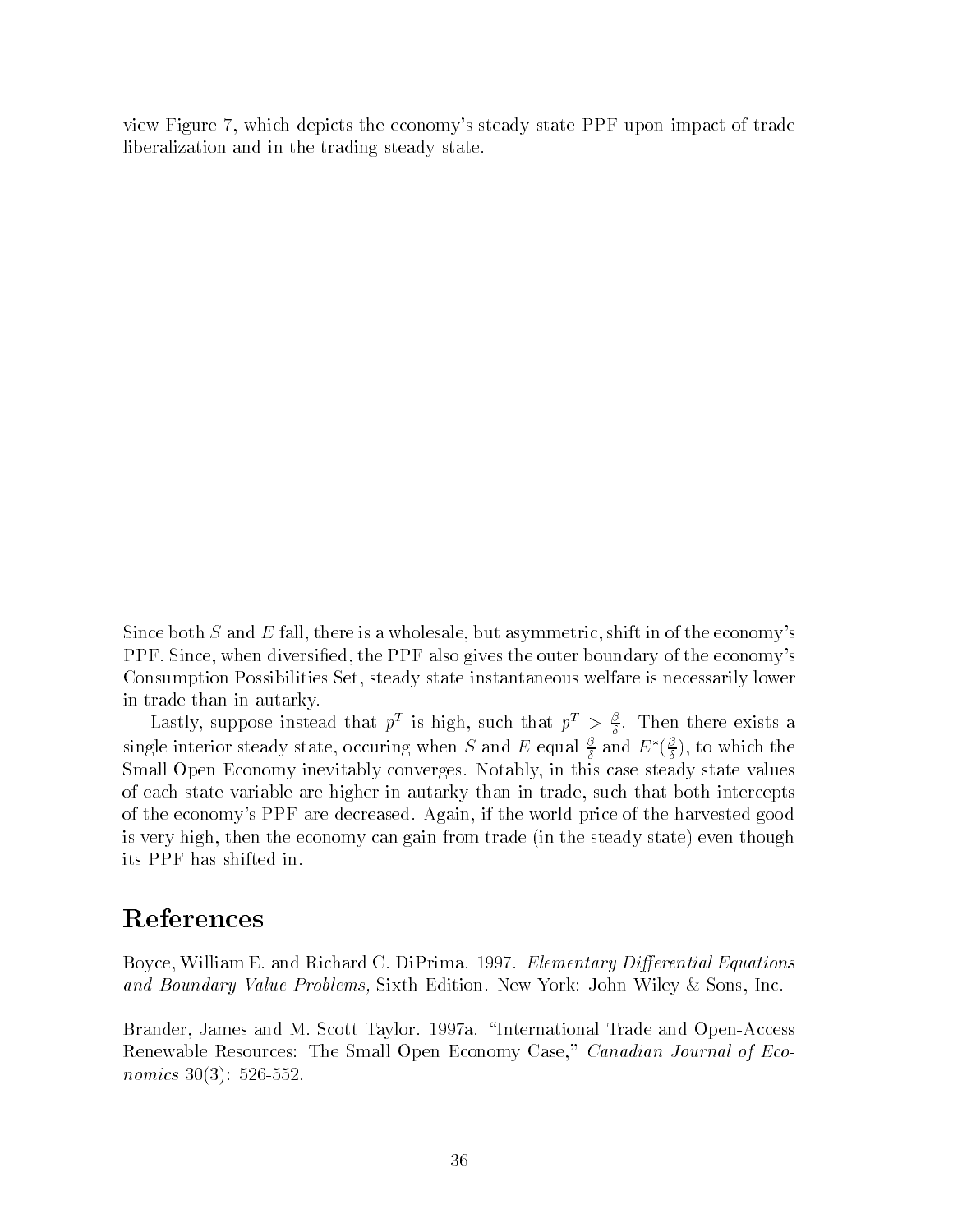||| and |||. 1997b. \International Trade Between Consumer and Conservationist Countries," Resource and Energy Economics 19(4): 267-297.

||| and |||. Forthcoming(a). \Open Access Renewable Resources: Trade and Trade Policy in a Two-Country Model," Journal of International Economics.

||| and |||. Forthcoming(b). \The Simple Economics of Easter Island," American Economic Review.

Chichilnisky, Graciela. 1994a. "North South Trade and The Global Environment," American Economic Review 84: 851-874.

-. 1994b. "Property Rights and the Dynamics of Renewable Resources in North-South Trade" in C. Carraro, ed. Trade, Innovation, Environment. Dordrecht: Kluwer Academic Publishers. Pp. 15-54.

Dykstra, D.P. 1997. "Information Systems in Forestry," Unasylva 189 48: 10-15.

Karp, Larry, Sandeep Sacheti and Jinhua Zhao. 1997. "Common Ground Between Free-Traders and Environmentalists," Working Paper 1598, Center for Economic Policy Research.

Krugman, Paul. 1987. "The Narrow Moving Band, The Dutch Disease, and the Competitive Consequences of Mrs. Thatcher," Journal of Development Economics 27: 41-55.

Lewis, Stephen R. Jr. 1989. "Primary Exporting Countries," in H. Chenery and T.N. Srinivasan, eds. Handbook of Development Economics, Volume II Elsevier Science Publishers.

Matsuyama, Kiminori. 1992. "Agricultural Productivity, Comparative Advantage, and Economic Growth," Journal of Economic Theory 58: 317-334.

Rauscher, Michael. 1994. \Foreign Trade and Renewable Resources," in C. Carraro, ed. Trade, Innovation, Environment. Dordrecht: Kluwer Academic Publishers. Pp. 109-121.

Sachs, Jeffrey D. and Andrew M. Warner. 1995. "Natural Resource Abundance and Economic Growth," NBER Working Paper 5398.

Scott, Anthony and Peter Pearse. 1992. "Natural Resources in a High-Tech Economy: Scarcity Versus Resourcefulness," Resources Policy 18(3): 154-166.

Squires, Dale. 1992. "Productivity Measurement in Common Property Resource Industries: An Application to the Pacific Coast Trawl Fishery," RAND Journal of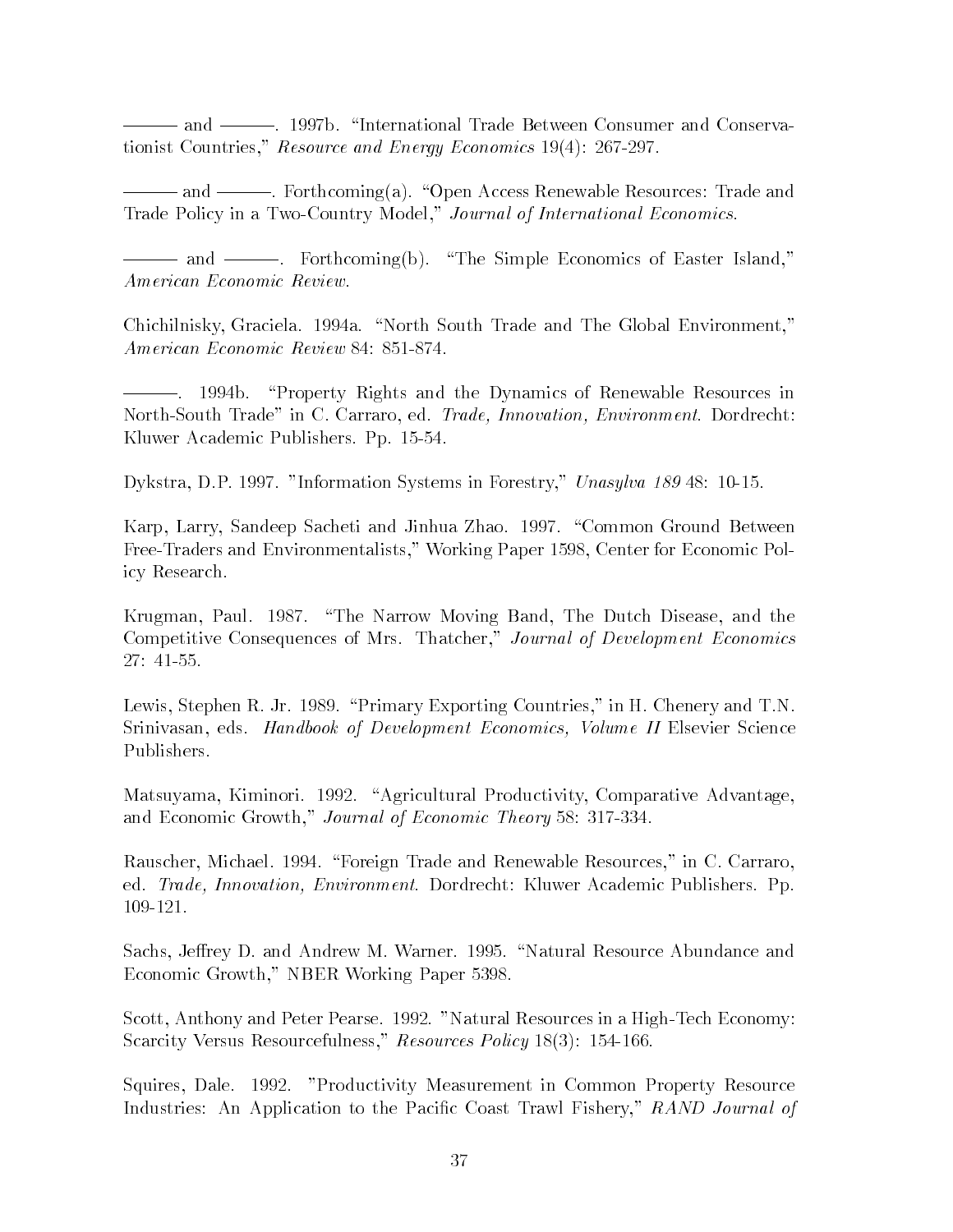Economics 23(2): 221-236.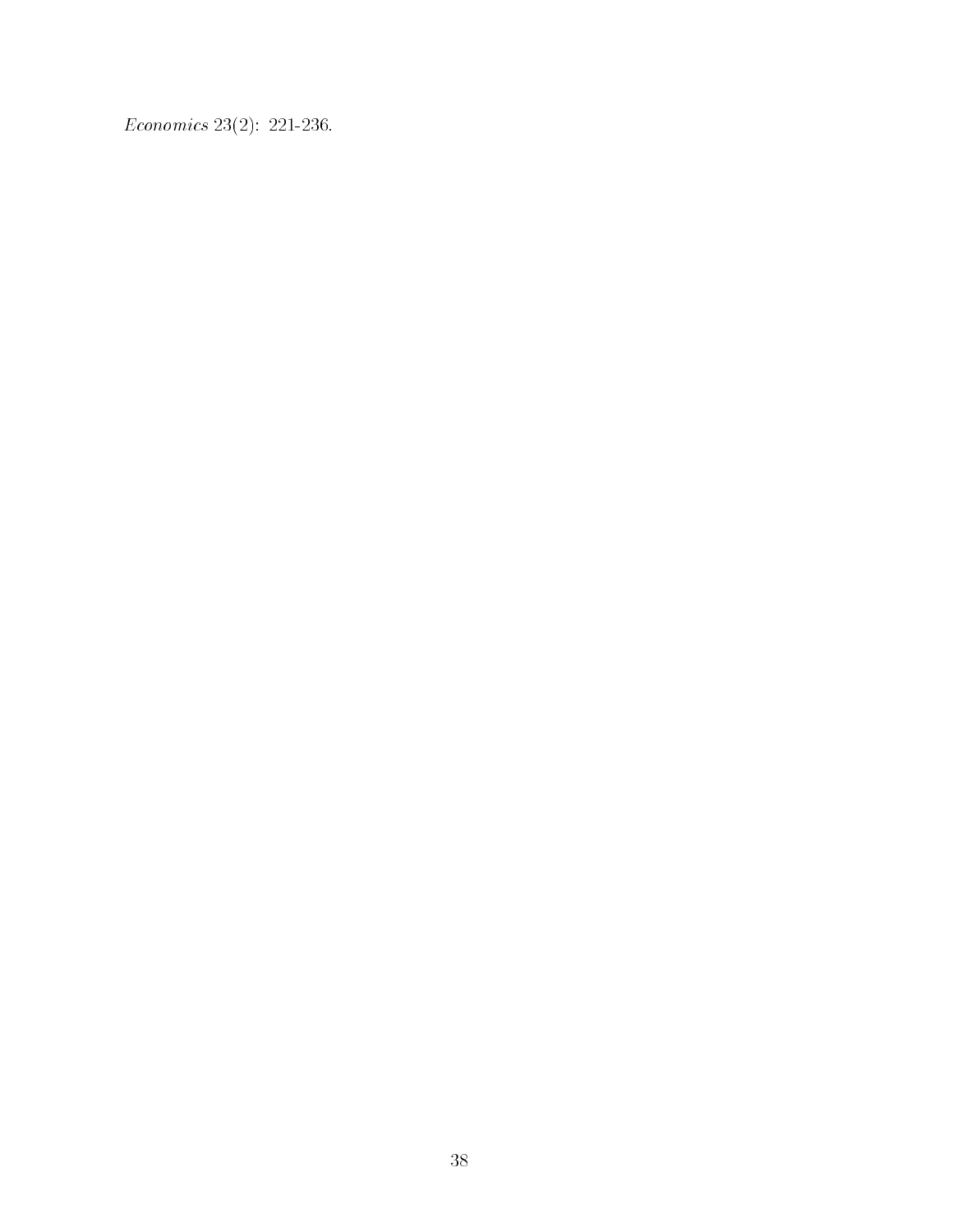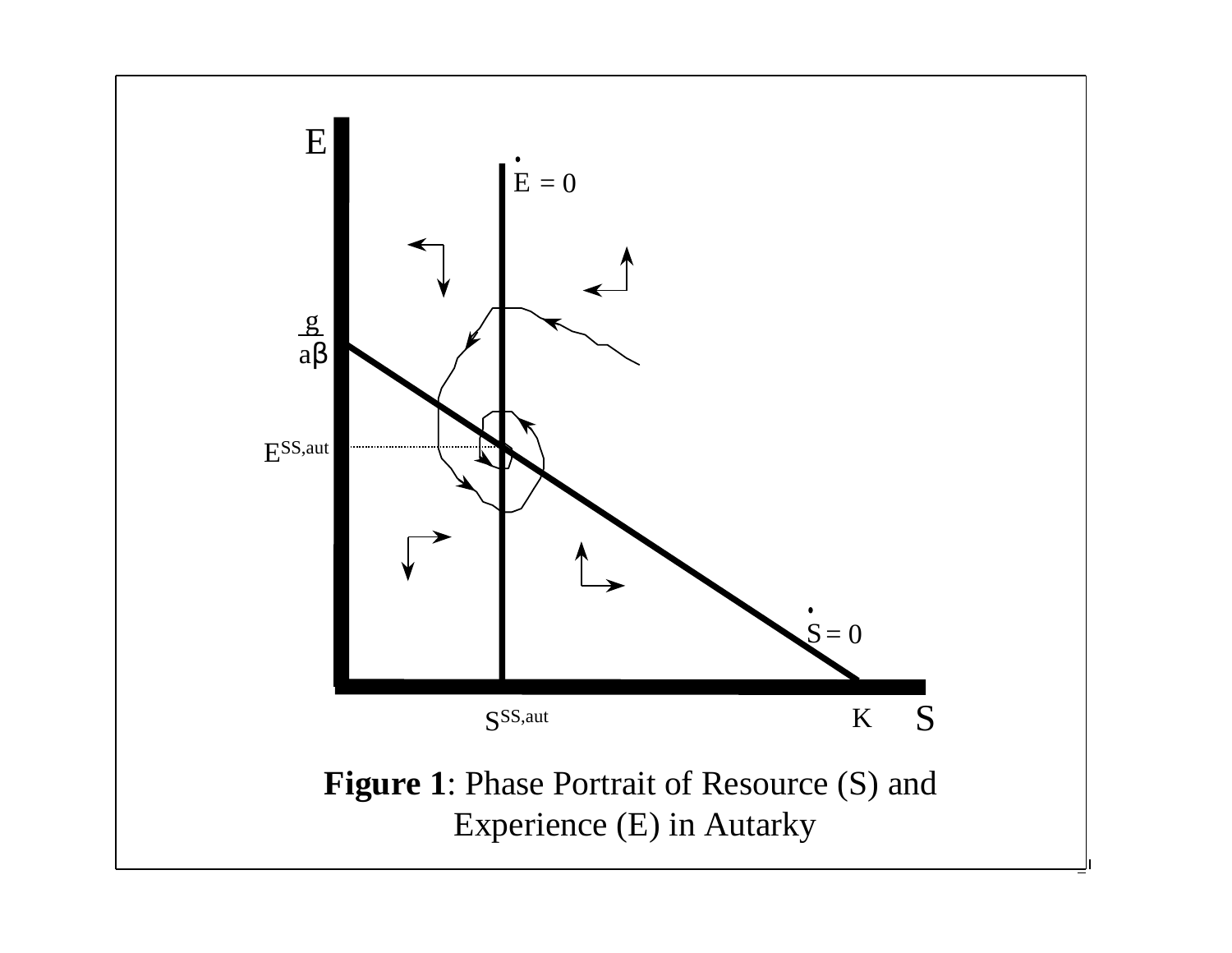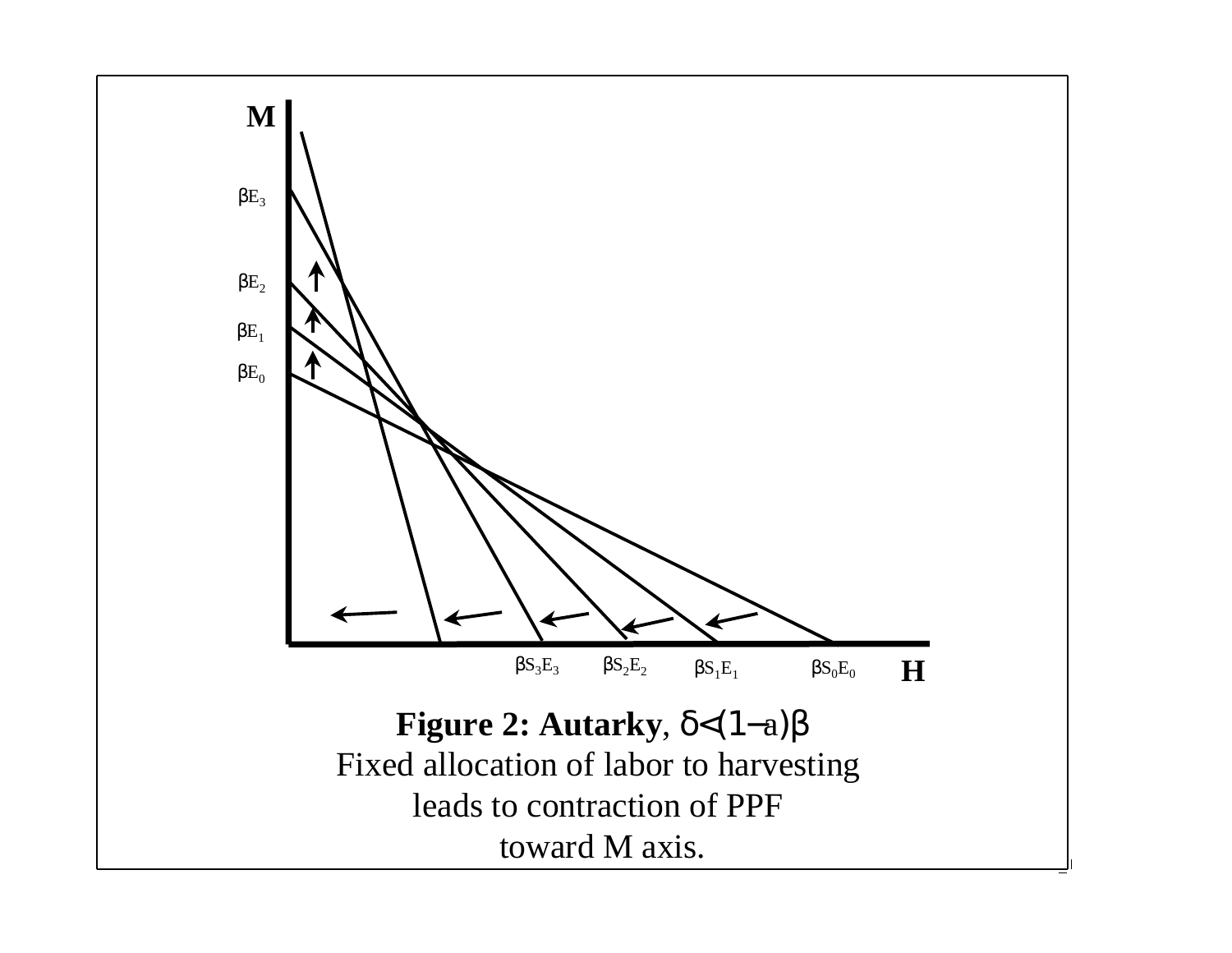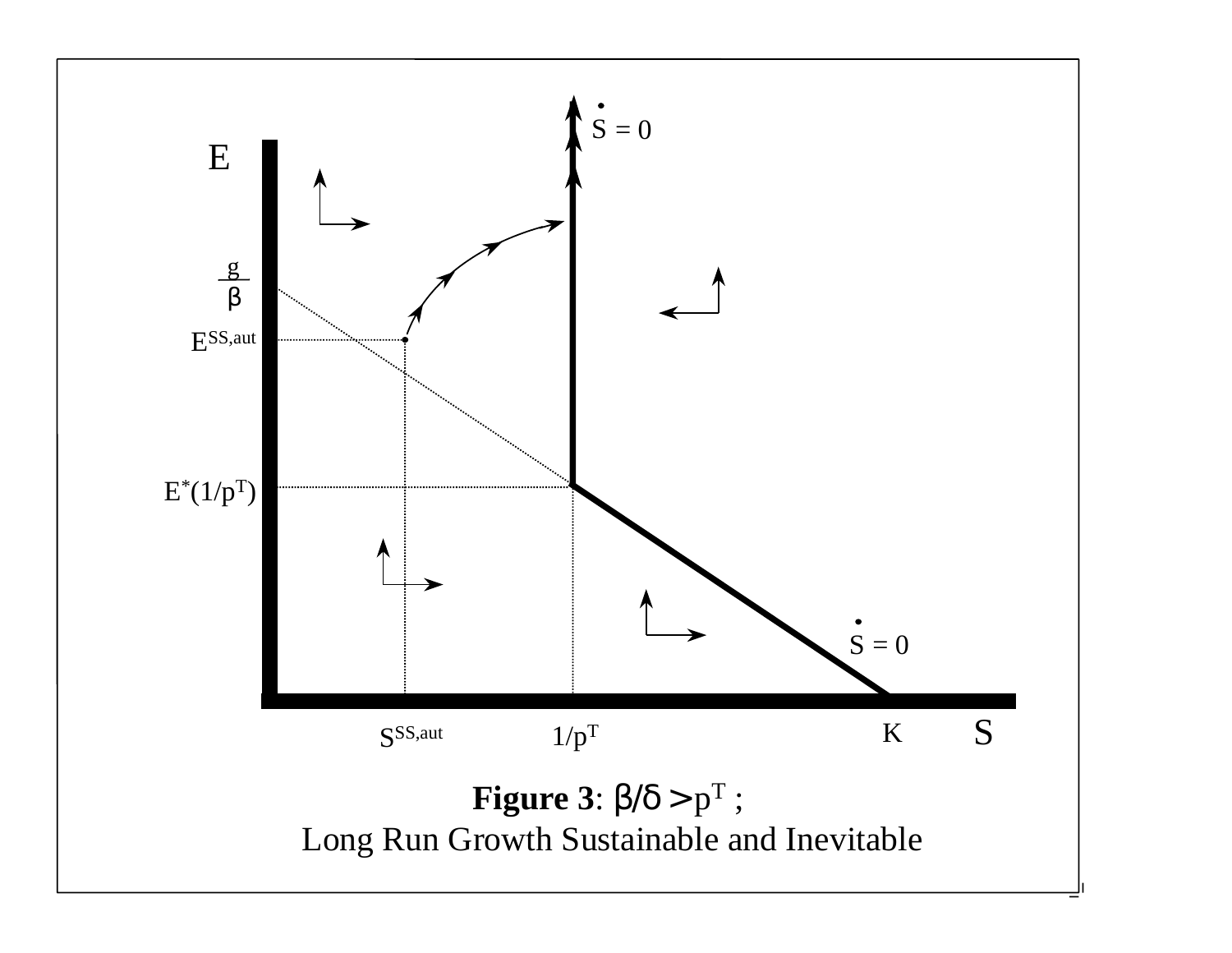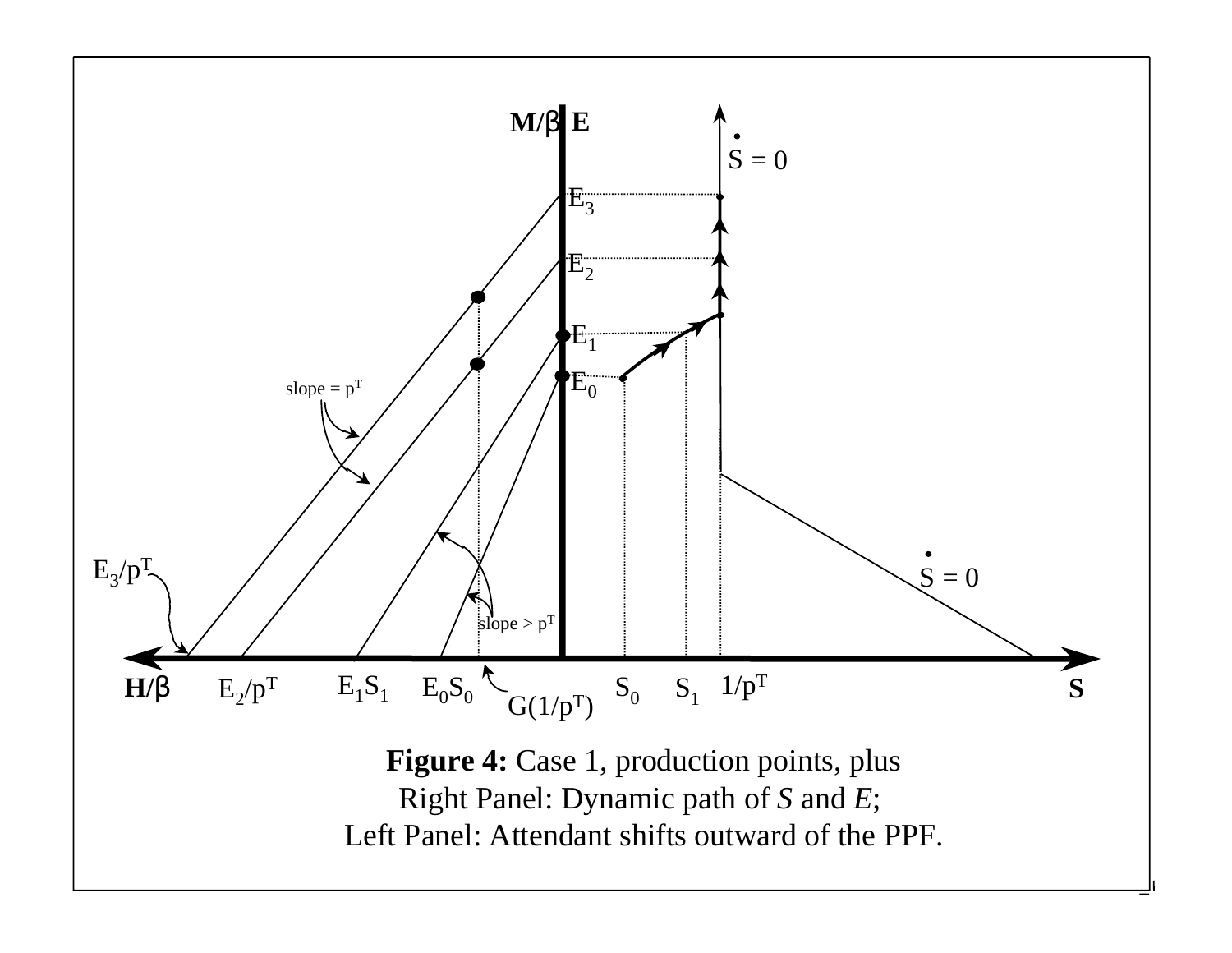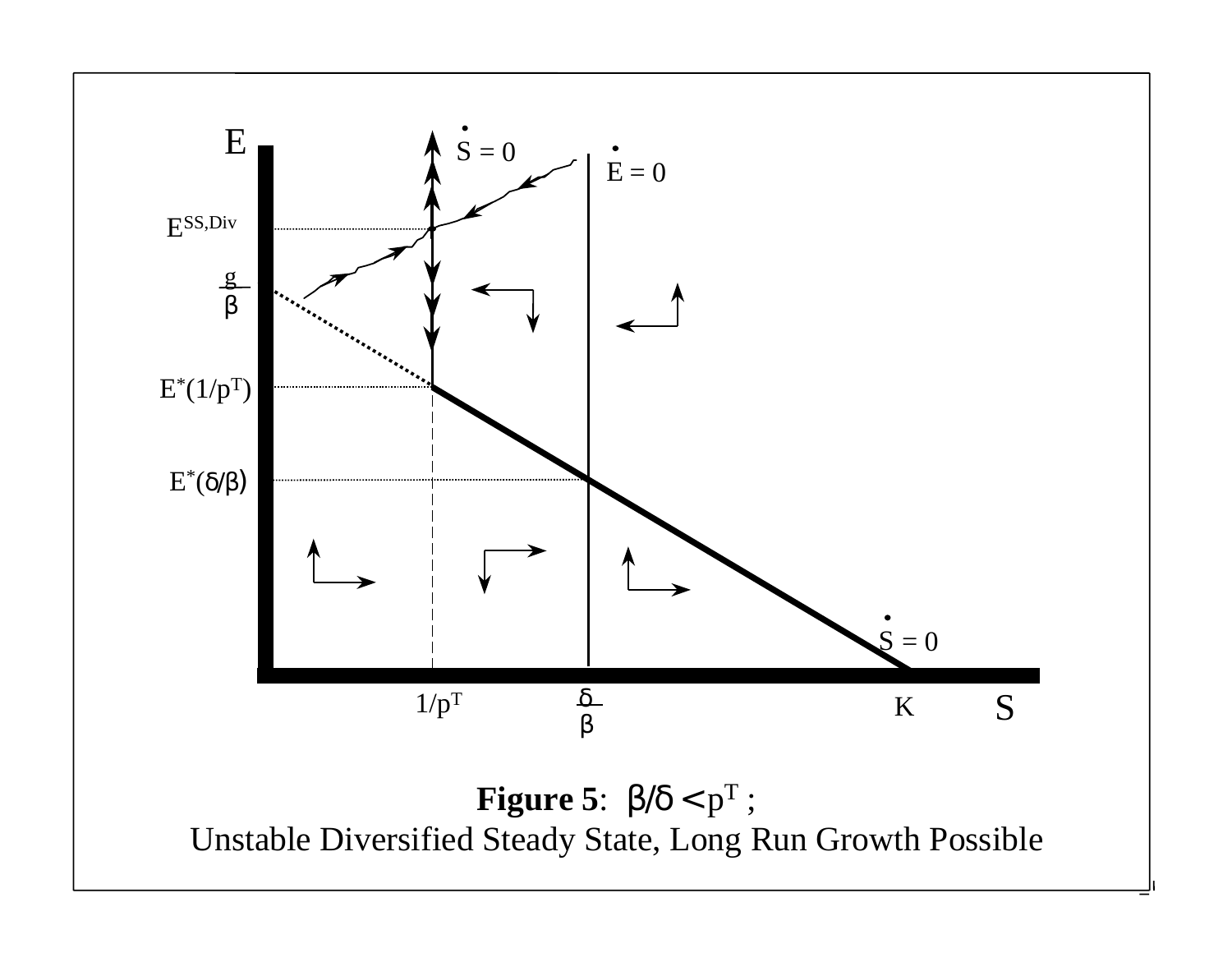